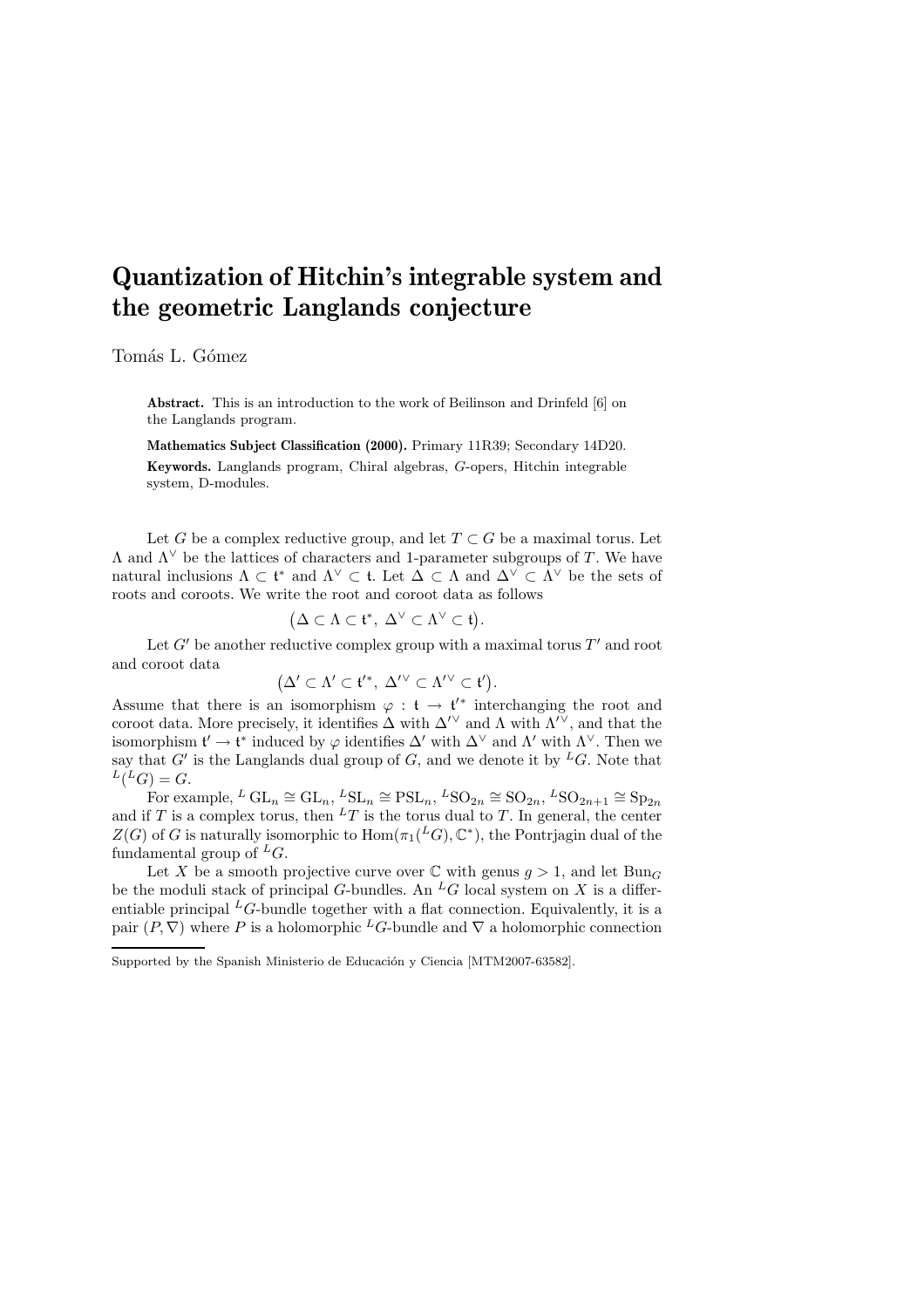(the flat connection decomposes in a  $(0, 1)$  part, which is the holomorphic structure on  $P$ , and a  $(1, 0)$  part, which is the holomorphic connection).

**Conjecture 0.1 (Geometric Langlands).** For each irreducible <sup>L</sup>G-local system E on X, there is an irreducible holonomic D-module  $\mathcal{F}_E$  on Bun<sub>G</sub>, such that  $\mathcal{F}_E$  is a "Hecke eigensheaf" with "eigenvalue"  $E$  (cf. section 4).

This conjecture is inspired by the Langlands correspondence between Galois <sup>L</sup>G-representations and automorphic functions on  $G(A)$ , where A is the ring of adèles.

In these notes we only consider the case of curves over  $\mathbb{C}$ , but we should mention here that there is a version of the geometric Langlands conjecture for curves over  $\mathbb{F}_q$ , but using perverse sheaves instead of D-modules. For  $G = GL_n$  this conjecture is due to Drinfeld and Laumon [26] generalizing Drinfeld's construction for  $GL_2$  [12] and Deligne's proof for  $GL_1$ , and it is was proved by Lafforgue [25]. The version over a field of characteristic zero (or also a finite field of  $l$  elements, with  $l$  sufficiently large) was proved by Frenkel, Gaitsgory and Vilonen in [15, 18].

For a complex reductive group, the geometric Langlands conjecture is due to Beilinson and Drinfeld, and they proved it (over  $\mathbb C$ ) when G is semisimple and E is a  ${}^L G$ -oper [6] (cf. section 5).

For a geometric motivation, consider the group  $G = GL_1$  and the Picard scheme  $Pic(X)$  (note that we are using the Picard scheme, not the Picard stack). As we have said, there is a proof in this case due by Deligne, which works both over  $\mathbb{F}_q$  and over  $\mathbb{C}$  (see [14, 4.1]). In the complex case there is a direct construction (see [14, 4.3]) which we explain now.

Let's consider  $\mathbb{C}^*$ -local systems on X. They are in bijection with 1-dimensional representations of  $\pi_1(X)$ , or  $\pi_1^{\text{ab}}(X)$  (since the representations are 1-dimensional, they factor through the abelianization). Consider the embedding  $i : X \subset Pic<sup>1</sup>(X)$ given by the Abel-Jacobi map. This map induces an isomorphism between the abelianization  $\pi_1^{\text{ab}}(X)$  of the fundamental group of X and the fundamental group  $\pi_1(\text{Pic}^1(X))$  of  $\text{Pic}^1(X)$  (this is already Abelian), and hence a bijection between 1-dimensional local systems. This bijection gives the following theorem (which is a reformulation of the geometric Langlands conjecture)

**Theorem 0.2.** For each 1-dimensional local system  $E$  on  $X$ , there is a 1-dimensional local system  $\mathcal{F}_E$  on  $Pic(X)$  such that

- 1.  $m^*(\mathcal{F}_E) \cong \mathcal{F}_E \boxtimes \mathcal{F}_E$ , where  $m : Pic(X) \times Pic(X) \longrightarrow Pic(X)$  is tensor multiplication of line bundles.
- 2.  $i^* \mathcal{F}_E \cong E$ , where  $i : X \longrightarrow Pic^1(X)$  is the Abel-Jacobi map.

Therefore the geometric Langlands conjecture can be seen as a (rather nontrivial!) generalization of this theorem. For simplicity, in these notes we will assume that G is semisimple, simply connected. It follows that  ${}^L G$  is of adjoint type.

A very good introduction to the geometric Langlands program, with an explanation of how it is related to the Langlands program in number theory, see Frenkel's lectures [14]. Kapustin and Witten [24] have found a relationship between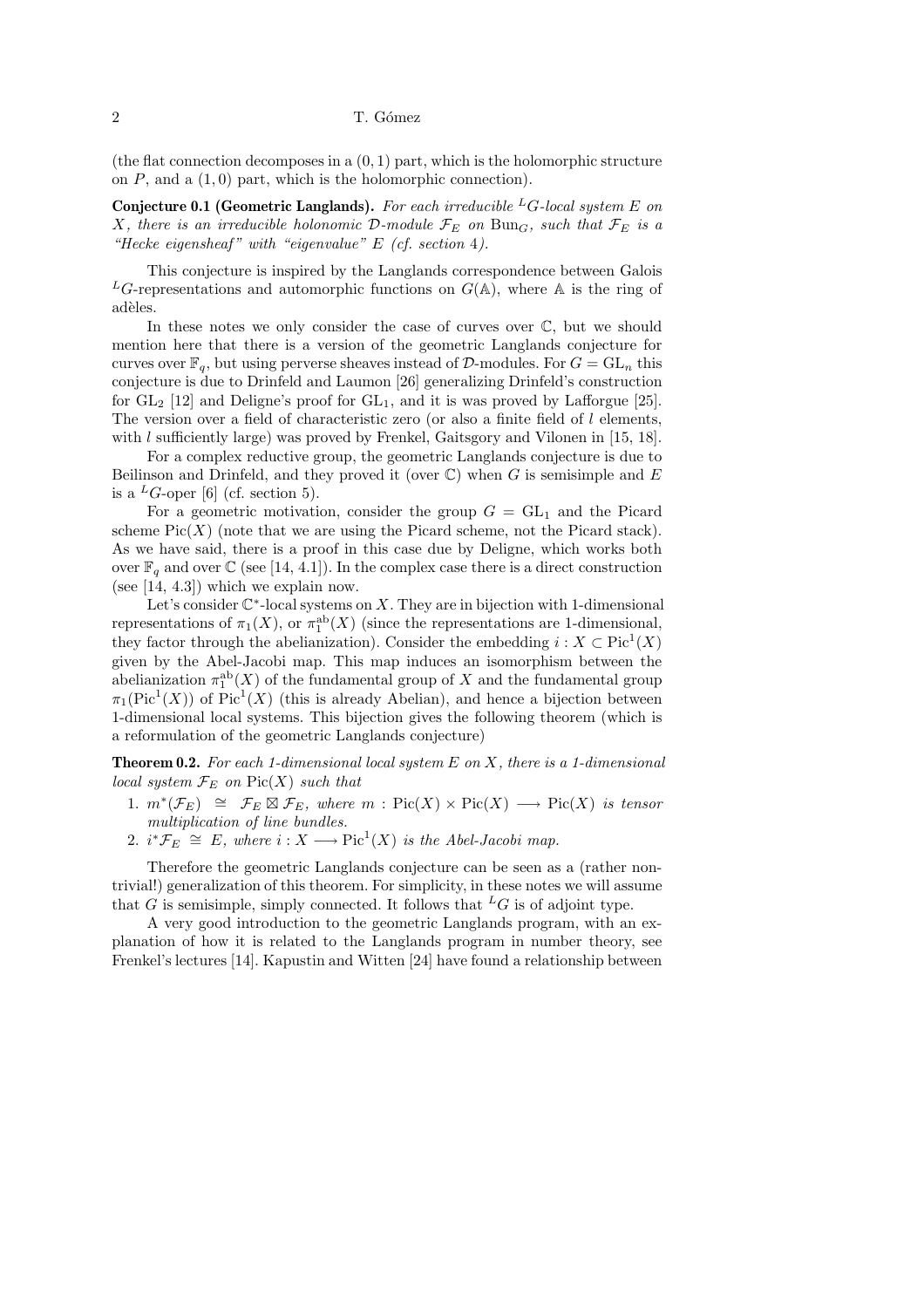the geometric Langlands program and the S-duality appearing in four-dimensional gauge theories. There is a different version of Langlands duality (cf. [21, 11]) which can be considered as a "classical limit" of the Langlands duality discussed in this article. It states that the fibers of the Hitchin map for the moduli of principal Higgs G-bundles should be dual to the fibers of the Hitchin map for  ${}^L G$ .

Defining D-modules on an arbitrary smooth stack is technically difficult, but we will deal with a special class of stacks (DG-free stacks), and this leads to some technical simplifications (section 1). The stack of G-modules is constructed using an idea that goes back to A. Weil (section 3). In section 4 we define the Hecke eigenproperty, and with this, the statement of the Geometric Langlands conjecture is complete.

Beilinson and Drinfeld construct the eigensheaf  $\mathcal{F}_{\sigma}$  for a certain class of local systems, called opers (section 5). There is a general way of producing  $\mathcal{D}\text{-modules}$ using an integrable quantum system (cf. section  $6$ ). The quantum integrable system they use is defined in section 9, using the formalism of the localization functor for Harish-Chandra modules (section 8). An important point is that the quantum system used by Beilinson and Drinfeld is a quantization of the classical integrable system of Hitchin. This system is described in section 7, and it is recast in the language of chiral algebras in section 10 (see section 2 for the definition of a chiral algebra). This second description is needed to show that Beilinson-Drinfeld's system is indeed a quantization of Hitchin's system (cf. 11). The fact that Beilinson-Drinfeld's system is a quantization of Hitchin's system is important, because it tells us that the  $\mathcal D\text{-modules}\; \mathcal F_{\sigma}$  we have constructed is nonzero. Finally, in section 12, we state a few words about how to prove that  $\mathcal{F}_{\sigma}$  is a Hecke eigensheaf.

**Notation.** Given an affine scheme Z, we will denote by  $\mathcal{O}(Z)$  its coordinate ring. Let  $P$  be a principal  $H$ -bundle on  $M$ , and let  $H$  act on  $F$ . Then we denote by

$$
P \times_H F = (P \times F)/H
$$

the associated fiber bundle on  $M$  with fiber  $F$ . Unless otherwise noted,  $X$  will be a fixed smooth projective curve over  $\mathbb C$  with genus  $q > 1$ . All the derived categories that appear in this article are assumed to be bounded derived categories. For more details about sheaves on stacks, see [33, 28, 29, 30]

Acknowledgements. This article is based on the lectures of Prof. Gaitsgory at the Tata Institute of Fundamental Research (Mumbai, India) in February 2001, during the special year on the Geometric Langlands Program. I am very grateful to him for the lectures, his patience answering my questions when preparing this article, and his permission for publishing it. Of course, the responsibility for any mistakes is only mine. In February 2007 I gave a lecture based on this material in the German-Spanish workshop on moduli spaces of vector bundles. I am very grateful to the organizers for the invitation to give the lecture. I thank Indranil Biswas for discussions and also the anonymous referee, whose comments helped improve the article.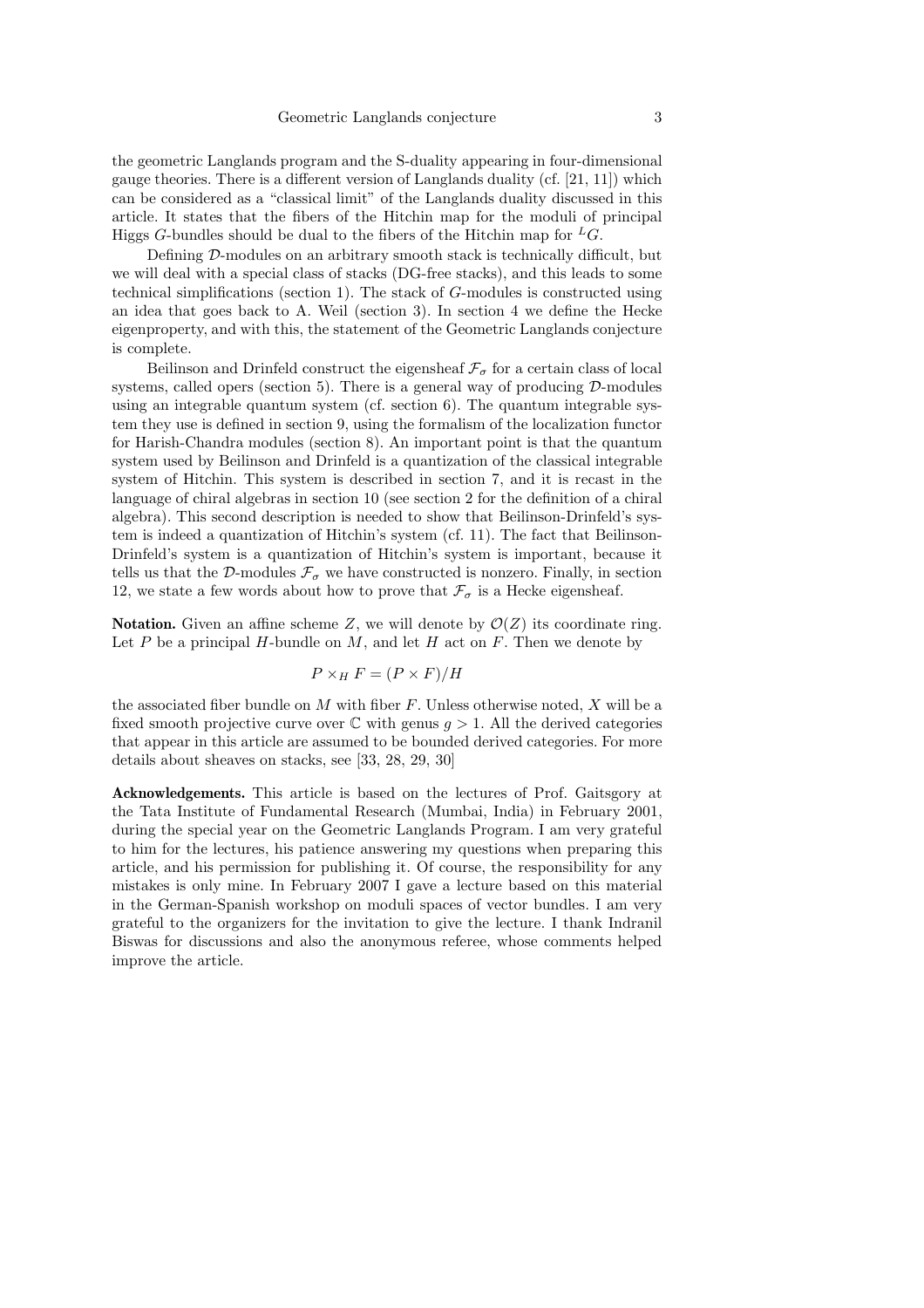4 T. G´omez

## 1. D-modules on stacks

Given a smooth scheme, the cotangent bundle is a vector bundle of rank equal to the dimension of the scheme. The correct generalization of this notion, when working with smooth Artin stacks, is not a vector bundle, but rather the cotangent complex [22, 23, 27]. Fortunately, the Artin stacks we will consider are "good" (or DG-free, see definition below), and for this class of stacks one can give a simplified definition. For this section, see [6, sec. 1 and 7].

Let Y be a smooth algebraic stack, let Z be a scheme, and let  $\pi: Z \longrightarrow Y$ be a smooth morphism. Let  $T_{Z/Y}$  be the relative tangent sheaf on Z. This sheaf is defined as  $T_{Z/\mathcal{Y}} := \Delta^*(T_{(Z\times_{\mathcal{Y}}Z)/Z})$ , where  $\Delta: Z \longrightarrow Z \times_{\mathcal{Y}} Z$  is the diagonal.

For all smooth morphism  $Z \longrightarrow Y$  there is a complex  $T_{Z/Y} \rightarrow T_Z$ . This morphism is not necessarily a bundle morphism. Given smooth morphisms

$$
Z' \stackrel{g}{\longrightarrow} Z \longrightarrow \mathcal{Y},
$$

the canonical map

$$
g^*(T_{Z/\mathcal{Y}} \to T_Z) \xrightarrow{\sim} (T_{Z'/\mathcal{Y}} \to T_{Z'})
$$

is a quasi-isomorphism, and hence the following definition makes sense.

**Definition 1.1.** The sheaf  $T<sub>Y</sub>$  on  $Y$  is defined as follows: for any smooth morphism  $\pi: Z \to Y$  we set

Define the stack 
$$
T^*\mathcal{Y}
$$
 as

$$
\pi^*(T_{\mathcal{Y}}) := T_Z/T_{Z/\mathcal{Y}}.
$$

$$
T^*{\mathcal Y}:=\mathrm{Spec}_{\mathcal Y}(\mathrm{Sym}(T_{\mathcal Y})).
$$

In general we have  $\dim T^* \mathcal{Y} \geq 2 \dim \mathcal{Y}$ .

Definition 1.2. A smooth algebraic stack is called "good" (or DG free) if one of the following equivalent conditions holds

- 1.  $\dim T^* \mathcal{Y} = 2 \dim \mathcal{Y}$
- 2. codim  $\{y \in \mathcal{Y} | \dim \text{Aut}(y) = n\} \ge n, \forall n > 0$
- 3. The complex  $\text{Sym}(T_{Z/\mathcal{Y}} \longrightarrow T_Z)$ , defined as

$$
\cdots \longrightarrow \mathrm{Sym}(T_Z) \otimes \bigwedge^2 T_{Z/\mathcal{Y}} \longrightarrow \mathrm{Sym}(T_Z) \otimes T_{Z/\mathcal{Y}} \longrightarrow \mathrm{Sym}(T_Z),
$$

is exact except in degree 0, and this 0-th cohomology is  $\text{Sym}(T_Z)/\text{Sym}(T_Z)T_{Z/\mathcal{Y}}$ . 4. The morphism  $T^*Z \longrightarrow T^*Z/\mathcal{Y}$  is flat.

(This definition is in [6, Sect. 1.1.1]). Note that item 2 implies that there is a dense open substack of  $\mathcal Y$  where it is Deligne-Mumford. Note that the stack  $T^*\mathcal Y$ is well defined for an arbitrary smooth stack, but it is only a reasonable definition for the cotangent stack if  $\mathcal Y$  is good. By this I mean that, for an arbitrary smooth stack, the complex in item 3 has cohomology in several degrees, but our definition only encodes the 0-th cohomology. For an arbitrary smooth stack, instead of a cotangent bundle we have a cotangent complex, instead of the symmetric algebra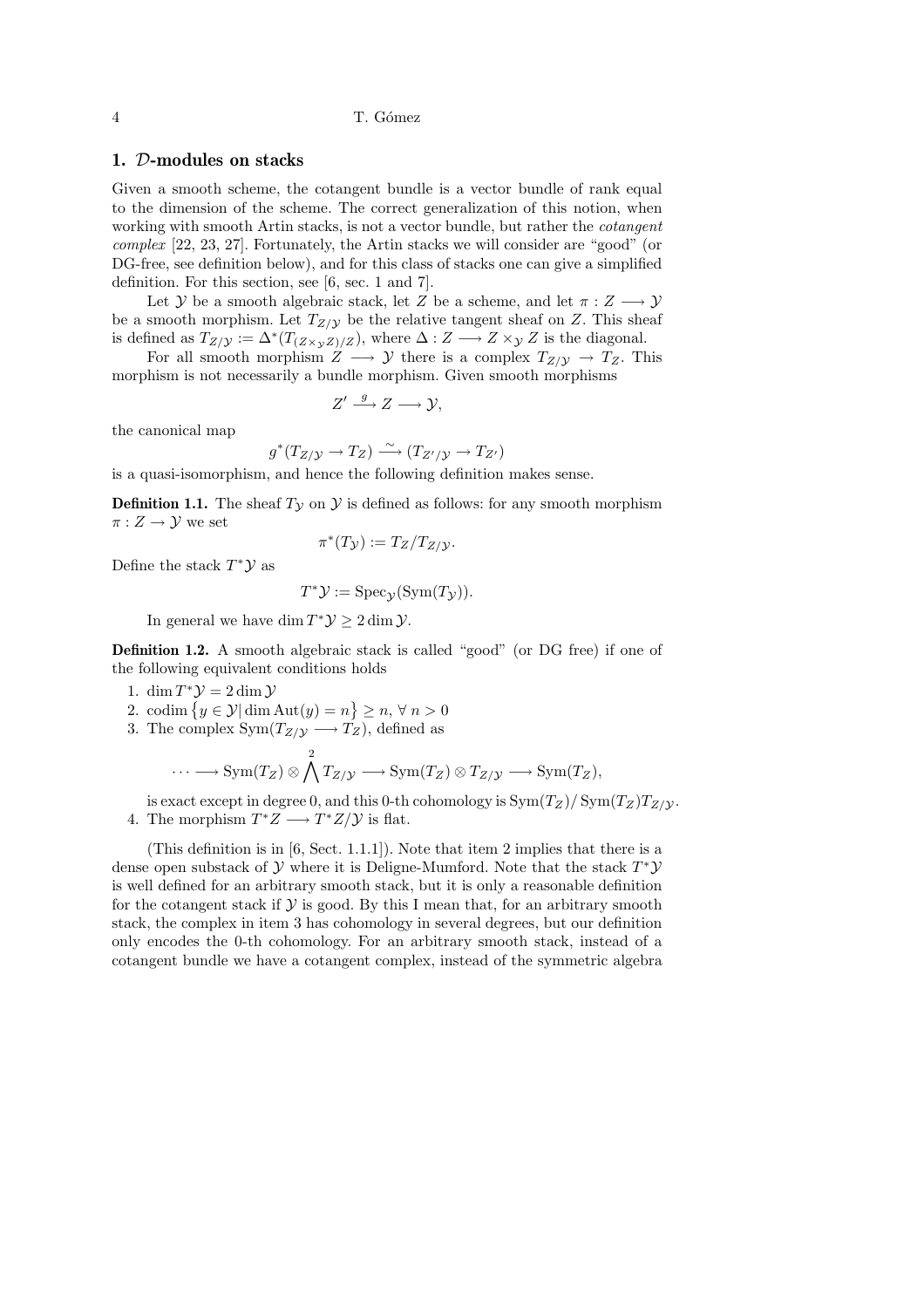we have a DG-algebra, and instead of a scheme (locally on the stack) we have a DG-scheme [3].

**Definition 1.3.** A left D-module on  $\mathcal{Y}$  is a  $\mathcal{D}_Z$ -module  $M_Z$  for each smooth morphism,  $Z \to Y$ , with the obvious compatibility conditions. More precisely, given a pair  $f_i: Z_i \to Y$  and  $f_j: Z_j \to Y$  of smooth morphisms, and denoting  $Z_{ij} = Z_i \times y Z_j$ , an isomorphism between  $p_i^* M_{Z_i}$  and  $p_j^* M_{Z_j}$  is given, satisfying a cocycle condition on triples.

The sheaf  $\mathcal{D}_{\mathcal{Y}}$  is defined as follows: for any smooth morphism  $\pi: Z \to Y$  we set

$$
\pi^*(\mathcal{D}_{\mathcal{Y}}) := \mathcal{D}_Z / (\mathcal{D}_Z \cdot T_{Z/\mathcal{Y}}).
$$

Again, this definition for the sheaf of differential operators on  $\mathcal Y$  is reasonable if  $Y$  is DG-free. For a general smooth scheme we should have considered the relative de Rham complex

$$
\cdots \longrightarrow \mathcal{D}_Z \otimes \bigwedge^2 T_{Z/\mathcal{Y}} \longrightarrow \mathcal{D}_Z \otimes T_{Z/\mathcal{Y}} \longrightarrow \mathcal{D}_Z. \tag{1.1}
$$

The point is that if  $\mathcal Y$  is DG-free, then this complex is exact except in degree 0, and hence it is enough to take only the 0-th cohomology instead of the whole complex. For the definition of D-module on an arbitrary smooth stack, see [6, 7.3,7.5]. For the following lemma, see [6, 1.1.4].

**Lemma 1.4.** If  $Y$  is DG-free, then there is an isomorphism

$$
p_*\mathcal{O}_{T^*\mathcal{Y}} \stackrel{\cong}{\longrightarrow} \text{gr}\,\mathcal{D}_{\mathcal{Y}},
$$

where  $p: T^*\mathcal{Y} \longrightarrow \mathcal{Y}$  is the natural projection.

For an arbitrary smooth stack, this morphism is only a surjection. The inverse of this isomorphism gives the symbol map  $\sigma$ . The following composition is denoted  $\sigma_{\mathcal{V}}$ :

$$
\text{gr}\,\Gamma(\mathcal{Y},\mathcal{D}_{\mathcal{Y}})\longrightarrow\Gamma(\mathcal{Y},\text{gr}\,\mathcal{D}_{\mathcal{Y}})\stackrel{\Gamma(\sigma^{-1})}{\longrightarrow}\Gamma(\mathcal{Y},p_*\mathcal{O}_{T^*\mathcal{Y}})
$$

Analogously, given a line bundle  $L$  on  $\mathcal{Y}$ , we can define the category of  $L$ twisted D-modules on  $\mathcal{Y}$ , and the sheaf  $\mathcal{D}_{\mathcal{Y}}^{L}$ .

**Proposition 1.5.** If G is semisimple, then the moduli stack of principal  $G$ -bundles on a smooth curve X of genus  $q > 0$  is DG-free.

This is proved in  $[6, 2.10.5]$ .

#### 2. Chiral algebras

In this section we will recall some definitions and constructions which will be used in section 9. Chiral algebras first appeared in Mathematical Physics, in the study of conformal field theory [8]. From the mathematical point of view, chiral algebras can be considered the geometric approach to the vertex algebras introduced in [9]. For an introduction to vertex algebras, and its relationship with chiral algebras,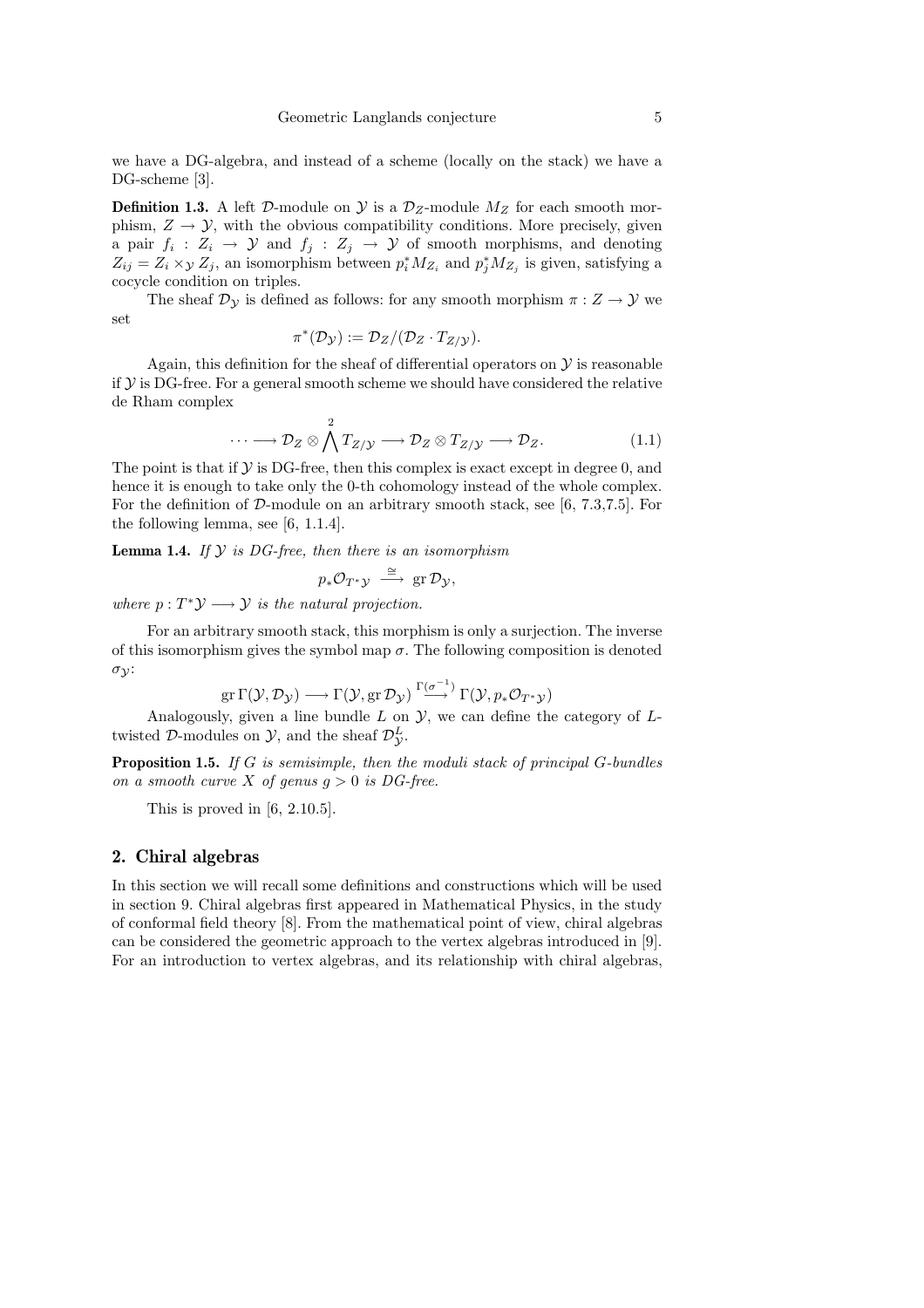6 T. G´omez

see [16]. For a reference on chiral algebras, see [7], [17] or [1]. For the theory of  $\mathcal{D}\text{-modules}$ , see [10].

Let X be a complex curve. Let  $\mathcal{D}_X$  be the sheaf of differential operators on X. Unless otherwise stated, by  $\mathcal{D}_X$ -module we mean a left  $\mathcal{D}_X$ -module, i.e., a quasi-coherent  $\mathcal{O}_X$ -module endowed with a left action of  $\mathcal{D}_X$ . Explicitly, M is a  $\mathcal{D}_X$ -module if there is an action of  $T_X$  on M such that

- 1.  $\xi(fm) = \xi(f)m + f\xi(m)$
- 2.  $(f\xi)(m) = f\xi(m)$
- 3.  $[\xi_1, \xi_2](m) = \xi_1(\xi_2(m)) \xi_2(\xi_1(m))$

for all  $\xi \in T_X$ ,  $f \in \mathcal{O}_X$  and  $m \in M$ .

Let  $\omega_X$  be the dualizing sheaf. Recall that  $M \mapsto M \otimes_{\mathcal{O}_X} \omega_X$  gives an equivalence of categories from the category of left  $\mathcal{D}_X$ -modules to right  $\mathcal{D}_X$ -modules. Indeed,  $\omega_X$  is a right  $\mathcal{D}_X$ -module (a tensor field  $\xi \in T_X \subset \mathcal{D}_X$  acts on  $\nu \in \omega_X$  as  $\nu \cdot \xi = -\text{Lie}_{\xi}(\nu)$ , and  $\xi$  acts on  $m \otimes \nu \in M \otimes_{\mathcal{O}_X} \omega_X$  as  $m \otimes (\nu \cdot \xi) - \xi(m) \otimes \nu$ . The inverse is given by  $M \mapsto M \otimes_{\mathcal{O}_X} \omega_X^{-1}$ .

The category ( $\mathcal{D}_X$ -mod) is a tensor category: given two  $\mathcal{D}_X$ -modules M and N, the product  $M \otimes_{\mathcal{O}_X} N$  gets an  $\mathcal{D}_X$ -module structure by the Leibniz formula

$$
\xi(m \otimes n) = \xi(m) \otimes n + m \otimes \xi(n).
$$

Let  $f: Y \to Z$  be a morphism between smooth schemes. Let N be a right  $\mathcal{D}_Z$ module. Let  $f^{-1}$  be the inverse image in the category of sheaves. The sheaf

$$
\mathcal{D}_{Y\to Z}=\mathcal{O}_Y\otimes_{\pi^{-1}\mathcal{O}_Z}\pi^{-1}\mathcal{D}_Z
$$

is a left  $\mathcal{D}_Y$ -module and right  $\pi^{-1}\mathcal{D}_Z$ -module. The sheaf  $f^{-1}N$  is a left  $\pi^{-1}\mathcal{D}_Z$ module, and therefore

$$
f^!N=\mathcal{D}_{Y\to Z}\otimes_{\pi^{-1}\mathcal{D}_Z}f^{-1}N
$$

is a right  $\mathcal{D}_Y$ -module. Now let M be a right  $\mathcal{D}_Y$ -module. The sheaf

$$
\mathcal{D}_{Z \leftarrow Y} = \mathcal{D}_{Y \rightarrow Z} \otimes_{\mathcal{O}_{Y}} \omega_{Y} \otimes_{\pi^{-1}\mathcal{O}_{Z}} \pi^{-1}\omega_{X}^{-1}
$$

is a right  $\mathcal{D}_Y$ -module and left  $\pi^{-1}\mathcal{D}_Z$ -module, hence

$$
f_!M=M\otimes_{\mathcal{D}_Y}\mathcal{D}_{Z\leftarrow Y}
$$

is a left  $\pi^{-1}\mathcal{D}_Z$  module, and hence also a left  $\mathcal{D}_Z$ -module. If f is an open embedding, then  $f'$  is just restriction, and is therefore denoted  $f^*$ , and, on the other hand,  $\mathcal{D}_{Z\leftarrow Y}$  is just  $\mathcal{D}_Y$ , so, for an open embedding,  $f_!$  is denoted  $f_*$ .

A  $\mathcal{D}_X$ -algebra is a commutative algebra with unit in the tensor category of  $\mathcal{D}_X$ -modules. For example,  $\mathcal{O}_X$  is a  $\mathcal{D}_X$ -algebra, and if F is a commutative C-algebra, then  $F \otimes_{\mathbb{C}} \mathcal{O}_X$  is a  $\mathcal{D}_X$ -algebra.

Consider the forgetful functor from  $(\mathcal{D}_X$ -alg) to  $(\mathcal{O}_X$ -alg). It has a left adjoint functor, called the jet construction  $J(\cdot)$ 

$$
\text{Hom}_{\mathcal{D}_X \text{-alg}}(J(C), B) = \text{Hom}_{\mathcal{O}_X \text{-alg}}(C, \text{Forget}(B)) \tag{2.1}
$$

Explicitly,  $J(C)$  is the D-algebra defined as the quotient of  $\text{Sym}_{\mathcal{O}_X}(\mathcal{D}_X \otimes_{\mathcal{O}_X} C)$ by the ideal generated by  $(1 \otimes c_1) \cdot (1 \otimes c_2) - (1 \otimes c_1 \cdot c_2)$  and  $(1 \otimes 1) - 1$ .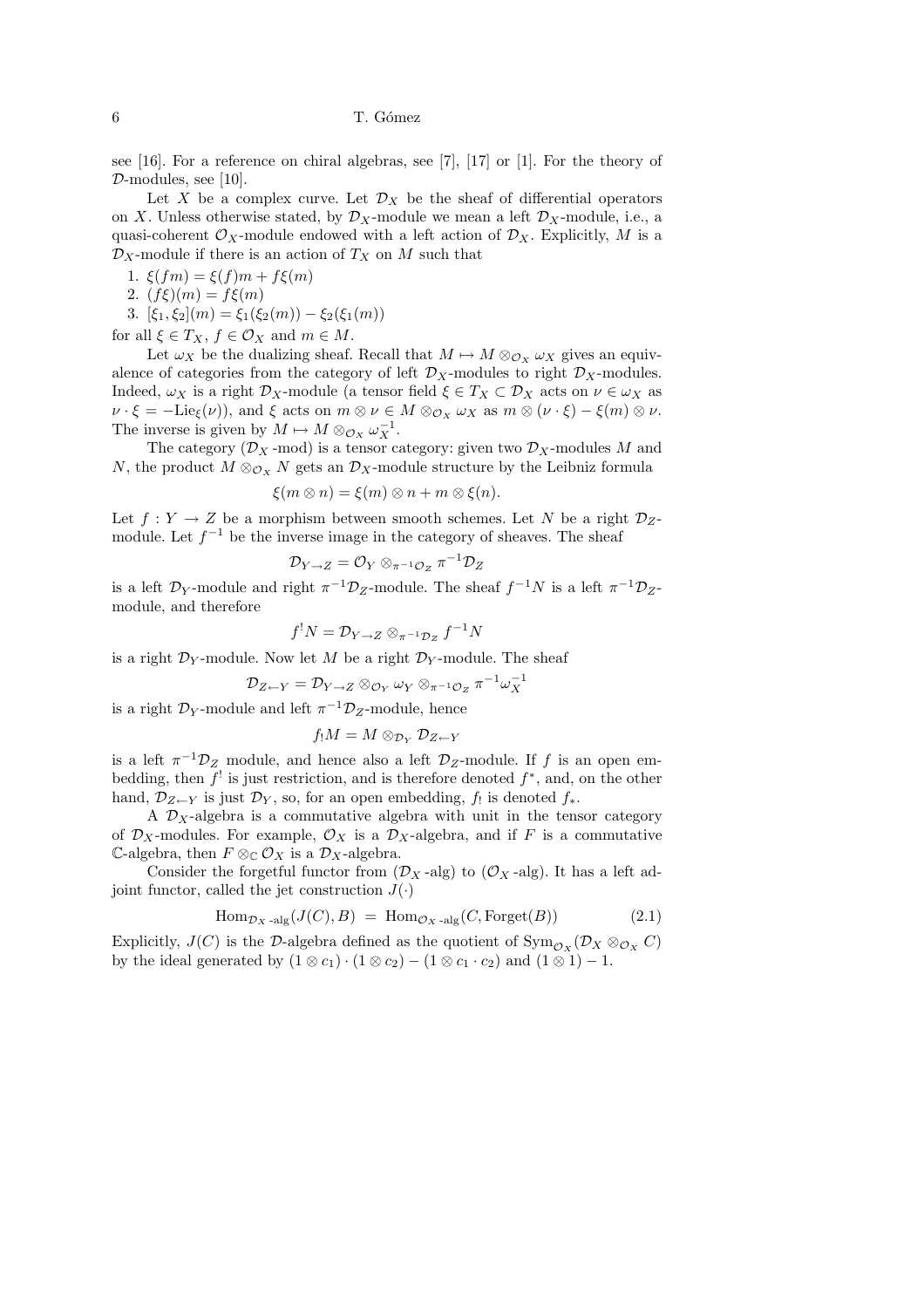From now on we will assume that  $X$  is a projective curve. Consider the functor from (C-alg) to  $(\mathcal{D}_X$ -alg) sending F to  $F \otimes \mathcal{O}_X$ . It has a left adjoint, called the coinvariants construction  $H_{\nabla}(X, \cdot)$ 

$$
\mathrm{Hom}_{\mathbb{C}\text{-}\mathrm{alg}}(H_{\nabla}(X,A), F) = \mathrm{Hom}_{\mathcal{D}_X\text{-}\mathrm{alg}}(A, F \otimes_{\mathcal{O}_X} \mathcal{O}_X).
$$

It is given by the formula

$$
H_{\nabla}(X, A) = A_x / \text{DR}^0(X - x, A) \otimes A_x
$$

where x is a point on X,  $A_x = A \otimes_{\mathcal{O}_X} \mathcal{O}_X/\mathfrak{m}_x$  is the fiber at x, and  $\text{DR}^0(X-x, A)$ is the set of sections on  $X - x$  of coinvariants of the action of  $T_X$  on  $A^r$ , where  $A^r = A \otimes \Omega_X$  is the right D-module corresponding to the left D-module A. The algebra  $H_{\nabla}(X, A)$  is independent of the point x chosen. This formula shows that for any  $x \in X$ , there is a surjection

$$
A_x \twoheadrightarrow H_{\nabla}(X, A).
$$

Let  $\Delta: X \longrightarrow X \times X$  be the diagonal, and  $j: X \times X - \Delta(X) \longrightarrow X \times X$ the inclusion of the complement of the diagonal.

An algebra structure on a  $\mathcal{O}_X$ -module M can be described by a homomorphism

$$
M\boxtimes M\to \Delta_*M\ .
$$

Chiral algebras are "meromorphic" generalizations of this notion for  $\mathcal{D}_X$ -modules, allowing poles along the diagonal. Therefore, instead of  $M \boxtimes M$  we consider  $j_*j^*M \boxtimes M$  A local section of this sheaf is of the form  $f(x, y)a \boxtimes b$  where  $f(x, y)$ is a rational function on an open subset of  $X \times X$ , where we allow poles along the diagonal, and a and b are local sections of M. Also, instead of  $\Delta_* M$  ("extension of M by zero"), we will use  $\Delta_1 M$ . Denote by  $\sigma_{12}$  the automorphism of  $X \times X$ which permutes the factors. It follows from the definition of  $\Delta_!M$  that there is a canonical lift to  $\Delta_!M$ , which we denote

$$
\widetilde{\sigma}_{12} : \Delta_! M \longrightarrow \sigma_{12}^* \Delta_! M
$$

A chiral algebra is a right  $\mathcal{D}_X$ -module A together with a right  $\mathcal{D}_{X\times X}$ -module homomorphism

$$
\{-\} : j_*j^*(A \boxtimes A) \longrightarrow \Delta_!(A)
$$

such that (antisymmetry)

$$
\big\{f(x,y)a\boxtimes b\big\}=-\widetilde{\sigma}_{12}\big\{f(y,x)b\boxtimes a\big\},
$$

where  $f(y, x)$  is the transposition  $\sigma_{12}$  composed with  $f(x, y)$ , and if  $f(x, y, z)a\boxtimes b\boxtimes c$ is a section on the complement of all the diagonals in  $X \times X \times X$ , then (Jacobi identity)

$$
\left\{ \left\{ f(x,y,z)a\boxtimes b\right\}\boxtimes c\right\} + \widetilde{\sigma}_{123}\left\{ \left\{ f(x,y,z)b\boxtimes c\right\}\boxtimes a\right\} + \widetilde{\sigma}_{123}^{2}\left\{ \left\{ f(y,z,x)c\boxtimes a\right\}\boxtimes b\right\} = 0
$$

as a section of  $\Delta_{x=y=z*}(A)$ , where  $\tilde{\sigma}_{123}$  is the lift of the cyclic permutation. A unit of a chiral algebra is a morphism  $u : \Omega_X \longrightarrow A$  such that the following diagram is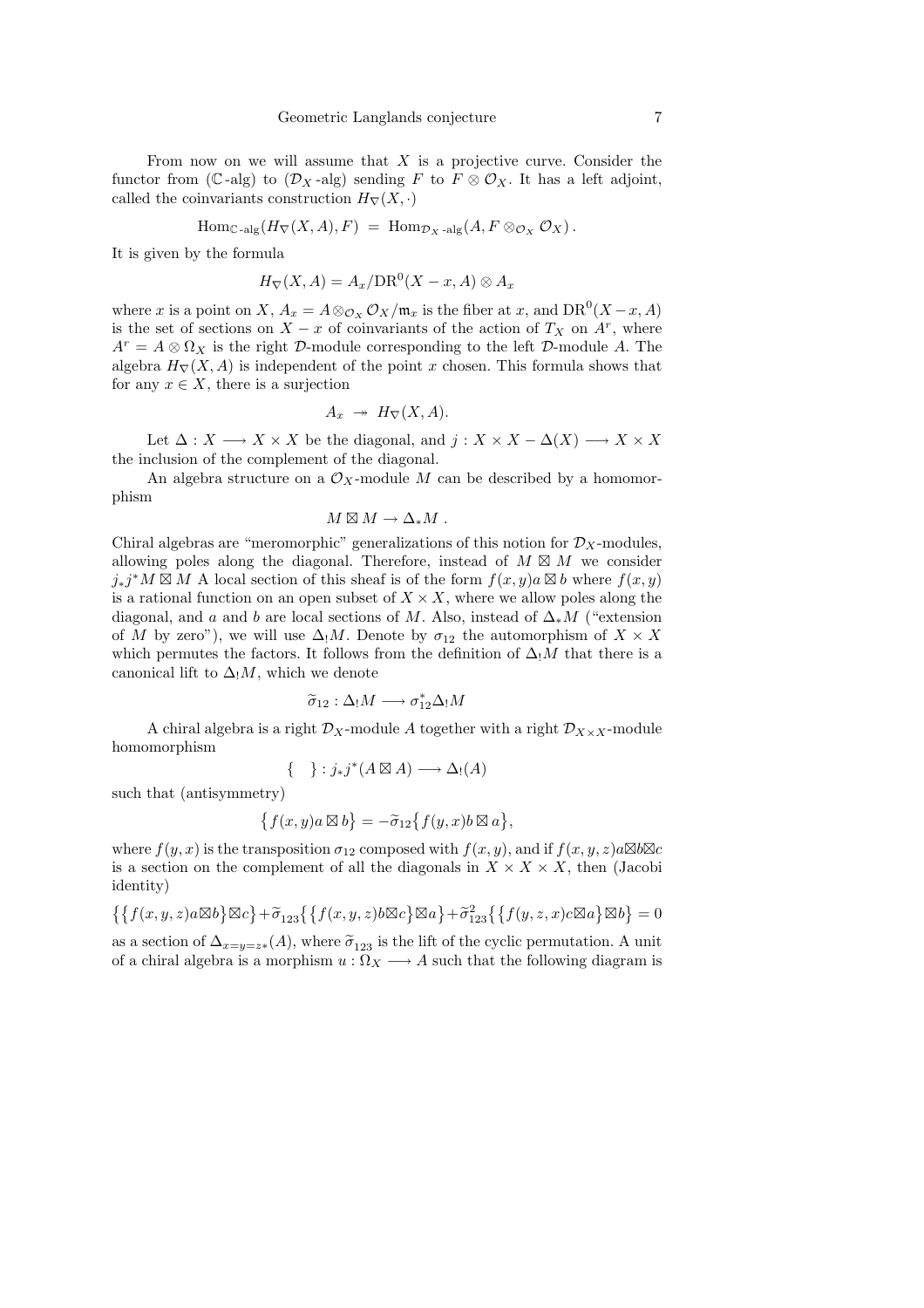commutative

$$
j_*j^*(\Omega_X \boxtimes A) \xrightarrow{u \boxtimes id} j_*j^*(A \boxtimes A)
$$
\n
$$
f \downarrow \qquad \qquad \downarrow \qquad \qquad (2.2)
$$
\n
$$
\Delta_!(A) \xrightarrow{\qquad \qquad \downarrow \qquad \qquad \downarrow \qquad \qquad (2.2)
$$

where the morphism  $f$  comes from the short exact sequence

$$
0 \longrightarrow \Omega_X \boxtimes A \longrightarrow j_*j^*(\Omega_X \boxtimes A) \longrightarrow \Delta_!(A) \longrightarrow 0.
$$

A chiral algebra is called commutative if the restriction of the bracket { } to  $A \boxtimes A \subset j_*j^*(A \boxtimes A)$  is zero

$$
\{\quad\}\vert_{A\boxtimes A}=0.
$$

Alternatively, the bracket factors as

$$
j_*j^*(A \boxtimes A) \xrightarrow{f} \Delta_1 A
$$
\n
$$
p \longrightarrow \Delta_1 A
$$
\n
$$
\Delta_1 \Delta^1(A \boxtimes A) \cong \Delta_1(A \otimes A)
$$
\n
$$
(2.3)
$$

Hence, in a commutative chiral algebra, the bracket map comes from a morphism  $A \otimes A \longrightarrow A$ .

**Proposition 2.1.** If A is a commutative chiral algebra, then  $A \otimes \Omega_X^{-1}$  is a  $\mathcal{D}_X$ algebra. Conversely, if A is a  $\mathcal{D}_X$ -algebra, then  $A^r := A \otimes \Omega_X$  is a commutative chiral algebra, with the bracket defined using the algebra structure  $A^r \otimes A^r \longrightarrow A^r$ and (2.3).

A Lie<sup>∗</sup> algebra is a right  $\mathcal{D}_X$ -module A together with a right  $\mathcal{D}_{X\times X}$ -module morphism

$$
[\quad]: A \boxtimes A \longrightarrow \Delta_! A
$$

which is antisymmetric and satisfies the Jacobi identity, in a similar way as in the definition of chiral algebra. Given a chiral algebra, we define a Lie<sup>∗</sup> algebra by composition

$$
[\quad]: A \boxtimes A \hookrightarrow j_*j^*(A \boxtimes A) \xrightarrow{\{\,\}} \Delta_!A
$$

This gives a "forgetful" functor from  $(\mathrm{Ch}_X)$  to  $(\mathrm{Lie}^*_X)$ . It has a left adjoint functor, called the chiral envelope

$$
\mathrm{Hom}_{\mathrm{Ch}_X}(\mathcal{U}(L),A) = \mathrm{Hom}_{\mathrm{Lie}_X^*}(L,\mathrm{Forget}(A))
$$

Let  $\mathfrak g$  be a Lie algebra, and let  $q$  be an invariant symmetric bilinear form on **g**. Consider the right  $\mathcal{D}_X$ -module

$$
\mathfrak{g} \otimes \mathcal{D}_X \oplus \Omega_X \tag{2.4}
$$

with bracket

$$
[g_1 \otimes 1 \boxtimes g_2 \otimes 1] = [g_1, g_2] \otimes 1 \oplus q(g_1, g_2) \mathbf{1}'
$$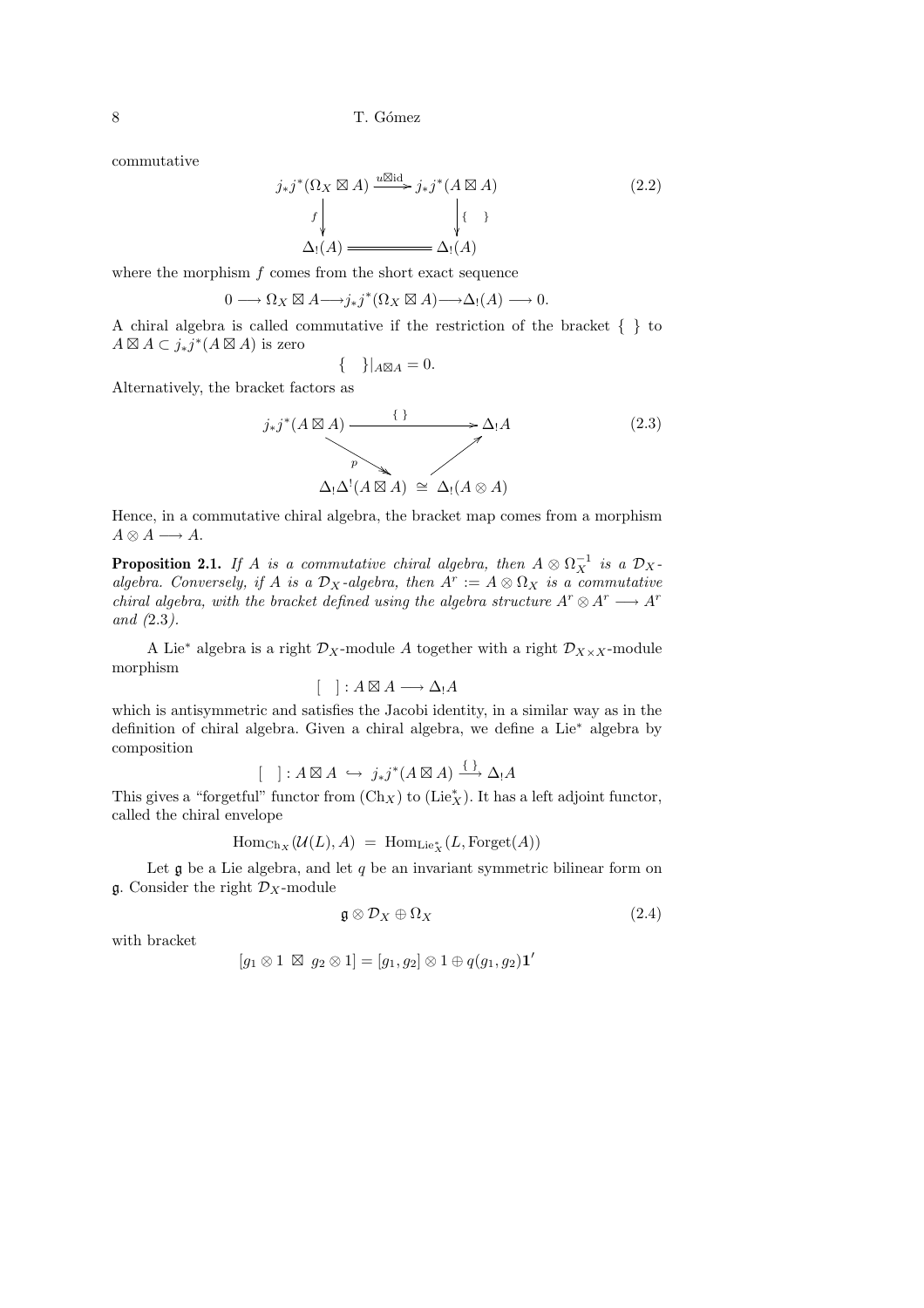where 1' is the canonical antisymmetric section of  $\Delta_!(\Omega_X)$ . This gives (2.4) the structure of a Lie<sup>∗</sup> algebra, called the Kac-Moody Lie<sup>∗</sup> algebra. The fiber of  $\mathcal{U}(\mathfrak{g}\otimes$  $\mathcal{D}_X \oplus \Omega_X$ ) over x is

$$
\mathcal{U}(\mathfrak{g}\otimes\mathcal{D}_X\oplus\Omega_X)_x \;=\; \mathrm{Ind}_{\mathfrak{g}\otimes\widehat{\mathcal{O}}\oplus\mathbb{C}\mathbf{1}}^{\widehat{\mathfrak{g}}_q}\mathbb{C}.\tag{2.5}
$$

See section 9 for the definition. For a proof of this formula, and further details about the chiral envelope, see [7, Sect. 3.7]

#### 3. Geometry of the affine Grassmannian

For a reference for this section, see [34, Section 5] and the references there in. Given a ring  $R$ ,  $R[[t]]$  will be the ring of formal power series with coefficients in R, and  $R((t))$  will be the ring of formal Laurent series. Let  $\hat{\mathcal{O}} = \mathbb{C}[[t]]$ , and let  $\widehat{\mathcal{K}} = \mathbb{C}((t))$  be its quotient field. Let Z be an affine scheme. We denote by  $Z[[t]]$ (or  $Z(\widehat{\mathcal{O}})$ ) the functor defined as

$$
\mathrm{Hom}(S,Z[[t]]) := \mathrm{Hom}_{\mathrm{alg}}(\mathcal{O}(Z),\mathcal{O}(S)[[t]])\;,
$$

where S is an affine scheme. It can be shown that  $Z[[t]]$  is representable by a scheme. Note that the C-valued points of  $Z[[t]]$  are the O-valued points of Z. We will denote by  $Z((t))$  (or  $Z(\widehat{\mathcal{K}})$ ) the functor

$$
\mathrm{Hom}(S, Z((t))) := \mathrm{Hom}_{\mathrm{alg}}(\mathcal{O}(Z), \mathcal{O}(S)((t))).
$$

Note that the C-valued points of  $Z((t))$  are the  $\hat{\mathcal{K}}$ -valued points of Z. It can be shown that  $Z((t))$  is an ind-scheme. Recall that a functor is called and ind-scheme if is representable by a direct limit of closed embeddings. More precisely a functor  $F : (\text{Sch}) \to (\text{Sets})$  is called and ind-scheme if there are schemes  $Y_i, i \in \mathbb{N}$ , closed embeddings  $Y_i \rightarrow Y_{i+1}$  and

$$
F=\lim_{\rightarrow} Y_i,
$$

where this functor is defined as

$$
\left(\lim_{\longrightarrow} Y_i\right)(S) = \lim_{\longrightarrow} \mathrm{Hom}(S, Y_i).
$$

If  $Y_i$  and  $Y'_j$  are two inductive systems that are cofinal (i.e. for all i there is an j such that  $\check{Y}_i \subset Y'_j$  and for all j there is an i such that  $Y_i \supset Y'_j$ , then the functors  $\lim_{x \to Y_i}$  and  $\lim_{x \to Y_i} Y_i'$  are canonically isomorphic. We say that and ind-scheme is of ind-finite type if the schemes  $Y_i$  can be chosen of finite type. We say that it is ind-complete if the schemes can be chosen to be complete, and analogously, for any property  $P$  that is stable under restriction to a closed subscheme, we say that an ind-scheme is ind-P if the schemes  $Y_i$  have the property P.

A vector bundle over the disk  $\mathbb{D} = \text{Spec} \, \widehat{\mathcal{O}}$  is a finitely generated free  $\widehat{\mathcal{O}}$ module. A family of vector bundles over  $\mathbb D$  parameterized by an affine scheme S is a finitely generated  $\mathcal{O}(S)[[t]]$ -module, such that locally in the Zariski topology of S, it is isomorphic to the trivial bundle.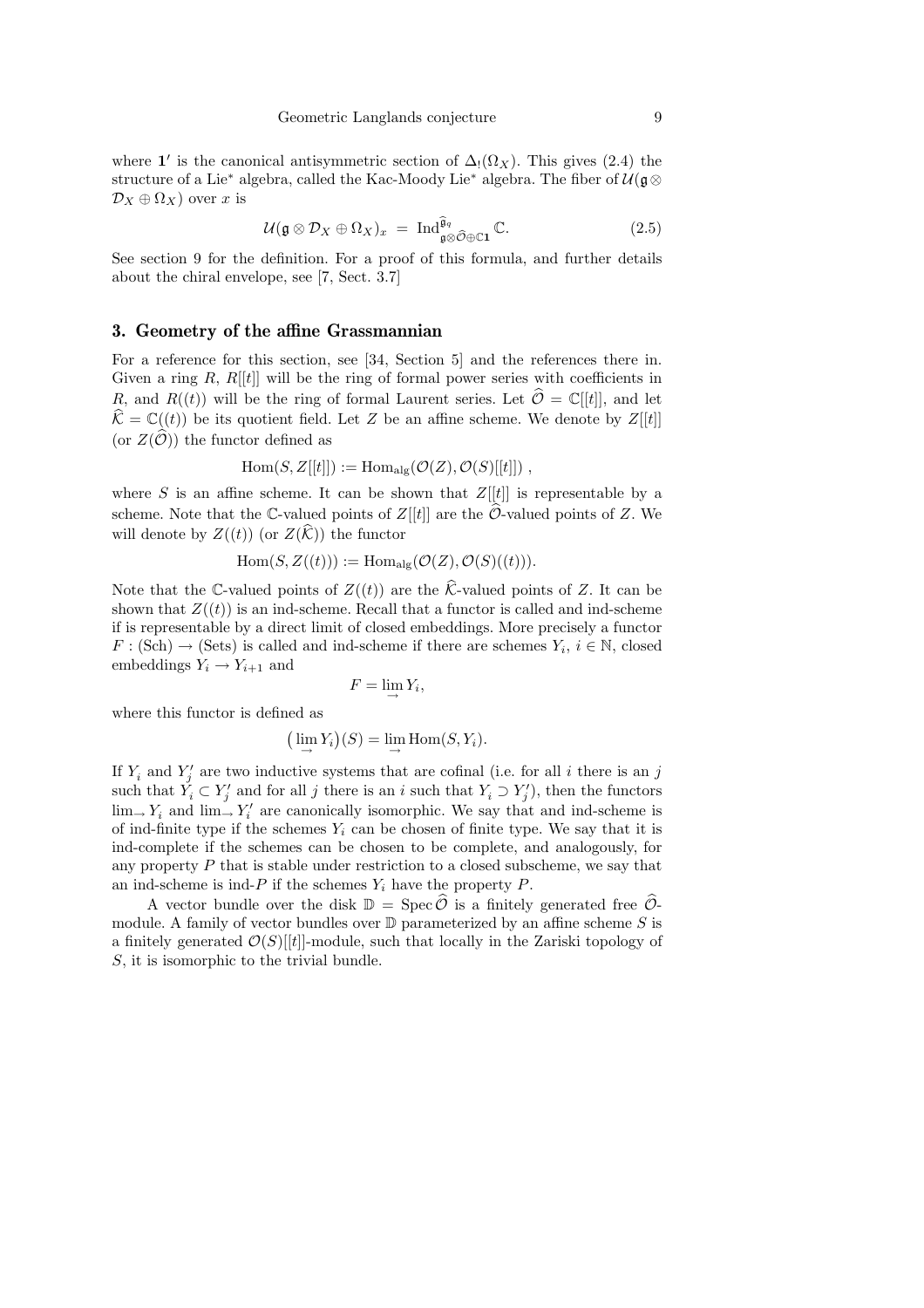Replacing  $\mathbb D$  with  $\mathbb D^{\times} = \operatorname{Spec} \widehat{\mathcal K}$  and  $\widehat{\mathcal O}$  with  $\widehat{\mathcal K}$ , we obtain the analogous notions for the punctured disk.

**Definition 3.1.** A family of principal G-bundles on  $\mathbb{D}$  parameterized by an affine scheme  $S$  is a tensor functor from the category of representations of  $G$  to the category of S-families of vector bundles on D

 $Rep(G) \longrightarrow (S$ -families of vector bundles on D)

We also have the analogous notion for the punctured formal disk.

Let G be an affine algebraic group. Then  $G[[t]]$  is a group scheme, and  $G((t))$ is a group ind-scheme. We define the affine Grassmannian  $\text{Gr}_G$  to be the quotient (as fpqc sheaves)  $G((t))/G[[t]]$ .

Lemma 3.2. The affine Grassmannian is naturally isomorphic to the functor

$$
S\longmapsto (P_G,\beta:P_G|_{\mathbb{D}^\times\times S}\longrightarrow P^0_G|_{\mathbb{D}^\times\times S})
$$

where  $P_G$  is a family of G-bundles on the formal disk  $\mathbb D$  parameterized by  $S, \mathcal{P}_G^0$ is the trivial G-bundle, and  $\beta$  is an isomorphism.

**Theorem 3.3.** The affine Grassmannian  $\text{Gr}_G$  is an ind-scheme of ind-finite type. If G is reductive, then  $\text{Gr}_G$  is ind-complete.

A pro-algebraic group  $H$  is an affine group scheme that is represented by a projective limit of affine algebraic groups of finite type, i.e., there are algebraic groups  $H_i$  of finite type, group morphisms  $H_{i+1} \to H_i$ , and

$$
H=\lim_{\leftarrow} H_i
$$

For example,  $G[[t]]$  is a pro-algebraic group. The group of automorphisms of  $\mathbb{C}[[t]] = \mathcal{O}$ , denoted Aut $(\mathcal{O})$ , is also a pro-algebraic group

$$
Aut(\widehat{\mathcal{O}}) = \lim_{\leftarrow} (Aut(\mathbb{C}[t]/(t^i))).
$$

**Definition 3.4.** An action of a pro-algebraic  $H$  group on an ind-scheme  $Y$  is nice if we can write  $Y = \lim Y_i$  such that

- $Y_i$  is *H*-invariant for all *i*.
- The H-action of on  $Y_i$  factors through a finite dimensional quotient of  $H$ .

**Lemma 3.5.** The natural action of  $G(\widehat{O}) = G[[t]]$  on  $\text{Gr}_G = G((t))/G[[t]]$  is nice. The natural action of Aut $(\widehat{\mathcal{O}})$  on  $\text{Gr}_G$  is also nice.

There are countably many orbits of  $G(\widehat{\mathcal{O}})$  on  $\text{Gr}_G$ , and this orbits are enumerated by  $\Lambda^+ = \Lambda/W$ , where  $\Lambda$  are the coweights of G, and  $\Lambda^+$  is the semi-group of dominant coweights, and  $W$  is the Weyl group. The dimension of the orbit corresponding to the coweight  $\lambda$  is

$$
\dim(Gr_G^{\lambda}) = 2\rho(\lambda)
$$

where  $\rho$  is half the sum of the positive roots (see [31, section 2]).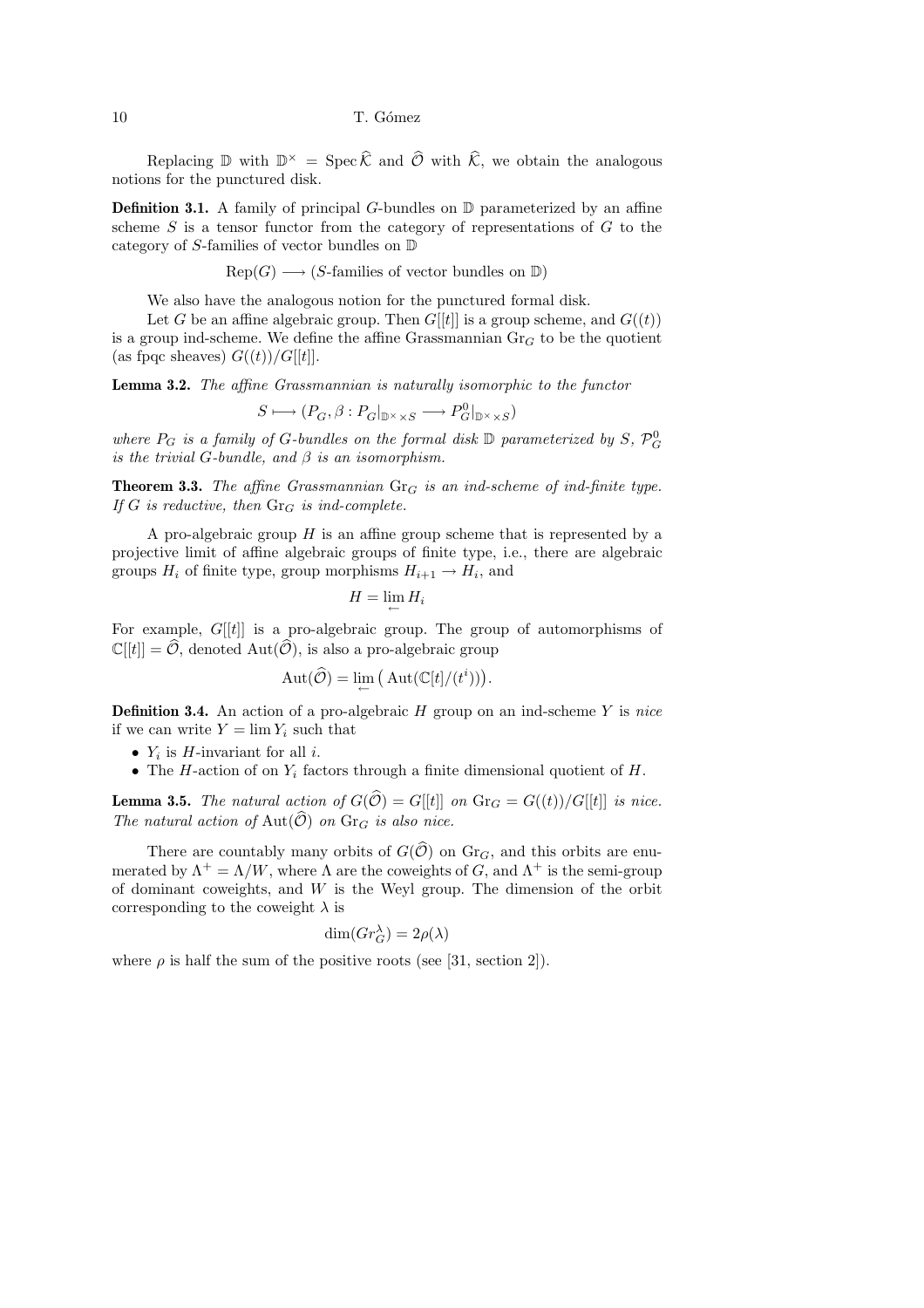Now we will explain the relationship between the affine Grassmannian and the moduli stack of principal G-bundles on a curve X. We choose a point  $x \in X$ , and fix an isomorphism between  $\hat{\mathcal{O}} = \mathbb{C}[[t]]$  and the completion  $\hat{\mathcal{O}}_x$  of the local ring of X at x. This induces an isomorphism between  $\hat{\mathcal{K}} = \mathbb{C}((t))$  and the quotient field  $\widehat{\mathcal{K}}_x$  of  $\widehat{\mathcal{O}}_x$ . In other words, we have chosen a local parameter t at the point x.

Define the functor  $L_XG$  as

$$
\mathrm{Hom}(S, L_X G) := \mathrm{Hom}_{\mathrm{alg}}(\mathcal{O}(G), \mathcal{O}(S) \otimes \mathcal{O}(X - x)),
$$

so that C-points of  $L_XG$  correspond to morphisms from  $X - x$  to  $G$ .

The intuitive idea is of uniformization is the following: a principal bundle is trivial when restricted to a disk D or the complement of a point  $X^* = X - x$  (for the later, we need  $G$  to be semisimple). Therefore, to describe a principal bundle we have to give the transition function, which is a map from the intersection, i.e. the pointed disk  $\mathbb{D}^{\times}$  to G. In other words, a C-valued point of  $G((t))$ . Then we have to "forget" the trivializations, so the set of isomorphism classes of principal bundles will correspond to the double quotient  $L_XG\setminus G((t))/G[[t]]$ . If we take this quotient in the sense of stacks, we obtain the moduli stack of principal G-bundles on  $X$ .

Of course, we have to work with families of bundles, and to make this rigorous we need two technical theorems. The first one tells us that the restriction to  $X - x$ is trivial [13].

Theorem 3.6 (Drinfeld-Simpson). Suppose G is semisimple, let S be an affine scheme and let P be a principal G-bundle on  $X \times S$ . Then the restriction of P to  $(X - x) \times S$  is trivial, locally for the étale topology on S.

In positive characteristic we would need the fppf topology. The second theorem tells us that we can glue trivial G-bundles on  $\mathbb D$  and  $X - x$  to obtain a principal G-bundle on  $X$ . In  $[2]$  it is proved for vector bundles, but it is easy to generalize to principal G-bundles (see also [32]).

**Theorem 3.7 (Beauville-Laszlo).** Let  $\gamma$  be an S-valued point of  $G((t))$ . Then there exists a principal G-bundle P on  $X \times S$  and trivializations  $\sigma$  and  $\tau$  on  $\mathbb{D} \times S$  and  $(X-x) \times X$  whose difference on the intersection  $\mathbb{D}^{\times} \times S$  is  $\gamma$ . Moreover, the triple  $(P, \sigma, \tau)$  is unique up to unique isomorphism.

Using these theorems, the uniformization theorem for principal G-bundles follows (recall that we are assuming that  $G$  is semisimple).

**Theorem 3.8.** 1. The ind-scheme  $G(\widehat{K})$  represents the functor of principal bundles with a trivialization on the formal disk and on  $X^* = X - x$  (recall definition 3.1)

$$
\operatorname{Hom}(S, G(\widehat{K})) = \{ P, \alpha : P|_{\mathbb{D}_S} \to P^0|_{\mathbb{D}_S}, \beta : P|_{X_S^*} \to P^0|_{X_S^*} \},
$$

where P is a principal G-bundle on  $X \times S$ ,  $\mathbb{D}_S = \mathbb{D} \times S$ ,  $X_S^* = (X - x) \times S$ and  $\alpha$ ,  $\beta$  are isomorphisms.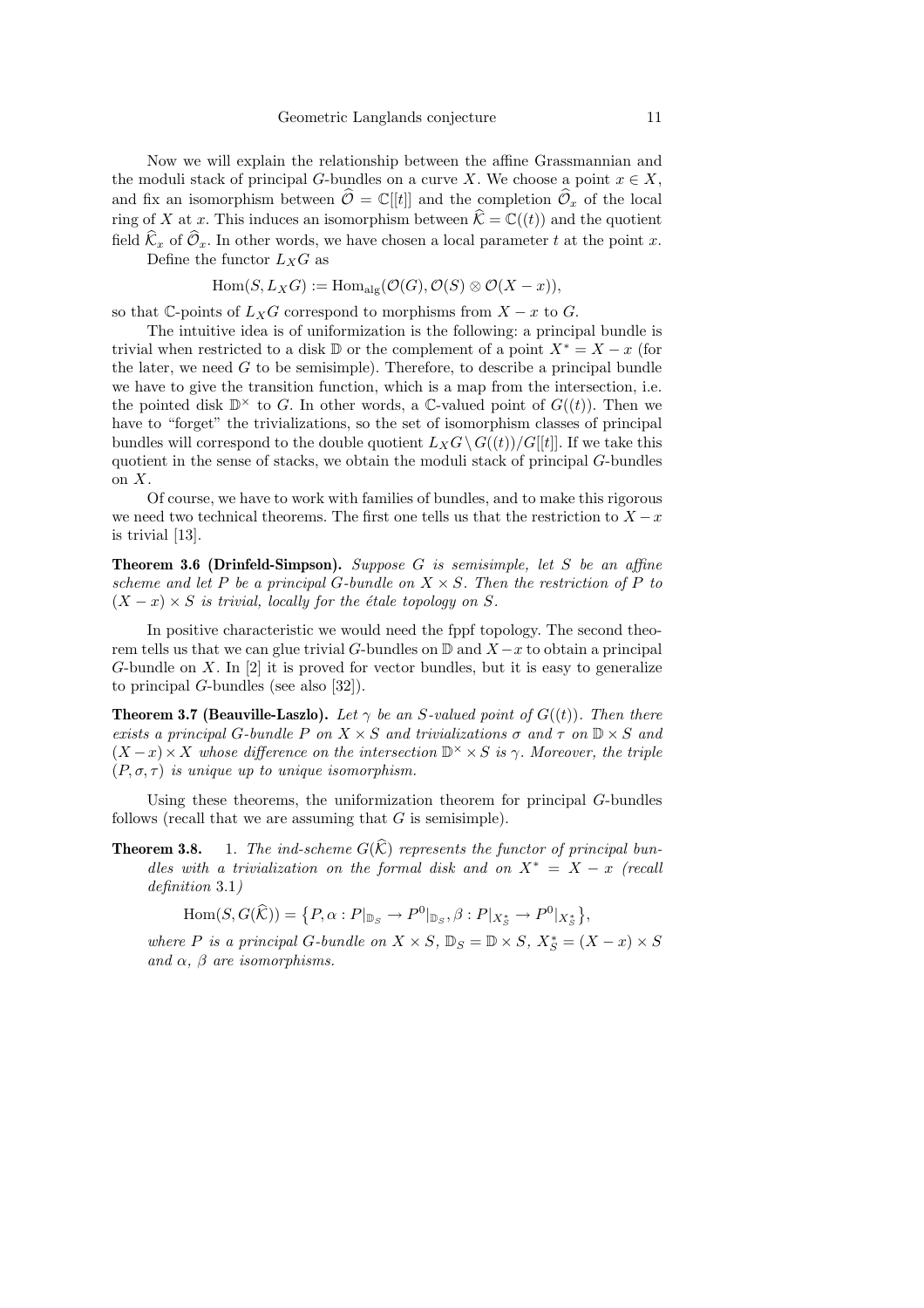2. The affine Grassmannian  $G(\widehat{K})/G(\widehat{O})$  represents the functor of principal Gbundles with a trivialization on  $X - x$ 

$$
\text{Hom}(S, \text{Gr}_G) = \left\{ P, \beta : P|_{X_S^*} \longrightarrow P^0|_{X_S^*} \right\}
$$

3. The quotient  $L_XG \setminus G(\widehat{K})$  represents the functor  $Bun_{G,x}$  of principal Gbundles with a trivialization on the formal disk D

$$
\text{Hom}(S, \text{Bun}_{G,x}) = \{P, \alpha : P|_{\mathbb{D}_S} \to P^0|_{\mathbb{D}_S}\}.
$$
\n(3.1)

4. The space  $\text{Bun}_{G,x}$  is a principal  $G(\widehat{\mathcal{O}})$ -bundle on  $\text{Bun}_G$ , and we have

$$
\text{Bun}_G \cong [\text{Bun}_{G,x} / G(\widehat{\mathcal{O}})]. \tag{3.2}
$$

.

## 4. Hecke eigenproperty

#### 4.1. Convolution product

In this section we consider the category  $\text{Sph}_G$  of  $G(\widehat{\mathcal{O}})$ -equivariant perverse sheaves on  $Gr_G$ . We have chosen to use perverse sheaves, following [31], but we could have worked with  $D$ -modules as in [6]. Both approaches are equivalent, thanks to the Riemann-Hilbert correspondence.

We define a convolution product  $S_1 * S_2$  in this category, that will give a structure of symmetric tensor category. This symmetric tensor category will be equivalent to the category of representations of the group  $^L G$ , the Langlands dual group of G. Since a group is defined by the symmetric tensor category of its representations, this gives a geometric definition of the Langlands dual group.

We now recall the definition of perverse sheaf and equivariant perverse sheaf (see [4] and [31, section 2]). Let H be an algebraic group acting on a scheme Y of finite type. Let  $m : H \times Y \to Y$  be the action and let p be the projection from  $H \times Y$  to Y. Fix a Whitney stratification  $\mathcal T$  of Y such that the action of H preserves the strata (in our application, the strata will be the orbits of  $H$ ). Let  $D_{\mathcal{T}}(Y)$  be the bounded derived category of T-constructible C-sheaves. That is, the full subcategory of the derived category of  $\mathbb{C}$ -sheaves whose objects  $\mathcal S$  have  $H^k(Y, \mathcal{S}) = 0$  unless  $k = 0$  and the restriction of the cohomology  $H^k(\mathcal{S})|_T$  for any  $T \in \mathcal{T}$  is a local system of finite dimensional C-vector spaces.

An object  $S \in D_T(Y)$  is called perverse if, for all  $i: T \hookrightarrow Y, T \in \mathcal{T}$ ,

- 1.  $H^k(i^*\mathcal{S}) = 0$  for  $k > -\dim_{\mathbb{C}} T$
- 2.  $H^k(i^!\mathcal{S}) = 0$  for  $k < \dim_{\mathbb{C}} T$

The full subcategory (of  $D_{\mathcal{T}}(Y)$ ) of perverse sheaves  $Perv_{\mathcal{T}}(Y)$  is an abelian category. An H-equivariant perverse sheaf on Y is a pair  $(S, \varphi)$ , where S is a perverse sheaf S on Y, and  $\varphi$  is an isomorphism

$$
\varphi: m^*{\mathcal S} \longrightarrow p^*{\mathcal S}
$$

such that

1. (Identity)  $\varphi$  is the identity map when restricted to  $e \times Y$  (where e is the identity element of  $H$ )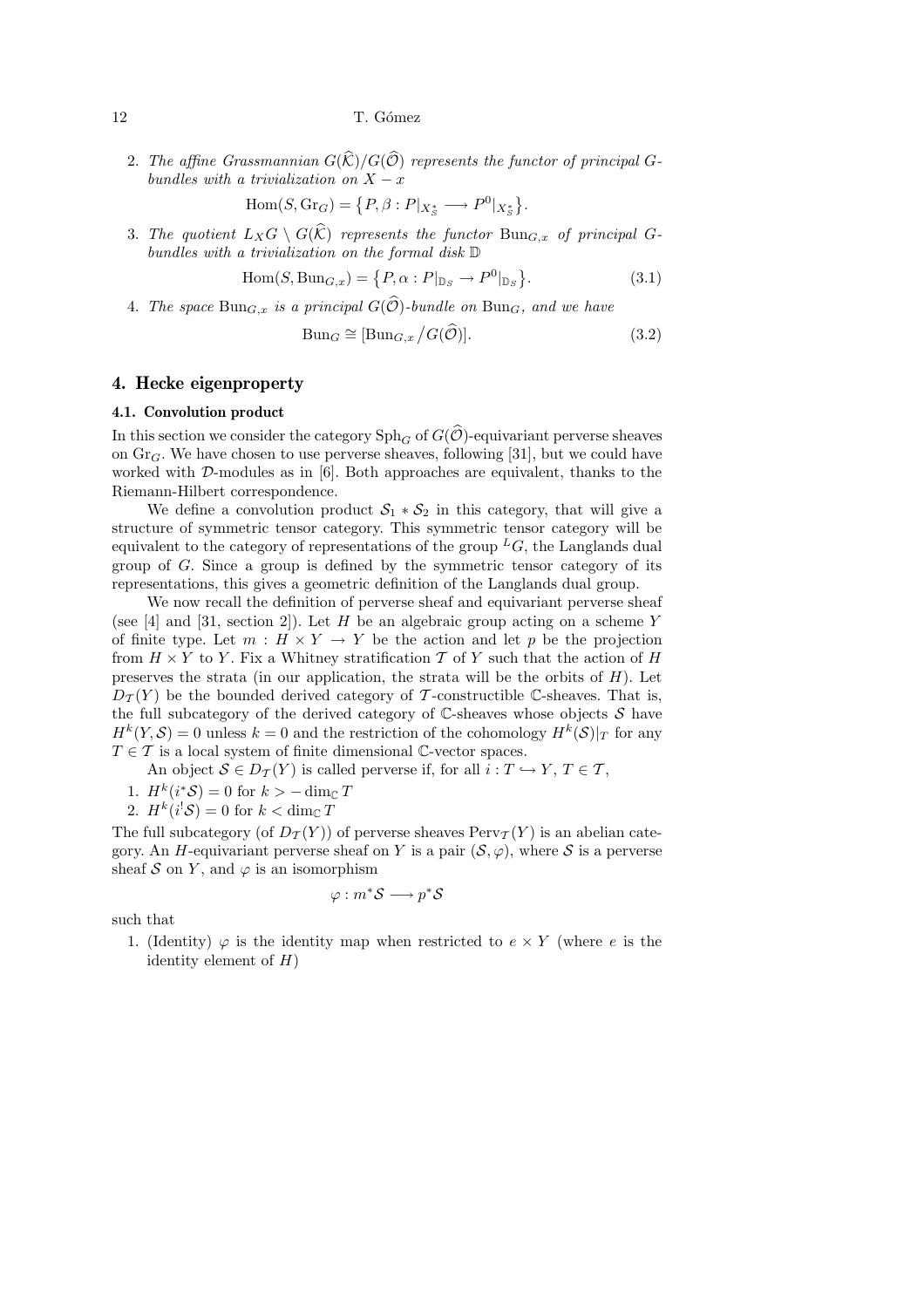2. (Associativity) The two isomorphisms induced by the two natural maps from  $H \times H \times Y$  to Y coincide.

We denote the category of equivariant perverse sheaves as  $Perv_H(Y)$ . If H is connected, then the isomorphism  $\varphi$ , if it exists, is unique, and then  $Perv_H(Y) \subset$ Perv $\tau(Y)$ . If H is a pro-algebraic group and Y is and ind-scheme, and if the action is nice (cf. definition 3.4), then we define

$$
\operatorname{Perv}_H(Y) = \lim_{\to} \operatorname{Perv}_H(Y_i)
$$

This allows us to define:

**Definition 4.1.** The category  $\mathrm{Sph}_G$  of spherical sheaves is defined to be  $\mathrm{Perv}_{G(\widehat{\mathcal{O}})}(\mathrm{Gr}_G),$ where the strata are taken to be the  $G(\widehat{\mathcal{O}})$ -orbits in  $\text{Gr}_G$ .

A homomorphism  $\lambda: \mathbb{C}^* \to T$  to a maximal torus of G determines a coset  $\lambda \cdot G(\widehat{\mathcal{O}}) \subset G(\widehat{\mathcal{K}})$ , and hence a point in Gr<sub>G</sub>. Let  $\mathrm{Gr}_{G}^{\lambda}$  be the  $G(\widehat{\mathcal{O}})$ -orbit of this point. We have  $\text{Gr}_G^{\lambda} = \text{Gr}_G^{\mu}$  if and only if  $\lambda$  and  $\mu$  are conjugate by the Weyl group. The category  $\text{Sph}_G$  is semisimple ([31, Lemma 7.1]), and since the  $G(\mathcal{O})$ orbits  $\text{Gr}_G^{\lambda}$  are simply connected, it follows that every  $G(\widehat{\mathcal{O}})$ -equivariant perverse sheaf on  $\text{Gr}_G$  is a direct sum of intersection cohomology sheaves  $\text{IC}_{\overline{\text{Gr}_G^{\lambda}}},$  where  $\text{IC}_{\overline{\text{Gr}_{G}^{\lambda}}}$  is the Goresky-MacPherson extension of the trivial local system on  $\text{Gr}_{G}^{\lambda}$ .

Therefore (see [31, Proposition 2.2]), we obtain the following

**Lemma 4.2.** Every object in  $Sph_G$  is automatically equivariant with respect to Aut $(\widehat{\mathcal{O}})$ .

By definition,  $G(\widehat{K})$  is a principal  $G(\widehat{O})$  bundle on  $\text{Gr}_G$ . Define the convolution diagram  $Conv_G$  to be the associated fiber bundle on  $Gr_G$  with fiber  $Gr_G$ 

$$
\mathrm{Conv}_G = G(\mathcal{K}) \times_{G(\widehat{\mathcal{O}})} \mathrm{Gr}_G
$$

Let  $p_1$  and  $p$  be defined as follows

$$
\begin{array}{ccc}\n\text{Conv}_G & \longrightarrow & \text{Gr}_G \\
p_1: & (g_1, \overline{g_2}) & \longmapsto & \overline{g_1} \\
p: & (g_1, \overline{g_2}) & \longmapsto & \overline{g_1g_2}\n\end{array}
$$

Note that  $p_1$  is the structure morphism of Conv<sub>G</sub> as a Gr<sub>G</sub>-fiber bundle over Gr<sub>G</sub>. This fiber bundle is not trivial, but still we have an isomorphism

$$
(p, p_1) : \text{Conv}_G \stackrel{\cong}{\longrightarrow} \text{Gr}_G \times \text{Gr}_G .
$$

Now we give a more geometric description of  $Conv_G$ . It represents the functor

$$
S\longmapsto \big\{P,P',\beta:P|_{X_{S}^{*}}\longrightarrow P'|_{X_{S}^{*}},\beta':P'|_{X_{S}^{*}}\longrightarrow P^{0}|_{X_{S}^{*}}\big\},
$$

where P and P' are principal G-bundles on  $X \times S$ ,  $P^0$  is the trivial G-bundle,  $X_S^* = (X - x) \times S$ , and  $\hat{\beta}$  and  $\beta'$  are isomorphisms. The morphisms  $p_1$  and  $p$  are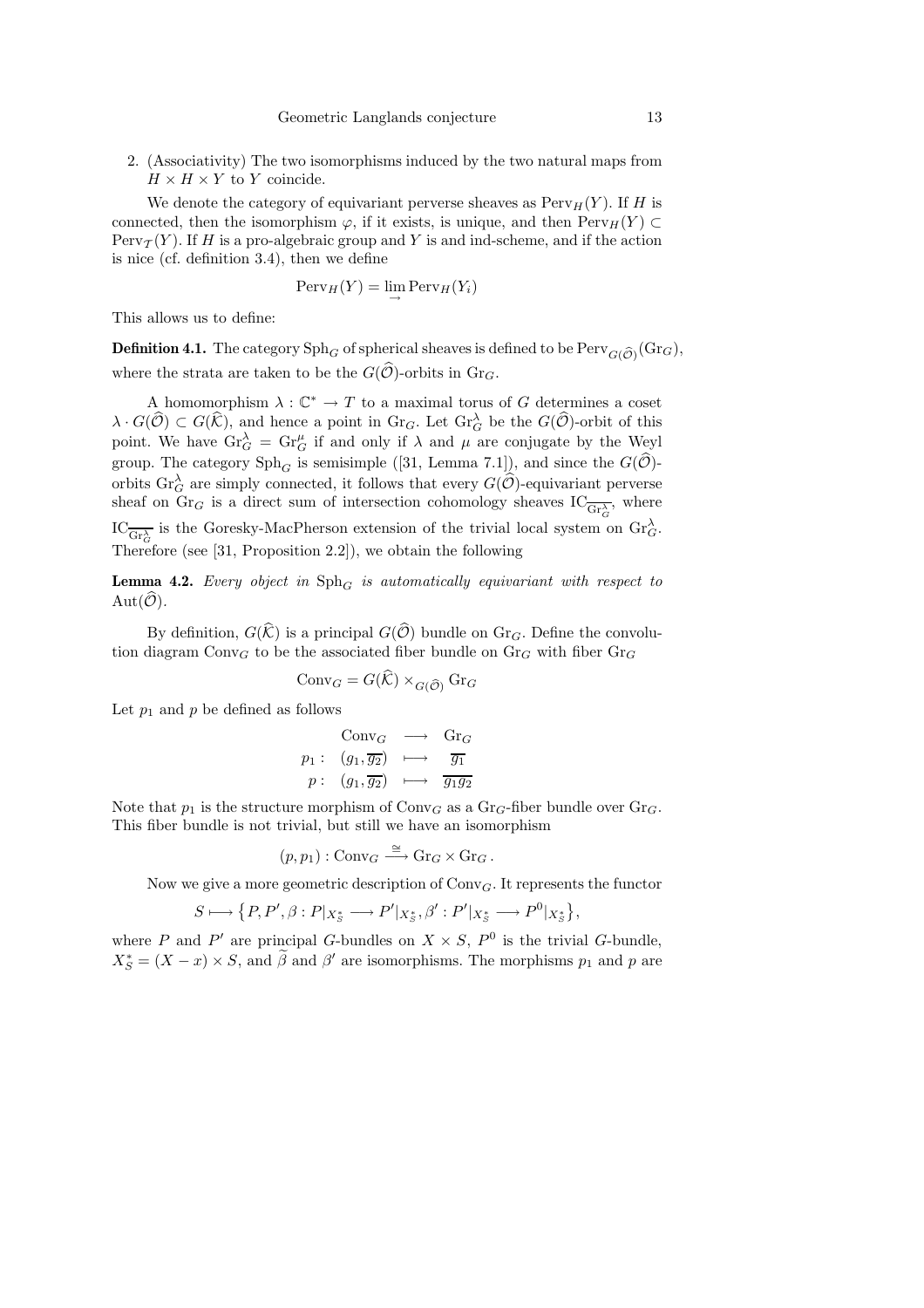defined as follows:

$$
p_1(P, P', \beta, \beta') = (P', \beta')
$$
  

$$
p(P, P', \beta, \beta') = (P, \beta' \circ \beta)
$$

The convolution diagram is used to define a product

$$
\begin{array}{rcl}\n\operatorname{Perv}(Gr_G) \times \operatorname{Perv}_{G(\widehat{\mathcal{O}})}(Gr_G) & \longrightarrow & \operatorname{Perv}(Gr_G) \\
(S_1, S_2) & \longmapsto & S_1 * S_2\n\end{array}
$$

To define this product, we will use the following useful construction. Let  $\pi : P \to Y$ be a principal H-bundle on a scheme Y, and let H act on a scheme F. Let  $S_1$  be a perverse sheaf on Y, and let  $S_2$  be an H-equivariant perverse sheaf on F. Consider the sheaf  $\pi^* \mathcal{S}_1 \boxtimes \mathcal{S}_2$  on  $P \times F$ . It is H-equivariant because  $\mathcal{S}_2$  is H-equivariant, and hence it descends to a sheaf on  $(P \times F)/H = P \times_H F$ , i.e., the F-fiber bundle associated to the principal H-bundle

$$
\begin{array}{rcl}\n\text{Perv}(Y) \times \text{Perv}_H(F) & \longrightarrow & \text{Perv}(P \times_H F) \\
(\mathcal{S}_1, \mathcal{S}_2) & \longmapsto & \mathcal{S}_1 \widetilde{\boxtimes} \mathcal{S}_2\n\end{array} \tag{4.1}
$$

If  $P, Y$  and  $F$  are ind-schemes,  $H$  is a pro-algebraic group, and the action is nice, then this construction still makes sense.

Applying this to our situation, we obtain a perverse sheaf  $S_1 \widetilde{\boxtimes} S_2$  on Conv<sub>G</sub>. Let  $p_!$  be the push-forward in the derived category (i.e.,  $p_! = Rp_*,$  where  $p_*$  is the push-forward in the category of  $\mathbb C$ -sheaves). Apply the functor  $p_!$  to define

$$
\mathcal{S}_1 * \mathcal{S}_2 = p_! (\mathcal{S}_1 \widetilde{\boxtimes} \mathcal{S}_2)
$$

If  $S_2$  is  $G(\widehat{\mathcal{O}})$ -equivariant, then  $S_1 * S_2$  is also  $G(\widehat{\mathcal{O}})$ -equivariant. The sheaf  $S_1 * S_2$ is perverse [31, Proposition 4.2], i.e.

$$
\mathcal{S}_1 * \mathcal{S}_2 \in \mathrm{Sph}_G
$$

**Theorem 4.3.** There are functorial isomorphisms  $S_1 * S_2 \cong S_2 * S_1$  and  $(S_1 * S_2)$  $(\mathcal{S}_2) * \mathcal{S}_3 \cong \mathcal{S}_1 * (\mathcal{S}_2 * \mathcal{S}_3)$ , giving the category  $\text{Sph}_G$  the structure of a unital rigid commutative associative tensor category (in particular, they satisfy the "hexagon axiom", cf. [19, Sect. 3.7]).

The associativity is [31, Proposition 4.5], and the commutativity in [31, section 5. The unit for the convolution product is  $IC_{\overline{\text{Gr}_G^0}}$ . Rigidity means that duals exist, and it is proved in [19, Proposition 1.3.1(ii)].

Now we will define  $\text{Gr}_X$  and  $\text{Gr}_{X\times X}$ , and use them to give an alternative definition of the product  $S_1 * S_2$ . We will use this to define the commutativity isomorphism.

Let  $\pi : \mathfrak{X} \longrightarrow X$  be the canonical principal  $Aut(\mathbb{C}[[t]])$ -bundle on X. A point of  $\mathfrak X$  is a pair

$$
(x, \varphi : \widehat{\mathcal{O}}_x \xrightarrow{\cong} \mathbb{C}[[t]]), \tag{4.2}
$$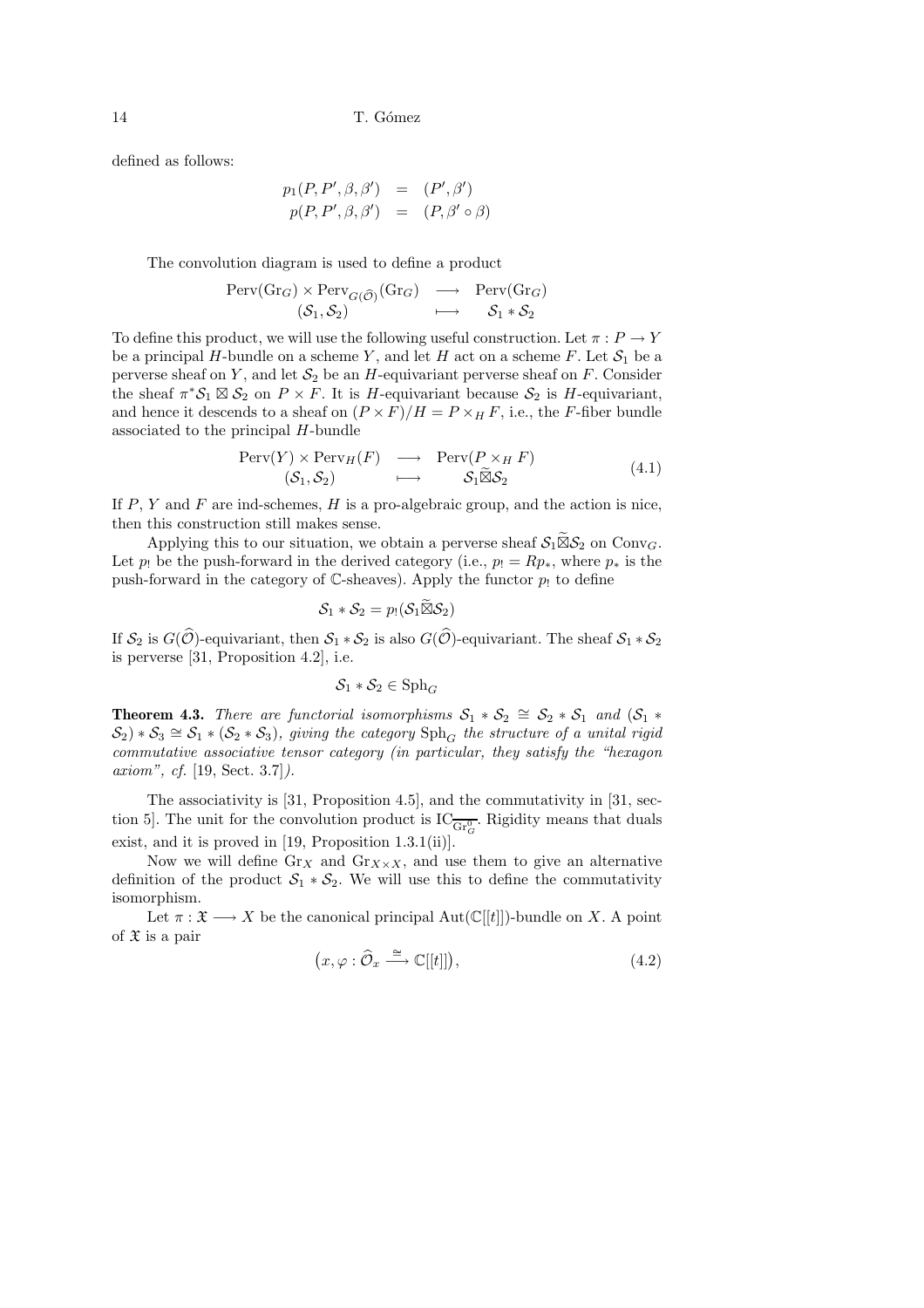where  $x \in X$ , and  $\varphi$  is an isomorphism between  $\mathbb{C}[[t]]$  and the completion  $\widehat{\mathcal{O}}_x$  of the local ring at x. In general, if  $Aut(\widehat{\mathcal{O}})$  acts on F, we can form the associated fiber bundle

$$
\mathfrak{X}(F) := \mathfrak{X} \times_{\mathrm{Aut}(\mathbb{C}[[t]])} F,
$$

and using (4.1), a functor

$$
\begin{array}{ccc}\n\text{Perv}_{\text{Aut}(\widehat{\mathcal{O}})}(F) & \longrightarrow & \text{Perv}(\mathfrak{X}(F)) \\
\mathcal{S} & \longmapsto & \mathcal{S}_X := \mathbb{C}_X \widetilde{\boxtimes} \mathcal{S}\n\end{array} \tag{4.3}
$$

where  $\mathbb{C}_X$  is the constant sheaf on X.

We define  $\text{Gr}_X$  as the associated  $\text{Gr}_G$ -fiber bundle

$$
\mathrm{Gr}_X = \mathfrak{X} \times_{\mathrm{Aut}(\mathbb{C}[[t]])} \mathrm{Gr}_G.
$$

It is an ind-scheme. The fiber of  $\operatorname{Gr}_X$  over a point  $x \in X$  is canonically isomorphic to  $G(\mathcal{K}_x)/G(\widehat{\mathcal{O}}_x)$ , where  $\mathcal{K}_x$  is its quotient field of  $\widehat{\mathcal{O}}_x$ . The ind-scheme  $\text{Gr}_X$ represents the functor

$$
S \longmapsto (f: S \to X, P, \beta: P|_{X \times S - \Gamma_f} \stackrel{\cong}{\longrightarrow} P^0|_{X \times S - \Gamma_f}),
$$

where P is a principal G-bundle on  $X \times S$ , and  $\beta$  is a trivialization on  $X \times S - \Gamma_f$ , where  $\Gamma_f$  is the graph of f.

Define  $\mathrm{Gr}_{X\times X}$  as the functor

$$
S \longmapsto \{f_1, f_2 : S \to X, P, \beta\}
$$

where  $\beta$  is a trivialization of P on  $X \times S - (\Gamma_{f_1} \cup \Gamma_{f_2})$ . The functor  $\text{Gr}_{X \times X}$  comes with a natural projection to  $X \times X$ . The fiber over  $(x, y)$  when  $x \neq y$  is  $\text{Gr}_G \times \text{Gr}_G$ , but it is Gr<sub>G</sub> if  $x = y$ . In particular, Gr<sub>X×X</sub> is not a fiber bundle (as opposed to what happens with  $\text{Gr}_X$ ).

**Proposition 4.4.** The functor Gr<sub>X×X</sub> is representable by an ind-scheme. Let  $\Delta \subset$  $X \times X$  be the diagonal. We have the following isomorphisms

$$
Gr_{X \times X} |_{X \times X - \Delta} \cong Gr_X \times Gr_X |_{X \times X - \Delta}
$$
  

$$
Gr_{X \times X} |_{\Delta} \cong Gr_X
$$

Given a  $G(\hat{O})$ -equivariant perverse sheaf S on Gr<sub>G</sub>, since it is also Aut $(\hat{O})$ equivariant (lemma 4.2) we can associate a perverse sheaf on  $\text{Gr}_X$  as in (4.3)

$$
\begin{array}{ccc}\n\operatorname{Perv}_{G(\widehat{\mathcal{O}})}(\mathrm{Gr}_G) & \longrightarrow & \operatorname{Perv}(\mathrm{Gr}_X) \\
\mathcal{S} & \longmapsto & \mathcal{S}_X := \mathbb{C}_X \widetilde{\boxtimes} \mathcal{S}\n\end{array}
$$

where  $\mathbb{C}_X$  is the constant sheaf on X.

Given a principal divisor  $Y_0$  on a scheme Y (i.e.,  $Y_0$  is defined as the zero of a section of a line bundle on  $Y$ ) we consider the nearby cycles functor

$$
\Psi : \mathrm{Perv}(Y - Y_0) \longrightarrow \mathrm{Perv}(Y_0).
$$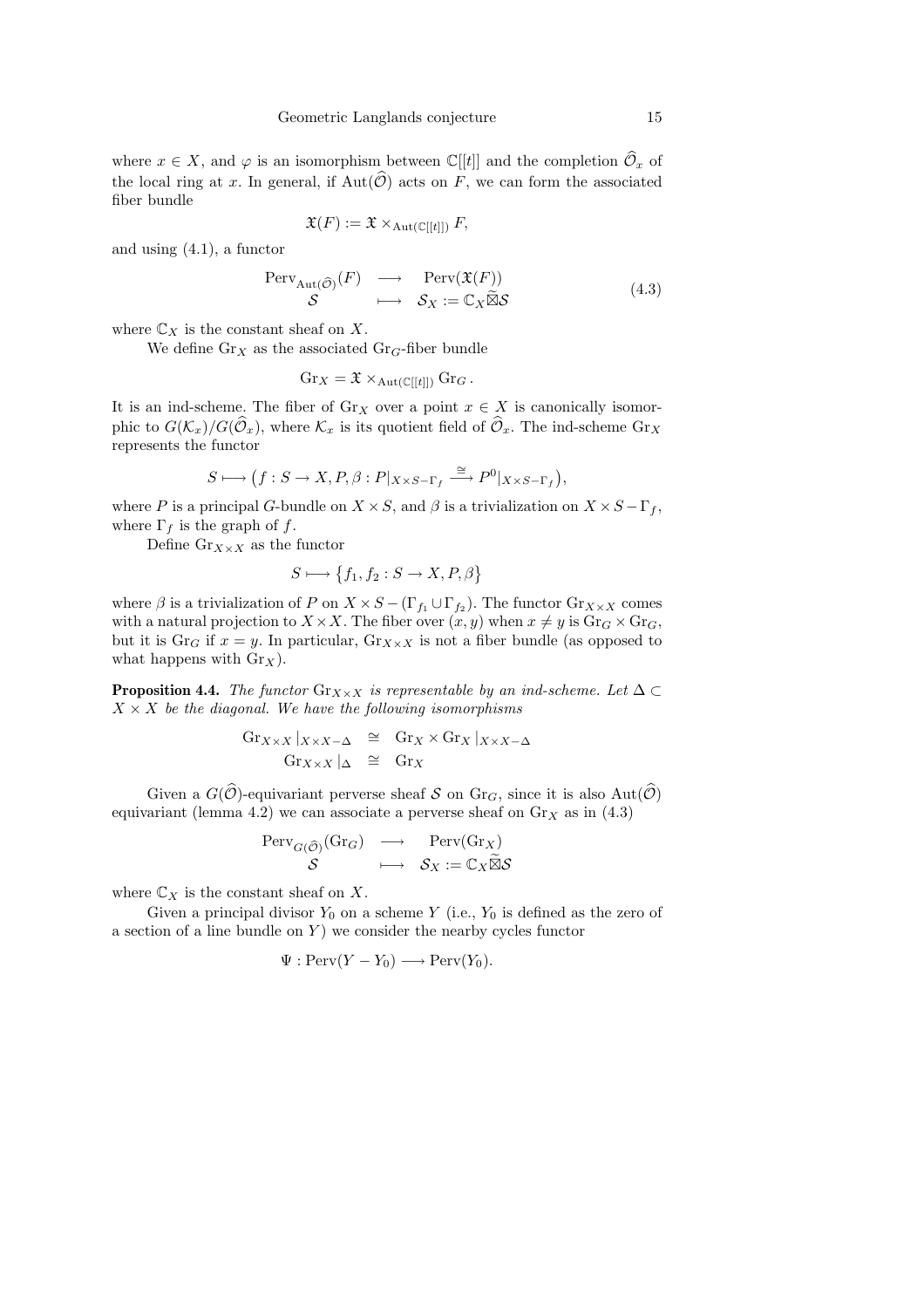Taking  $Y = \text{Gr}_{X \times X}$ ,  $Y_0 = \text{Gr}_{X \times X} |_{\Delta}$ , and using proposition 4.4, we define

$$
\begin{array}{ccc}\n\operatorname{Perv}(Gr_G) \times \operatorname{Perv}_{G(\widehat{\mathcal{O}})}(Gr_G) & \longrightarrow & \operatorname{Perv}(Gr_X) \\
(\mathcal{S}_1, \mathcal{S}_2) & \longmapsto & \Psi\big((\mathcal{S}_{1,X} \boxtimes \mathcal{S}_{2,X})|_{X \times X - \Delta}\big)\n\end{array}
$$

The following theorem follows from [31, (5.10)]

Theorem 4.5. We have

$$
\big(\mathcal{S}_1*\mathcal{S}_2\big)_X\cong\Psi\big((\mathcal{S}_{1,X}\boxtimes\mathcal{S}_{2,X})|_{X\times X-\Delta}\big)
$$

Therefore (cf. [31, (5.11)]):

 $(S_1 * S_2)_X \cong \Psi((S_{1,X} \boxtimes S_{2,X})|_{X \times X-\Delta}) \cong \Psi((S_{2,X} \boxtimes S_{1,X})|_{X \times X-\Delta}) \cong (S_2 * S_1)_X$ and specializing to any point in  $X$  we get an isomorphism

$$
\psi': \mathcal{S}_1 * \mathcal{S}_2 \stackrel{\cong}{\longrightarrow} \mathcal{S}_2 * \mathcal{S}_1
$$

This commutativity isomorphism provides  $\text{Sph}_G$  with the structure of a tensor category. We modify the commutativity isomorphisms  $\psi'$  with a sign in the following way. Given a connected component of Gr, all the  $G(\hat{O})$ -orbits have even (respectively odd) dimension ( $[6,$  Proposition 4.5.11]), and then we say that this component is even (respectively odd). Given an irreducible perverse sheaf  $S$  on Gr, define  $p(\mathcal{S}) = 1$  if the support is even and  $p(\mathcal{S}) = -1$  if it is odd. If  $\mathcal{S}_1$ and  $S_2$  are irreducible, we modify the commutativity with the following sign:  $\psi = (-1)^{p(\mathcal{S}_1)p(\mathcal{S}_2)}\psi'.$ 

**Proposition 4.6.** The hyper-cohomology functor  $\mathbb{H}^*$  :  $\text{Sph}_G \to \text{Vect}_{\mathbb{C}}$ , sending a sheaf S to  $\bigoplus \mathbb{H}^i(\mathcal{S})$ , is a tensor functor with respect to the commutativity isomorphism  $\psi$  ([31, Proposition 6.3]).

Theorem 4.7. There is a canonical equivalence of tensor categories

$$
\text{Rep}({}^LG)\stackrel{\cong}{\longrightarrow} \text{Sph}_G,
$$

where  ${}^LG$  is the Langlands dual group to G. This equivalence sends the representation  $V^{\lambda}$  to the sheaf  $IC_{\overline{Gr}}^{\lambda}$ , where  $\lambda$  is a cocharacter of  $G$ , and hence a weight of  ${}^LG$ .

This was proved by Ginzburg [19] for characteristic 0 and by Mirkovic and Vilonen [31, Theorems 7.3 and 12.1] in a more general setting.

#### 4.2. Hecke stacks and Hecke functors

In this section we introduce the Hecke stacks. These give analogs for principal G-bundles of the Hecke transformation for vector bundles. There are two versions of this stack, depending on whether the point  $x$  is fixed or is allowed to move in  $X$ . Using these stacks, we define the Hecke functor  $(4.4)$ . This is a product between objects of  $Sph_G$  and D-modules on the moduli stack  $Bun_G$  of principal G-bundles on X. This product is used to define the notion of Hecke eigensheaf for  $D$ -modules on  $Bun_G$ .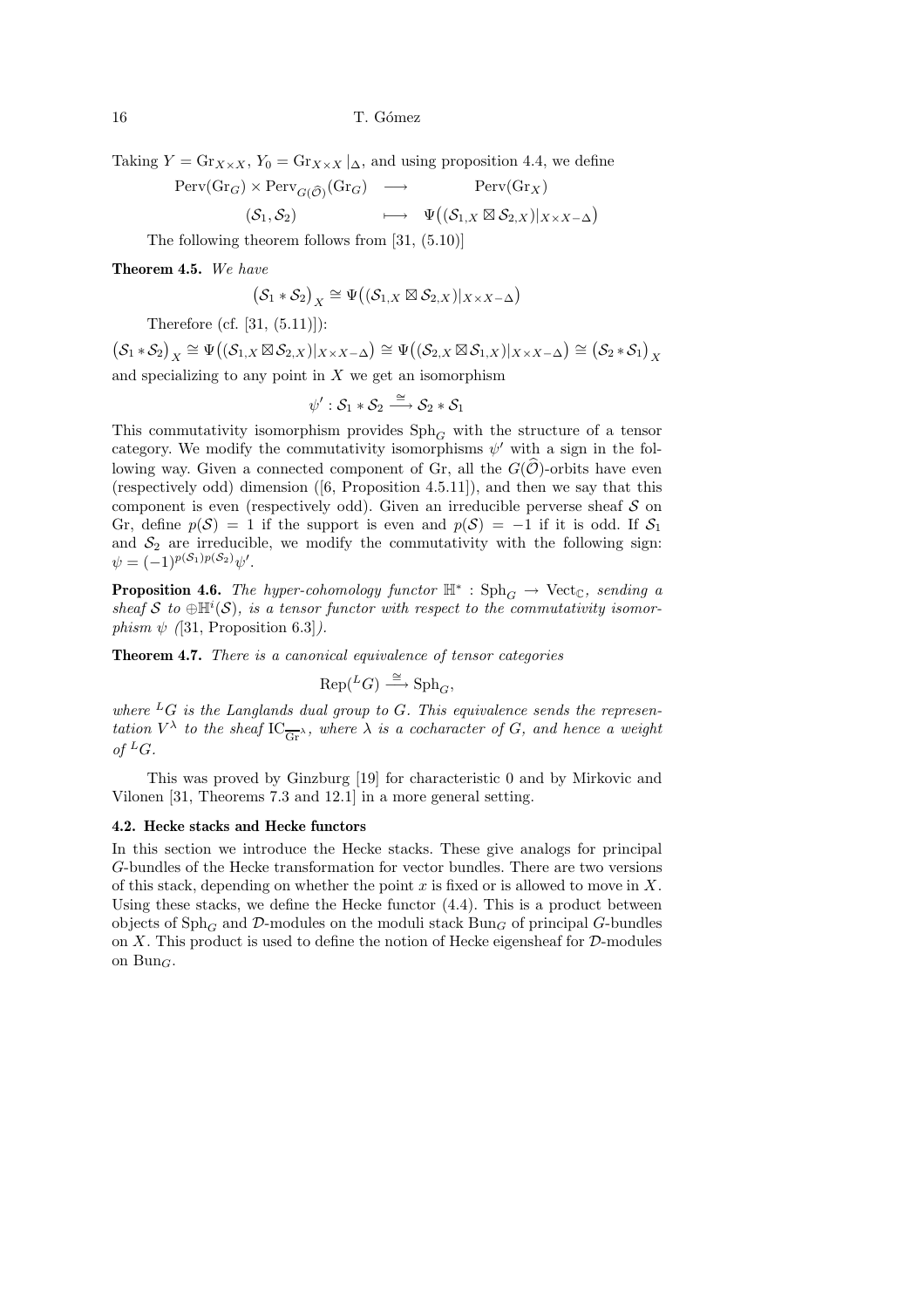Recall (3.1) that  $\text{Bun}_{G,x}$  is a principal  $G(\widehat{\mathcal{O}})$ -bundle on Bun<sub>G</sub>. Let  ${}_{x}\mathcal{H}_{G}$  be the associated  $Gr_G$ -fiber bundle.

$$
{}_{x}\mathcal{H}_{G} = \text{Bun}_{G,x} \times_{G(\widehat{\mathcal{O}})} \text{Gr}_G.
$$

It represents the 2-functor

$$
S \longmapsto \big(P, P', \beta : P|_{X_S^*} \stackrel{\cong}{\longrightarrow} P'|_{X_S^*}\big),
$$

where P and P' are principal G-bundles on  $X \times S$  and  $\beta$  is a trivialization on  $(X - x) \times S$ . We define morphisms of stacks



sending  $(P, \beta)$  to P and P'. We use this stack to define a product, called the Hecke functor

$$
xH(\cdot, \cdot): \text{Sph}_G \times \mathcal{D}(\text{Bun}_G) \longrightarrow \mathcal{D}(\text{Bun}_G) \longrightarrow (S, \mathcal{F}) \longrightarrow xH(S, \mathcal{F}) = h'_1(\mathcal{F}\widetilde{\boxtimes} \text{DR}^{-1}(S)) \tag{4.4}
$$

where DR is the de Rham functor, giving the Riemann-Hilbert correspondence between D-modules and perverse sheaves, and  $\mathcal{D}(\text{Bun}_G)$  is the category of Dmodules on Bun<sub>G</sub> (see [6, Section 7] for the definition of the category of  $\mathcal{D}$ -modules on a stack).

Lemma 4.8. There is an isomorphism

$$
{}_xH(\mathcal{S}_1, {}_xH(\mathcal{S}_2,\mathcal{F})) \cong {}_xH(\mathcal{S}_1 * \mathcal{S}_2,\mathcal{F})
$$

This lemma follows from the associativity of the convolution. Now we define a global version of this stack and convolution product. We say "global" in the sense that now the point  $x$  will be allowed to move in  $X$ .

Recall (4.2) the definition of the canonical  $\text{Aut}(\hat{O})$ -bundle  $\pi : \mathfrak{X} \to X$ . The group Aut $(\widehat{\mathcal{O}})$  acts on  ${}_{x}\mathcal{H}_{G}$ , and we define  $\mathcal{H}_{G}$  to be the associated fiber bundle on X

$$
\mathcal{H}_G = \mathfrak{X} \times_{\mathrm{Aut}(\widehat{\mathcal{O}})} x \mathcal{H}_G.
$$

It represents the 2-functor

$$
S \longmapsto (f: S \to X, P, P', \beta: P|_{X \times S - \Gamma_f} \xrightarrow{\cong} P'|_{X \times S - \Gamma_f}),
$$

where  $\Gamma_f$  is the graph of f and  $\beta$  is an isomorphism on  $X \times S - \Gamma_f$ . There are morphisms

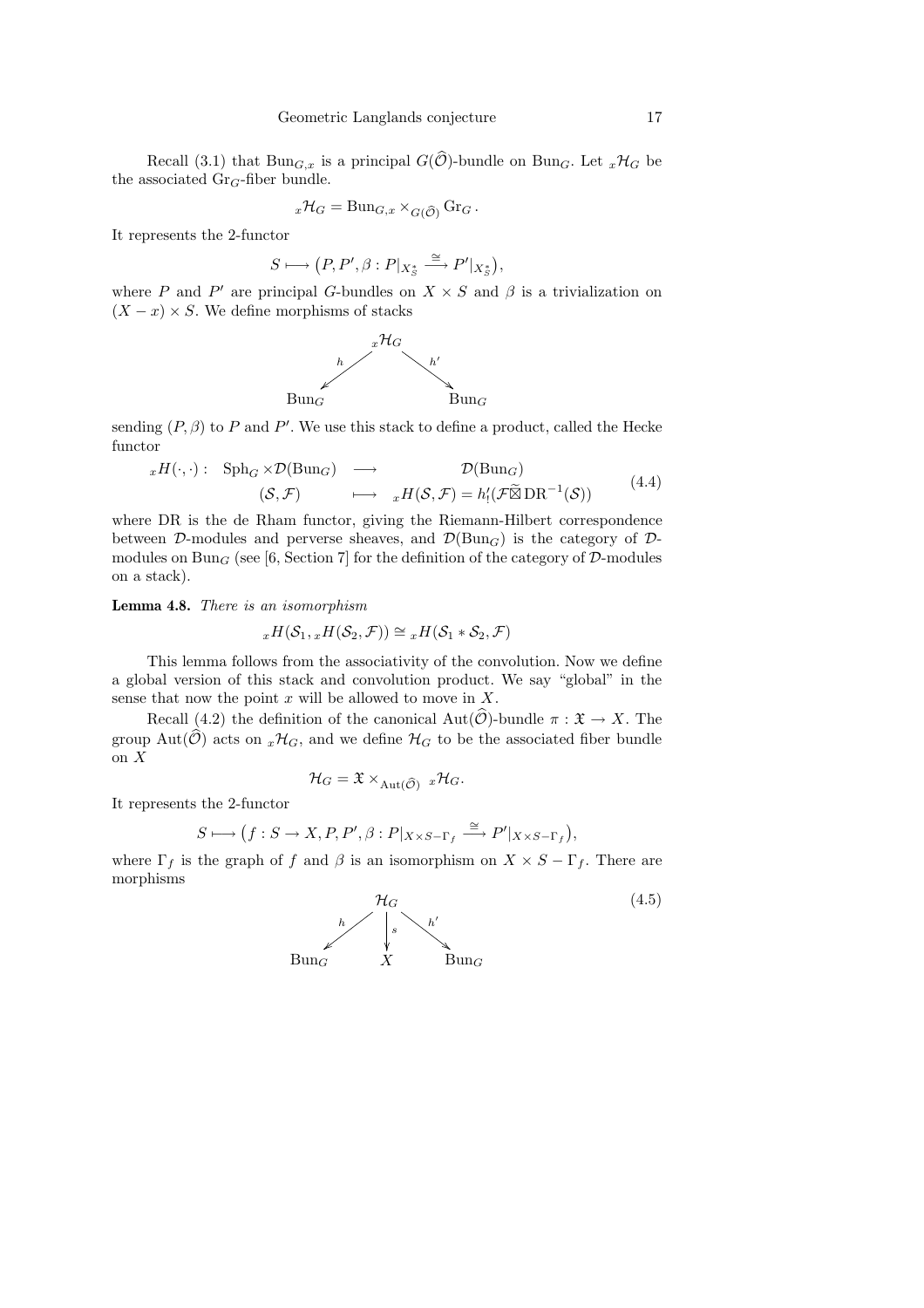Sending  $(f, P, P', \beta)$  to P, f, and P'. Given  $S \in \text{Sph}_G := \text{Perv}_{G(\widehat{\mathcal{O}})}(\text{Gr}_G)$  and  $\mathcal{F} \in$  $\mathcal{D}(\text{Bun}_G)$ , applying the construction of (4.1) we obtain  $\mathcal{F}\widetilde{\boxtimes} \text{DR}^{-1}(\mathcal{S}) \subsetneq \mathcal{D}(x\mathcal{H}_G)$ . Since S was Aut $(\widehat{O})$  equivariant (lemma 4.2), the same holds for  $\mathcal{F}\widetilde{\boxtimes} D\mathrm{R}^{-1}(\mathcal{S})$ , hence we can define  $(\mathcal{F}\widetilde{\boxtimes} \mathrm{DR}^{-1}(\mathcal{S}))_X \in \mathcal{D}(\mathcal{G}_G)$  as in (4.3). Hence we can define a product

$$
H(\cdot, \cdot): \text{Sph}_G \times \mathcal{D}(\text{Bun}_G) \longrightarrow \mathcal{D}(X \times \text{Bun}_G)
$$
  

$$
(\mathcal{S}, \mathcal{F}) \longmapsto H(\mathcal{S}, \mathcal{F}) = (s, h')_!((\mathcal{F}\widetilde{\boxtimes} \text{DR}^{-1}(\mathcal{S}))_X)
$$

We can iterate this construction using the diagram



and we obtain a product

$$
H(\cdot, \cdot): \text{Sph}_G \times \mathcal{D}(X \times \text{Bun}_G) \longrightarrow \mathcal{D}(X \times X \times \text{Bun}_G)
$$
  

$$
(\mathcal{S}, \mathcal{G}) \longmapsto H(\mathcal{S}, \mathcal{G}) = (\text{id} \times (s, h'))_!((\mathcal{G} \widetilde{\boxtimes} \text{DR}^{-1}(\mathcal{S}))_X)
$$

**Proposition 4.9.** Let  $\sigma_{12}: X \times X \rightarrow X \times X$  be the morphism exchanging the factors. We have

- $H(\mathcal{S}_1, H(\mathcal{S}_2, \mathcal{F}))|_{(X \times X \Delta) \times \text{Bun}_G} \cong \sigma_{12}^* H(\mathcal{S}_2, H(\mathcal{S}_1, \mathcal{F}))|_{(X \times X \Delta) \times \text{Bun}_G}$
- $\Psi(H(\mathcal{S}_1, H(\mathcal{S}_2, \mathcal{F}))) \cong H(\mathcal{S}_1 * \mathcal{S}_2, \mathcal{F})$

#### 4.3. Statement of Hecke eigenproperty

Recall (theorem 4.3) that there is an equivalence of categories between  $\text{Rep}(^L G)$ and  $Sph_G$ . We denote by  $S_V$  the sheaf corresponding to the representation V. Let  $\sigma : \pi(X) \longrightarrow {}^L G$  be a representation of the fundamental group. Given a representation  $V \in \text{Rep}(^L G)$ , we denote by  $V_{\sigma}$  the induced local system on X.

Let  $\mathcal{F} \in \mathcal{D}(\text{Bun}_G)$  be a  $\mathcal{D}\text{-module on } \text{Bun}_G$ . Assume that for all  $V \in \text{Rep}(^L G)$ we are given an isomorphism

$$
\phi_V: H(\mathcal{S}_V, \mathcal{F}) \stackrel{\cong}{\longrightarrow} V_{\sigma} \boxtimes \mathcal{F} \in \mathcal{D}(X \times \text{Bun}_G)
$$

Iterating this isomorphism, we obtain

$$
\phi_{V,W}: H(\mathcal{S}_V, H(\mathcal{S}_W, \mathcal{F})) \stackrel{\cong}{\longrightarrow} V_{\sigma} \boxtimes W_{\sigma} \boxtimes \mathcal{F} \in \mathcal{D}(X \times X \times \text{Bun}_G)
$$

Assume that the following diagrams commute

$$
H(\mathcal{S}_V, H(\mathcal{S}_W, \mathcal{F}))|_{\mathcal{U}} \longrightarrow \sigma_{12}^* H(\mathcal{S}_V, H(\mathcal{S}_W, \mathcal{F}))|_{\mathcal{U}}
$$
  
\n
$$
\phi_{V,W} \downarrow \simeq \sigma_{12}^* \phi_{V,W} \downarrow \simeq
$$
  
\n
$$
V_{\sigma} \boxtimes W_{\sigma} \boxtimes \mathcal{F} \longrightarrow \sigma_{12}^* W_{\sigma} \boxtimes V_{\sigma} \boxtimes \mathcal{F}
$$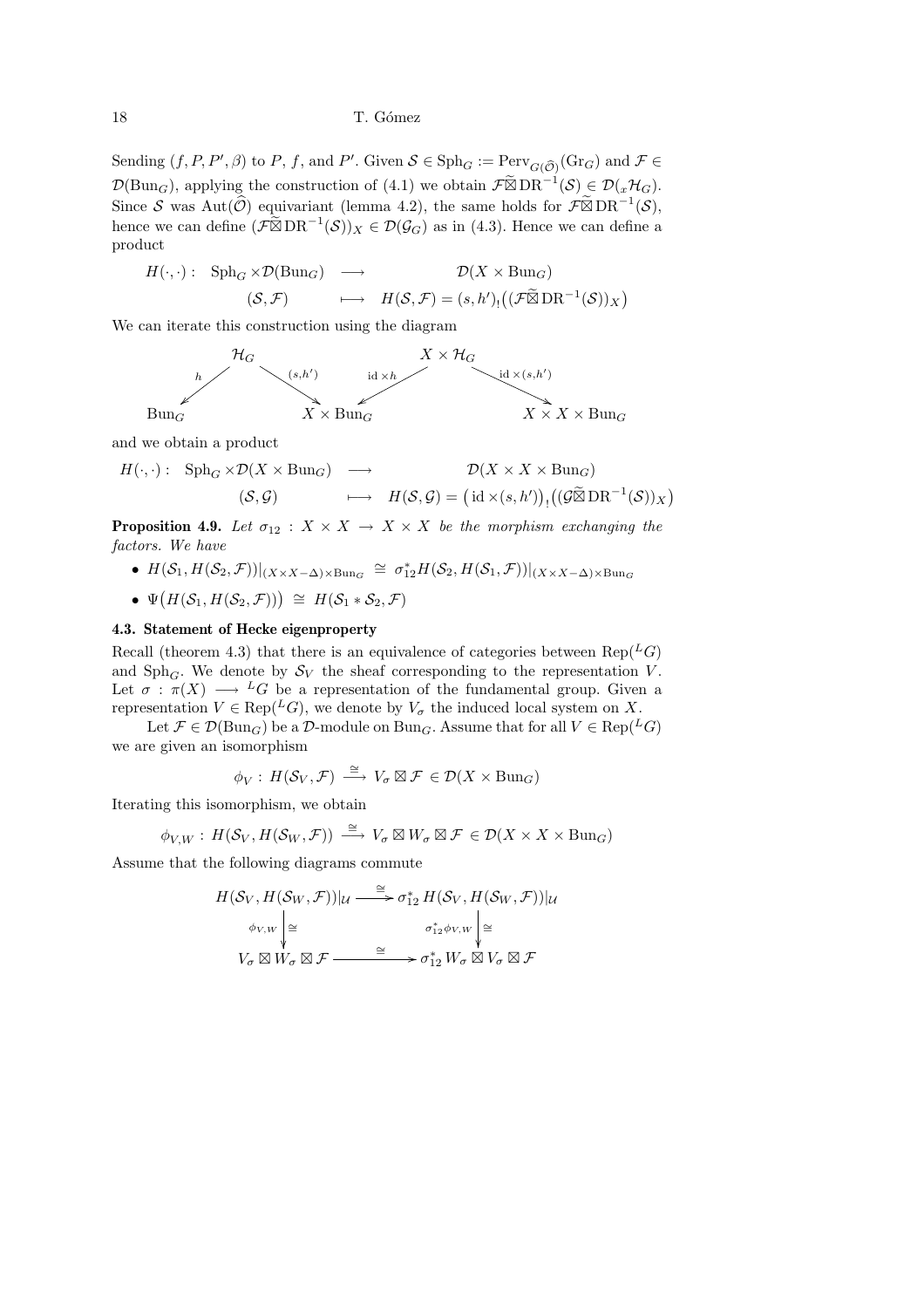$$
\Psi\big(H(\mathcal{S}_V, H(\mathcal{S}_W, \mathcal{F}))\big) \stackrel{\cong}{\longrightarrow} H(\mathcal{S}_V * \mathcal{S}_W, \mathcal{F})
$$
\n
$$
\Psi(\phi_{V,W}) \downarrow \cong \qquad \phi_{V \otimes W} \downarrow \cong
$$
\n
$$
\Psi\big(V_{\sigma} \boxtimes W_{\sigma} \boxtimes \mathcal{F}\big) \stackrel{\cong}{\longrightarrow} (V \otimes W)_{\sigma} \boxtimes \mathcal{F}
$$

where  $U = (X \times X - \Delta) \times \text{Bun}_G$ . Then we say that F is a Hecke eigensheaf with "eigenvalue"  $V_{\sigma}$ .

It follows that if we restrict to a point  $x$ , we obtain the following commutative diagram

$$
{}_{x}H(S_{V}, {}_{x}H(S_{W}, \mathcal{F})) \xrightarrow{\cong} {}_{x}H(S_{V} * S_{W}, \mathcal{F})
$$
  

$$
{}_{x}H(\mathrm{id}, {}_{x}\phi_{W}) \Big| \cong
$$
  

$$
{}_{x}H(S_{V}, {}_{x}W_{\sigma} \otimes \mathcal{F}) \xrightarrow{\cong} {}_{x}\phi_{V} \otimes {}_{x}W_{\sigma} \otimes \mathcal{F}
$$

## 5. Opers

We are mainly interested in the case of a semisimple group of adjoint type, but some of the results will be given for an arbitrary connected reductive group which we will denote H. Let X be a smooth curve (or  $\mathbb{D}$ , or  $\mathbb{D}^{\times}$ ).

**Definition 5.1.** A  $GL_n$ -oper on X is a triple

$$
(E, \nabla : E \longrightarrow E \otimes \Omega_X, 0 = E_0 \subset E_1 \subset \cdots \subset E_{n-1} \subset E_n = E)
$$

where E is a vector bundle on E,  $\nabla$  is a connection on E, and  $M_{\bullet}$  is a filtration by vector bundles with  $\mathrm{rk}\,M_i = i$ , such that

1.  $\nabla(E_i) \subset (E_{i+1} \otimes \Omega_X)$ .

2. The following induced morphism is an isomorphism

$$
(\nabla)_i: M_i/M_{i-1} \xrightarrow{\cong} M_{i+1}/M_i \otimes \Omega_X.
$$

Note that this morphism is  $\mathcal{O}_X$ -linear.

Now we will generalize this definition for a connected reductive group  $H$  with Lie algebra h. Fix a Borel subgroup  $B, N = [B, B]$ , so that  $T = B/N$  is isomorphic to a Cartan subgroup. Denote by  $\mathfrak{n} \subset \mathfrak{b} \subset \mathfrak{h}$ , t the corresponding Lie algebras. We have a filtration of B-modules (using the adjoint action)

$$
\mathfrak{h}^0=\mathfrak{b}\subset \mathfrak{h}^{-1}=\mathfrak{b}\oplus\bigoplus_{\alpha\in I}\mathfrak{h}^I,
$$

where  $I$  is the set of negative simple roots, and a canonical isomorphism of  $B$ modules.

$$
\mathfrak{h}^{-1}/\mathfrak{b}\cong \bigoplus_{\alpha\in I}\mathfrak{h}^\alpha.
$$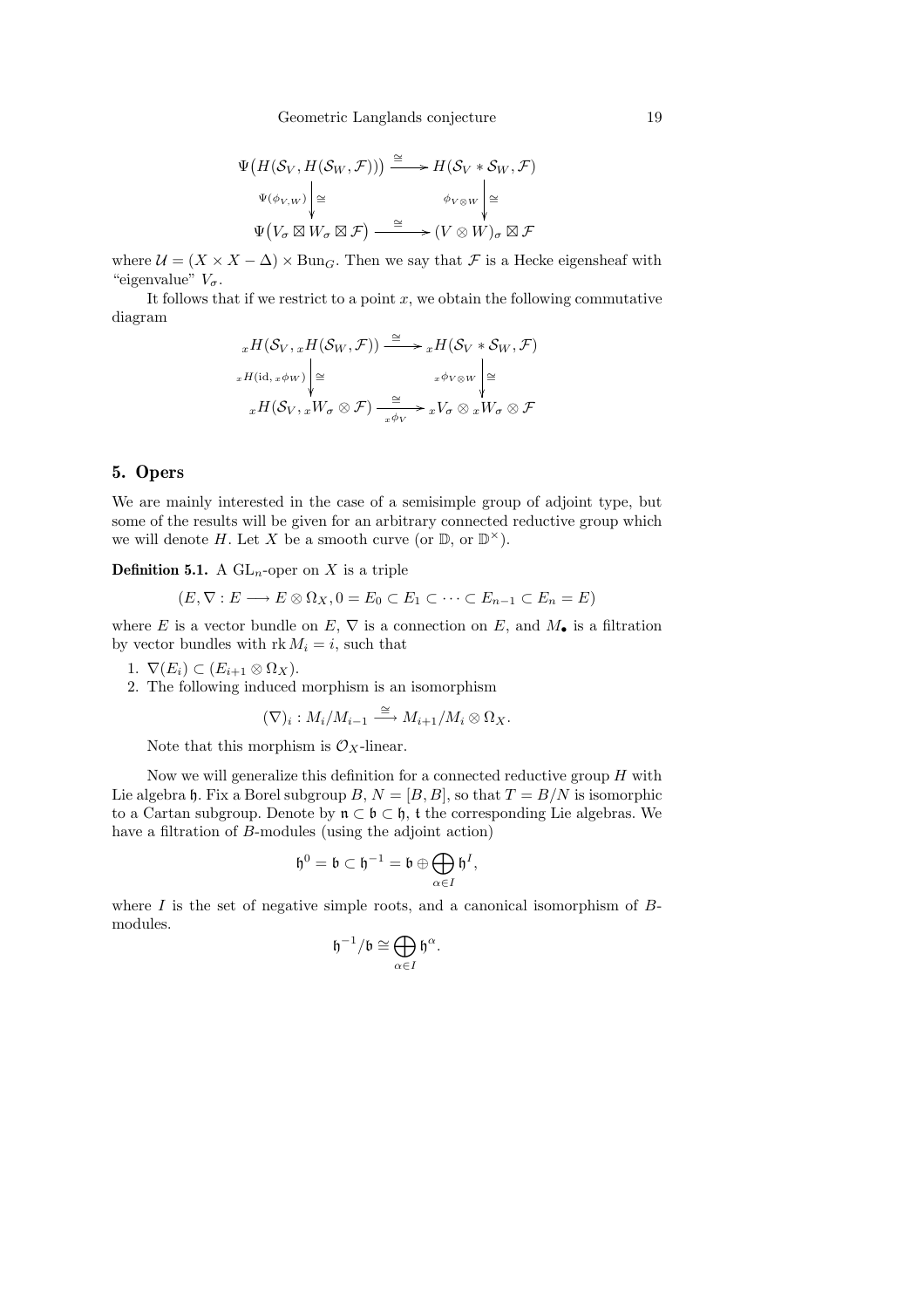Note that the action of B on  $\mathfrak{h}^{\alpha}$  factors through  $B \to T$  hence for any principal B-bundle  $P_B$ , the associated bundle  $P_B \times_B (\mathfrak{h}^{-1}/\mathfrak{b})$  splits as a direct sum of line bundles

$$
P_B\times_B ({\mathfrak{h}}^{-1}/{\mathfrak{b}})\cong \bigoplus_{\alpha\in I}\alpha(P_T),
$$

where  $P_T$  is the principal T-bundle associated to  $P_B$  and the morphism  $B \to T$ , and  $\alpha(P_T) = P_T \times_{T,\alpha} \mathbb{C}$  is the line bundle associated to  $P_T$  and the root  $\alpha$ .

Given a connection  $\nabla$  on  $P_G$  and a reduction  $P_B$  of structure group to B, let

$$
c(\nabla) \in \Gamma(X, (P_B \times_B (\mathfrak{h}/\mathfrak{b})) \otimes \Omega_X)
$$

be the second fundamental form.

**Definition 5.2.** An  $H$ -oper on  $X$  is a triple

$$
(P_H, \nabla, P_B)
$$

where  $P_H$  is a principal H-bundle,  $\nabla$  is a connection on the  $P_H$ , and  $P_B$  is a reduction of structure group to  $B$ , such that

- 1.  $c(\nabla) \subset \Gamma(X, (P_H \times_H (\mathfrak{h}^{-1}/\mathfrak{b})) \otimes \Omega_X)$
- 2. For all  $\alpha \in I$ , the component

$$
c(\nabla)^{\alpha} \in H^0(X, \alpha(P_T) \otimes \Omega_X)
$$

doesn't vanish at any point of X.

**Definition 5.3.** If h is a semisimple Lie algebra, then we define a h-oper to be a  $H_{\text{ad}}$ -oper, where  $H_{\text{ad}}$  is the corresponding adjoint group.

Recall that giving a local system on a curve  $X$  with group  $H$  is equivalent to giving a pair  $(H, \nabla)$ , where  $P_H$  is a holomorphic principal H-bundle and  $\nabla$  a holomorphic connection. We can think of an H-oper as a local system  $(P_H, \nabla)$ on  $X$  plus an oper structure: a reduction of  $P_H$  to a Borel subgroup satisfying conditions 1 and 2.

**Proposition 5.4.** Let  $(P_H, \nabla, P_B)$  be an H-oper. If X is connected, then Aut $(P_H, \nabla, P_B)$  = Z, the center Z of the group H.

**Proposition 5.5.** Let X be a projective connected curve of genus  $g > 1$ . Let  $(P_H, \nabla)$ be a local system that admits an oper structure. Then

- 1. The oper structure is unique. In fact, the reduction  $P_B$  is the Harder-Narasimhan reduction.
- 2. Aut $(P_H, \nabla) = Z$
- 3. The local system  $(P_H, \nabla)$  is irreducible, i.e., the local system doesn't admit a reduction to a nontrivial parabolic subgroup.
- 4. If H is of adjoint type, the underlying principal H-bundle  $P_H$  is always the same (up to isomorphism) for all H-opers.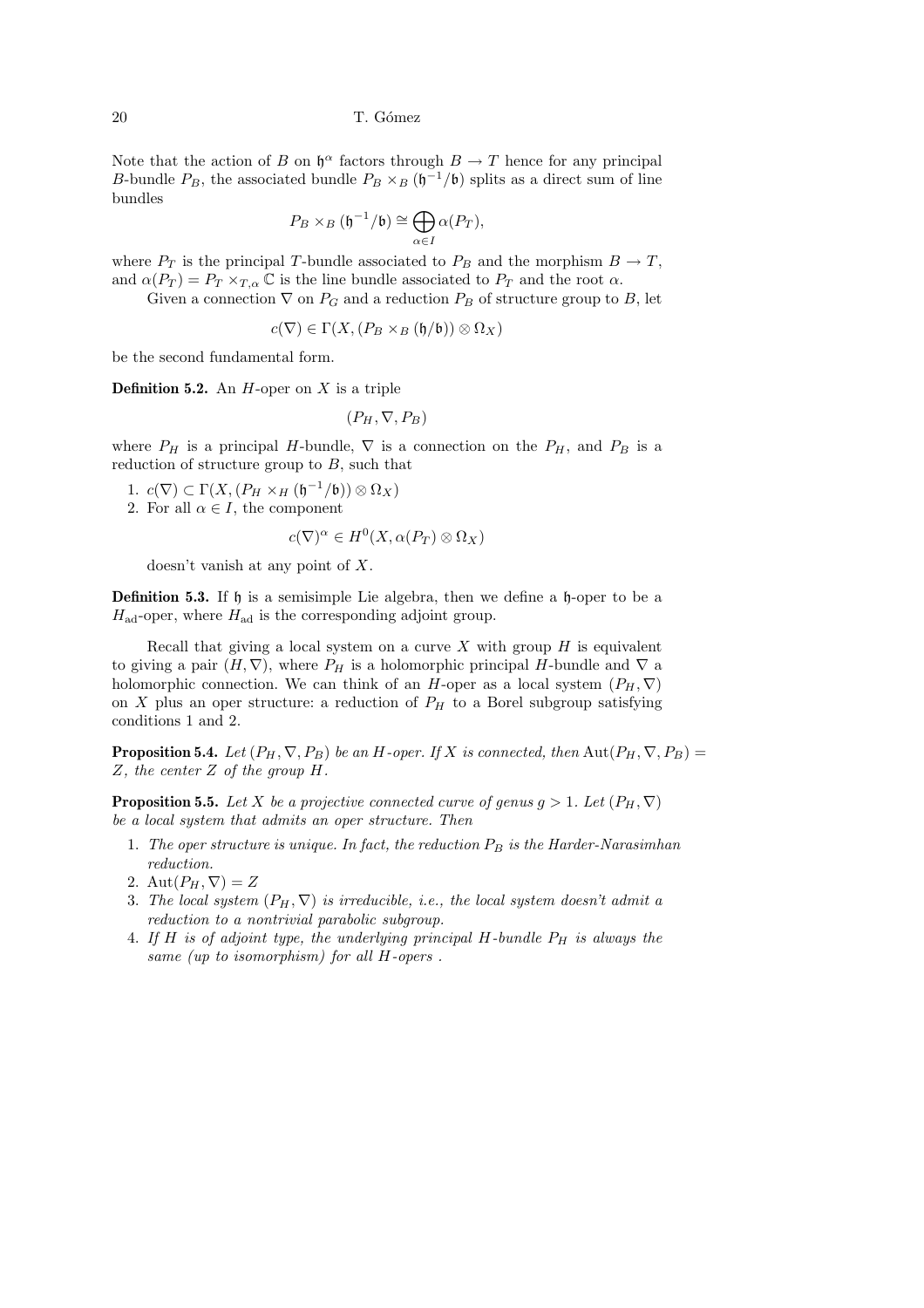Assume that  $X$  is a projective curve. Then  $H$ -opers form an algebraic stack  $Op_H(X)$ . If H is semisimple, it is a Deligne-Mumford stack, and if H is of adjoint type, then it is an affine scheme. From now on we will assume that  $H$  is of adjoint type.

**Lemma 5.6.** The space  $\text{Op}_{\mathfrak{sl}_2}(X)$  of  $\mathfrak{sl}_2$ -opers on X (cf. Definition 5.3) is a principal homogeneous space for  $\Gamma(X, \Omega_X^{\otimes 2})$ .

*Proof.* The set of isomorphism classes of principal PGL<sub>2</sub>-bundles on a curve X is equal to the set of isomorphism classes of vector vector bundles with det $(E) = \Delta$ , where  $\Delta$  is either  $\mathcal{O}_X$  or  $\mathcal{O}_X(p)$  for some fixed point  $p \in X$ , modulo tensoring with a line bundle L with  $L^{\otimes 2} \cong \mathcal{O}_X$ . This vector bundle can be written as an extension

$$
0 \longrightarrow M \longrightarrow E \longrightarrow M^{-1} \otimes \Delta \longrightarrow 0 \tag{5.1}
$$

for some line bundle  $M$ . Given a PGL<sub>2</sub>-oper, the second fundamental form

$$
c(\nabla) \in H^0(M^{-2} \otimes \Delta \otimes \Omega_X)
$$

is required to be a non-vanishing section, so this forces  $M^{\otimes 2} \otimes \Delta \cong \Omega_X$ . Since deg  $\Omega_X$  is even, this forces  $\Delta = \mathcal{O}_X$ . Therefore, the PSL<sub>2</sub>-bundle lifts to an SL<sub>2</sub>bundle  $E$ , which is an extension as in  $(5.1)$ , and the holomorphic connection lifts to a holomorphic connection on  $E$ . A theorem of Weil says that a vector bundle on a curve admits a holomorphic connection if and only if each indecomposable summand is of degree 0. Therefore, the extension  $(5.1)$  is non-trivial.

Summing up, the set of isomorphism classes of  $PGL<sub>2</sub>$ -opers is equal to the set of equivalence classes of pairs

$$
\left(0 \longrightarrow \Omega_X^{1/2} \stackrel{i}{\longrightarrow} E \stackrel{p}{\longrightarrow} \Omega_X^{-1/2} \longrightarrow 0, \quad \nabla\right) \tag{5.2}
$$

where  $\Omega_X^{1/2}$  is a square root of  $\Omega_X$ , E is the unique non-trivial extension

$$
0 \longrightarrow \Omega_X^{-1/2} \longrightarrow E \longrightarrow \Omega_X^{1/2} \longrightarrow 0 ,
$$

 $\nabla$  is a connection on E inducing an isomorphism

$$
\Omega_X^{1/2} \xrightarrow{i} E \xrightarrow{\nabla} E \otimes \Omega_X \xrightarrow{p \otimes \mathrm{id}} \Omega_X^{-1/2} \otimes \Omega_X,
$$

and two pairs are equivalent if there exists a rank one local system  $(L, \nabla_L)$  of order 2 such that  $(E', \nabla') \cong (E, \nabla) \otimes (L, \nabla_L)$ . Note that we obtain item (4) of proposition 5.5, because if  $E$  and  $E'$  differ by a line bundle, then the associated PGL2-bundles are isomorphic.

Let  $\beta \in \Gamma(X, \Omega_X^{\otimes 2})$ . Given a  $\mathfrak{sl}_2$ -oper, consider the corresponding extension as in (5.2). The action is defined by sending the connection  $\nabla$  to  $\nabla + (i \otimes id_{\Omega_X}) \circ \beta \circ p$ . It is easy to check that this action if free and transitive.

Let  $B_0$  be a Borel subgroup of PGL<sub>2</sub>,  $N_0 = [B_0, B_0]$ , and let  $(e, f, h)$  be a standard basis of  $\mathfrak{sl}_2$  with  $e \in \mathfrak{n}_0$ .

Let  $e' \in \mathfrak{h}$  be a regular (i.e., centralizer has minimal dimension equal to the rank of h) nilpotent element. There exists a group morphism  $\iota : \text{PGL}_2 \to H$  that,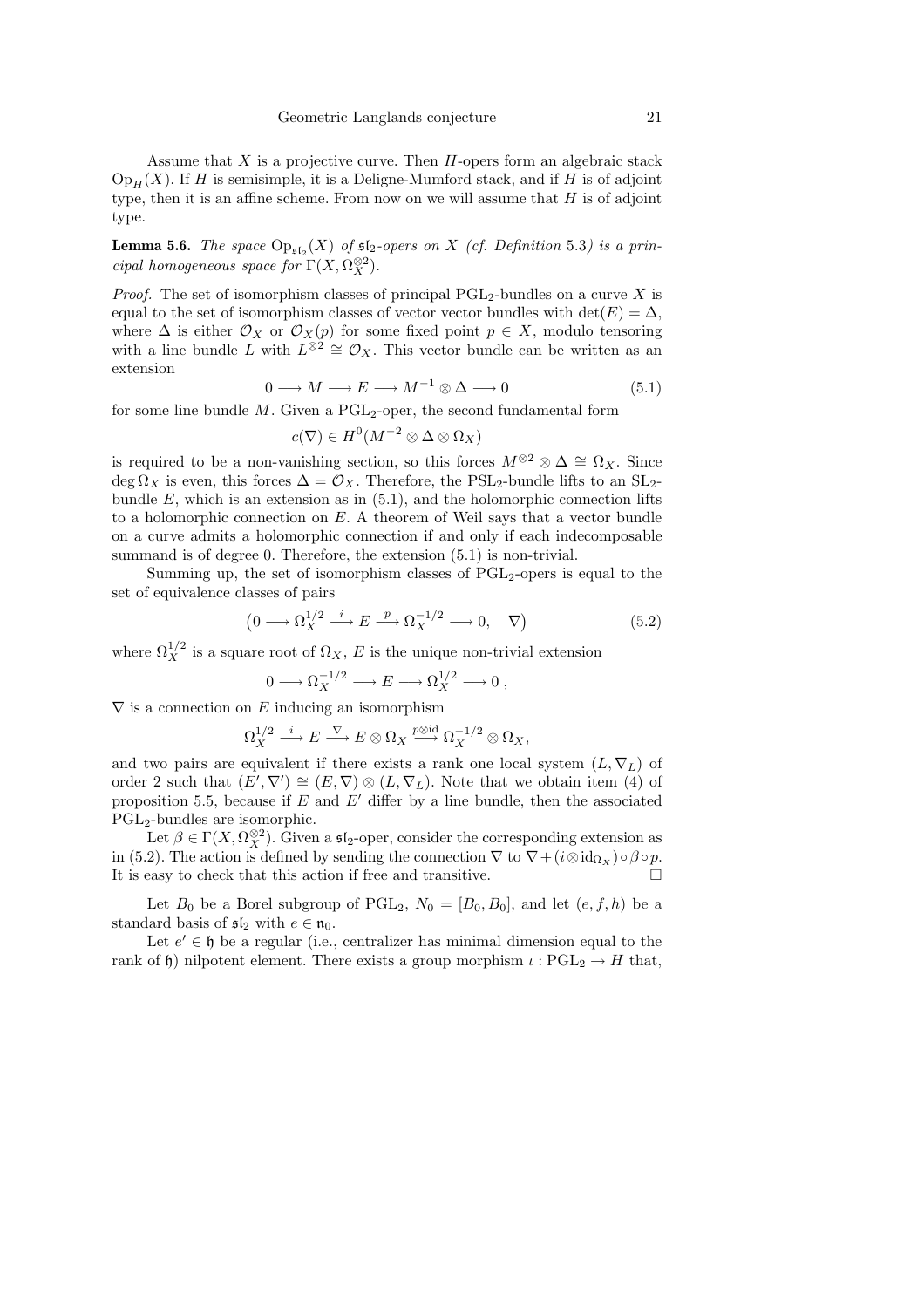at the level of Lie algebras, sends  $e \in \mathfrak{sl}_2$  to  $d\iota(e) = e'$ . Let  $V = \ker([e', \cdot]) \subset \mathfrak{h}$ . Define an action of  $\mathbb{G}_m$  on  $V$  by

$$
\begin{array}{ccc}\n\mathbb{G}_m \times V & \longrightarrow & V \\
(t, v) & \longmapsto & a_t(v) := t \operatorname{Ad}(\varphi(t))v\n\end{array}
$$

where  $\varphi : \mathbb{G}_m \longrightarrow B_0/N_0 = T$  is an isomorphism between  $\mathbb{G}_m$  and the torus T of  $PGL<sub>2</sub>$ .

**Theorem 5.7 (Kostant).** Let  $\mathfrak{h}_{\text{nd}}^{-1} \subset \mathfrak{h}^{-1}$  be the subset where the projection to each root space  $\mathfrak{h}^{-1} \to \mathfrak{h}^{\alpha}$  for all  $\alpha \in I$  is nonzero ("nd" stands for non-degenerate). Consider the adjoint action of B on  $\mathfrak{h}_{\rm nd}^{-1}$ . The following morphism is an isomorphism

$$
\begin{array}{rcl}\n\psi: V & \longrightarrow & \mathfrak{h}_{\mathrm{nd}}^{-1}/B \\
v & \longmapsto & \overline{v+f'}\n\end{array}
$$

where  $f' = d\iota(f)$  is the image of the standard generator. Furthermore, this isomorphism is  $\mathbb{G}_m$ -equivariant, *i.e.*,

$$
\psi(a_t(v)) = t\psi(v)
$$

Considering  $\Omega_X$  as a principal  $\mathbb{G}_m$ -bundle on X, and using this action, the embedding  $\mathbb{C}e' \hookrightarrow V$  produces a vector bundle embedding

$$
\Omega_X^{\otimes 2} \cong (\Omega_X \times_{\mathbb{G}_m} \mathbb{C}e') \hookrightarrow (\Omega_X \times_{\mathbb{G}_m} V)
$$

(the first isomorphism follows from  $a_t(e) = t^2 e$ ), hence

$$
\Gamma(X,\Omega^2_X)\subset \Gamma(X,\Omega_X\times_{\mathbb{G}_m}V).
$$

Since  $\Gamma(X, \Omega_X^2)$  acts on  $\text{Op}_{\mathfrak{sl}_2}(X)$  (lemma 5.6), we can consider the space

$$
\mathrm{Op}_{\mathfrak{sl}_2}(X) \times_{\Gamma(X,\Omega_X^2)} \Gamma(X,\Omega_X \times_{\mathbb{G}_m} V) \tag{5.3}
$$

**Proposition 5.8.** The space (5.3) is canonically isomorphic to  $Op_H(X)$ . In particular,  $Op_H(X)$  is a principal homogeneous space for  $\Gamma(X, \Omega_X \times_{\mathbb{G}_m} V)$ .

*Proof.* We will define the map from  $(5.3)$  to  $Op_G(X)$ .

Let  $(P_{\text{PGL}_2}, \nabla, P_{B_0})$  be a  $\mathfrak{sl}_2$ -oper. By condition 2 in definition 5.2, we have that  $(P_{B_0} \times_{\text{Ad}} \mathbb{C}f) \otimes \Omega_X$  is a trivial line bundle, and hence  $(P_{B_0} \times_{\text{Ad}} \mathbb{C}e) \cong \Omega_X$ . It follows that

$$
\Omega_X \times_{\mathbb{G}_m} V \cong P_{B_0} \times_{B_0, \varphi'} V
$$

where  $\varphi'$  is the action

$$
\varphi': B_0 \times V \longrightarrow V
$$
  

$$
\left(\begin{array}{cc} a & b \\ 0 & a^{-1} \end{array}\right), v) \longrightarrow a^2v
$$

On the other hand

$$
P_B \times_B \mathfrak{g} = P_{B_0} \times_{B_0} \mathfrak{g}
$$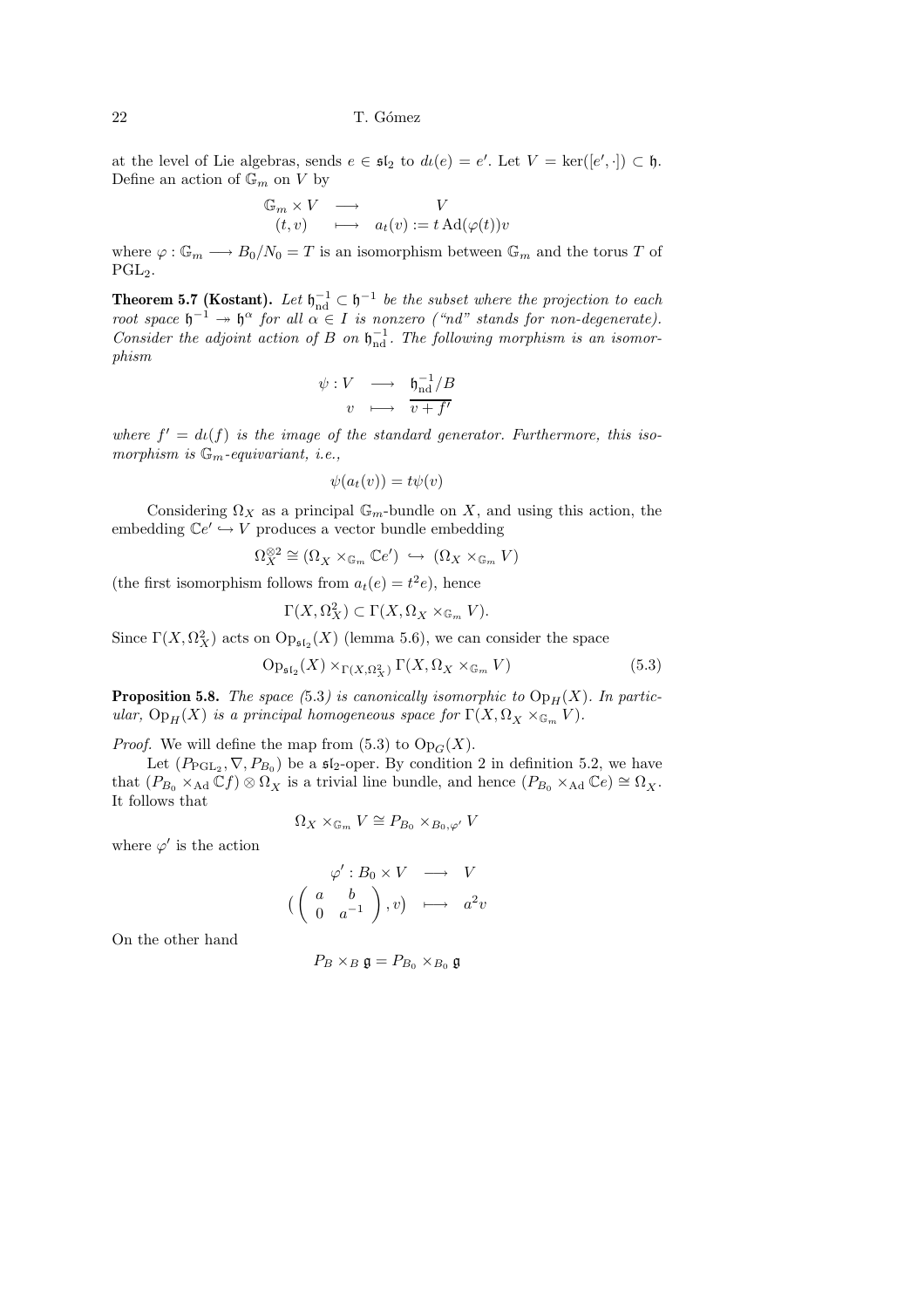where  $P_B = \iota_* P_{B_0}$  is the induced B-bundle, B has the adjoint action on h, and  $B_0$  acts on h via  $\iota$  and the adjoint action. Furthermore, this last action, when restricted to  $V \subset \mathfrak{h}$ , is exactly the action  $\varphi'$ , and hence

$$
\Omega_X \times_{\mathbb{G}_m} V \subset P_B \times_B \mathfrak{g}. \tag{5.4}
$$

Now let  $\eta \in \Gamma(X, \Omega_X \times_{\mathbb{G}_m} V)$ . Define the map from (5.3) to  $Op_H(X)$  by sending  $(P_{\text{PGL}_2}, \nabla, P_{B_0})$  to

$$
(\iota_* P_{\mathrm{PGL}_2}, \nabla + \eta, P_B).
$$

By (5.4),  $\eta$  can be considered as a section of  $P_B \times_B \mathfrak{h}$ , so this definition makes sense. It remains to show that this map is an isomorphism (Kostant's theorem is used here).  $\Box$ 

We define  $Op_H^{\text{cl}}(X) := \Gamma(X, \Omega_X \times_{\mathbb{G}_m} V)$ . Then we have  $\text{gr } \mathcal{O}(Op_H(X)) =$  $\mathcal{O}(\mathrm{Op}^{\mathrm{cl}}_H(X))$ . Alternatively, we can introduce  $\mathrm{Op}^{\mathrm{cl}}_H$  using  $\lambda$ -connections:

**Definition 5.9** ( $\lambda$ -connection). Let M be a coherent sheaf on X. Let  $\lambda \in \mathbb{C}$ . A  $\lambda$ -connection on M is an operator

$$
\nabla^\lambda: M \longrightarrow M \otimes \Omega_X
$$

such that

$$
\nabla^{\lambda}(fm) = \lambda df \otimes m + f \nabla^{\lambda}(m)
$$

If  $\lambda \neq 0$ , then  $\nabla^{\lambda}$  is a  $\lambda$ -connection if and only if  $(1/\lambda)\nabla^{\lambda}$  is a usual connection. For  $\lambda = 0$ , a 0-connection is just a  $(\mathcal{O}_X$ -linear) homomorphism from M to  $M \otimes \Omega_X$ .

**Definition 5.10** ( $\lambda$ -opers). A H- $\lambda$ -oper is a triple  $(P_H, \nabla^{\lambda}, P_B)$  where  $\nabla^{\lambda}$  is a λ-connection, with the same properties as in definition 5.2.

A classical oper is a  $H$ - $\lambda$ -oper for  $\lambda=0$ . Equivalently, a classical H-oper is a pair

$$
\left(P_B,\nabla^{\mathrm{cl}}\in\Gamma(X,(P_B\times_B{\mathfrak h})\otimes\Omega_X)\right)
$$

Proposition 5.11. Assume H is of adjoint type. There are canonical isomorphisms

$$
\begin{array}{rcl}\n\text{Op}_{\mathfrak{sl}_2}^{\text{cl}}(X) & \cong & \Gamma(X, \Omega_X^{\otimes 2}) \\
\text{Op}_H^{\text{cl}}(X) & \cong & \Gamma(X, \Omega_X \times_{\mathbb{G}_m} V)\n\end{array}
$$

## 6. Constructing D-modules

If Y is a scheme and L a line bundle on Y, we can define  $\mathcal{D}_Y^L = \mathrm{Diff}(L, L)$ , the sheaf of differential operators in L. Let  $\mathcal{D}_Y^L$ -mod be the category of left  $\mathcal{D}_Y^L$ -modules on Y. It is equivalent to the category  $\mathcal{D}_Y$ -mod of left  $\mathcal{D}_Y$ -modules.

$$
\begin{array}{rcl}\n(\mathcal{D}_Y\text{-mod}) & \longrightarrow & (\mathcal{D}_Y^L\text{-mod}) \\
M & \longmapsto & L \otimes_{\mathcal{O}_Y} M\n\end{array} \tag{6.1}
$$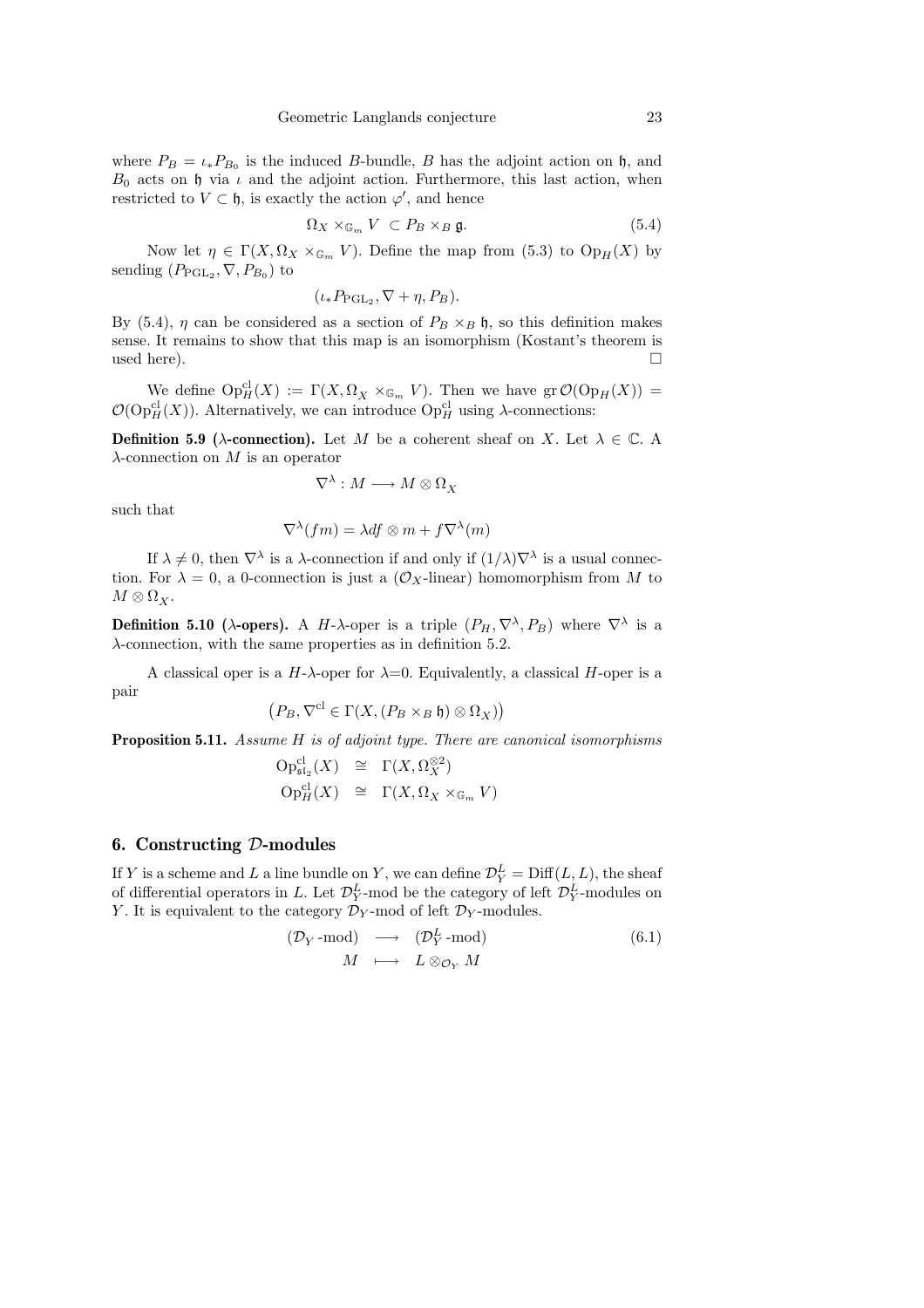This is defined locally as follows: let  $U$  be an open set of  $Y$  with a trivialization of  $L|_U$ . This trivialization induces an isomorphism between  $\mathcal{D}_U^L$  and  $\mathcal{D}_U$ , and an isomorphism between  $L \otimes M|_U$  and  $\mathcal{O}_U \otimes M_U$ , and hence the natural  $\mathcal{D}_U$ -module structure of  $\mathcal{O}_U \otimes M_U$  induces a  $\mathcal{D}_U^L$ -module structure. Then we check that this structure is independent of the trivialization used. As an example of this equivalence, if  $M = \mathcal{D}_Y$ , then  $L \otimes \mathcal{D}_Y = \text{Diff}(\mathcal{O}_Y, L)$ .

Let  $\mathcal Y$  be a DG-free algebraic stack (cf. definition 1.2). Let  $L$  be a line bundle on  $\mathcal Y$ . We define the category of L-twisted D-modules on  $\mathcal Y$  as the category of sheaves on  $\mathcal Y$  of the form  $L \otimes_{\mathcal O_{\mathcal Y}} M$ , where M is a  $\mathcal D$ -module on  $\mathcal Y$ .

In our application,  $\mathcal Y$  will be  $Bun_G$ , and  $L$  will be the positive square root of the determinant bundle associated to the adjoint vector bundle on  $Bun_G$ . We assume that G is semisimple and simply connected (in particular,  $Bun<sub>G</sub>$  is DGfree), and then this square root is uniquely defined.

For the construction of the determinant line bundle and its square root, see [34, Section 6]. Here we will give a brief sketch of the ingredients that are needed.

Recall that a family of vector bundles on a curve X parameterized by  $S$  is a vector bundle F on  $X \times S$ . This data produces a line bundle on S, called the determinant line bundle  $\mathcal{D}_F$ , whose fiber over a point s is canonically isomorphic to

$$
\bigwedge^{\max} H^1(X, F_s) \otimes \Big( \bigwedge^{\max} H^0(X, F_s) \Big)^{-1}
$$

([34, Section 6.1]). If we endow F with a nondegenerate quadratic form  $\sigma$  with values in the canonical line bundle  $\Omega_X$  of the curve, then we can define a canonical square root of the determinant line bundle, called the Pfaffian line bundle  $\mathcal{P}_{(F,\sigma)}$ ([34, Section 6.3]). In our case, we consider the universal adjoint bundle  $\mathcal{E}(\mathfrak{g})$ . The Cartan-Killing form gives a nondegenerate quadratic form with values in  $\mathcal{O}_X$ , so, tensoring with a theta characteristic (i.e., a square root of  $\Omega_X$ ), we obtain a nondegenerate quadratic form  $\sigma$  with values in  $\Omega_X$ , and the Pfaffian  $\mathcal{P}_{(\mathcal{E}(\mathfrak{g}),\sigma)}$ gives a square root of  $\mathcal{D}_{\mathcal{E}(\mathfrak{g})}$ . Note that, in general, this square root depends on the choice of a theta characteristic, but, when G is semisimple, Pic(Bun<sub>G</sub>)  $\cong \mathbb{Z}$ ([34, Corollary 10.3.4]), so there is a unique positive square root, and this is the line bundle we take as L.

The sheaf  $\mathcal{D}_{\mathcal{Y}}^L$  is defined as follows: for any smooth morphism  $\pi: Z \to Y$  we set

$$
\pi^*(\mathcal{D}_{\mathcal{Y}}^L) := \mathcal{D}_Z^L / (\mathcal{D}_Z^L \cdot T_{Z/\mathcal{Y}}).
$$

The modules  $\text{End}_{\mathcal{D}^L\text{-}\mathrm{mod}}(\mathcal{D}_{\mathcal{Y}}^L)$  and  $\Gamma(\mathcal{Y}, \mathcal{D}_{\mathcal{Y}}^L)$  are isomorphic. Hence we give a ring structure to  $\Gamma(\mathcal{Y}, \mathcal{D}_{\mathcal{Y}}^L)$  as follows

$$
\Gamma(\mathcal{Y}, \mathcal{D}_{\mathcal{Y}}^{L}) = \text{End}_{\mathcal{D}^{L} \text{-}\mathrm{mod}}(\mathcal{D}_{\mathcal{Y}}^{L})^{\text{opp}}.
$$

We take the opposite ring structure so that if  $\mathcal Y$  is a scheme, we obtain the natural ring structure on  $\Gamma(\mathcal{Y}, \mathcal{D}_{\mathcal{Y}}^{L})$ .

**Definition 6.1.** A quantum integrable system on  $\mathcal{Y}$  is a ring homomorphism

$$
h:A\longrightarrow \Gamma(\mathcal{Y},\mathcal{D}_{\mathcal{Y}}^{L})
$$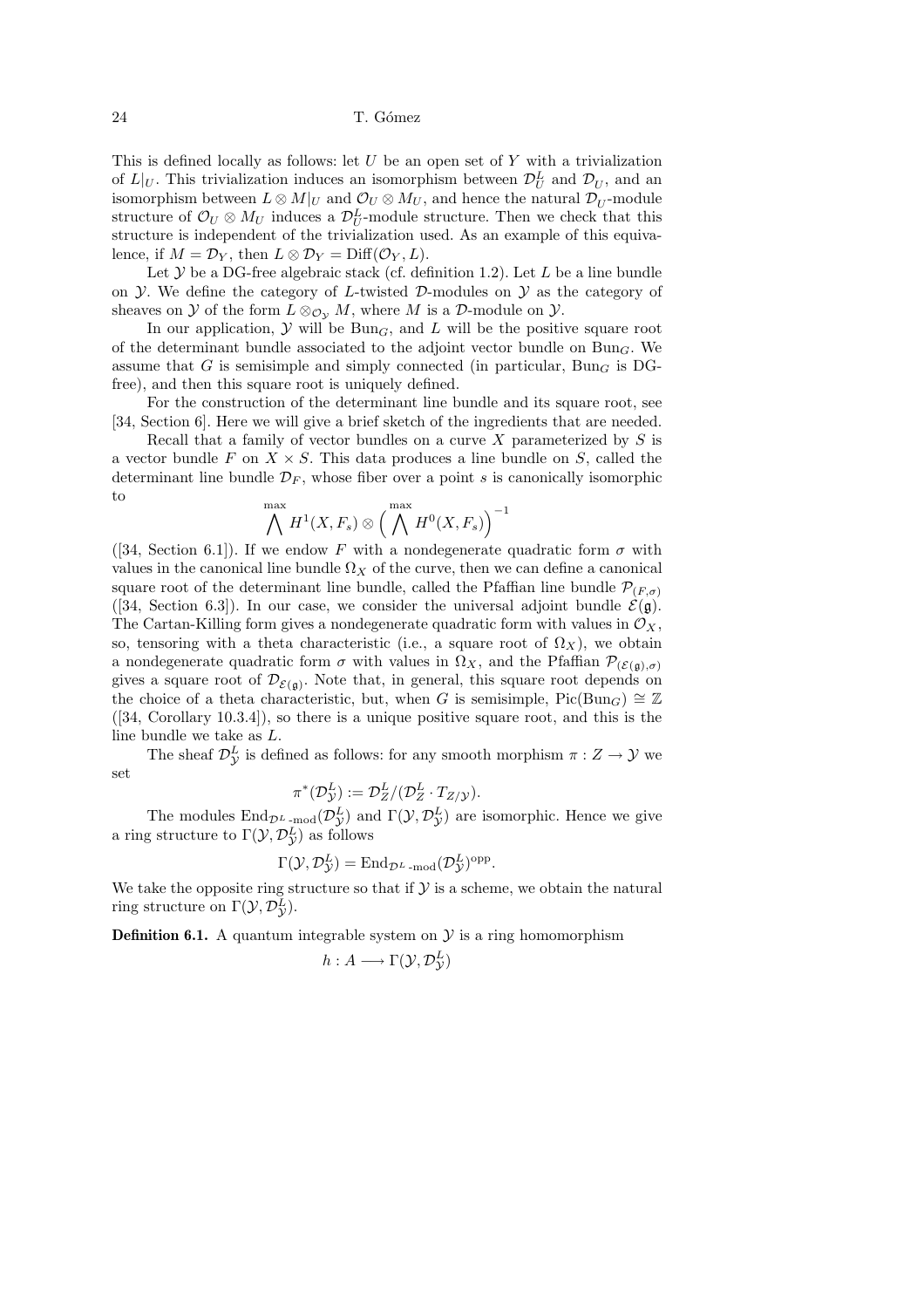where  $A$  is a commutative ring,  $L$  is a line bundle on  $\mathcal{Y}$ .

The tangent bundle  $T<sub>y</sub>$  has a Lie algebra structure, and this Lie bracket extends uniquely to a Poisson bracket  $\{\cdot,\cdot\}$  on the sheaf of rings Sym  $T_y$  by the Leibniz rule:  $\{f, gh\} = \{f, g\}h + \{f, h\}g$ .

**Definition 6.2.** A classical integrable system on  $\mathcal{Y}$  is a ring homomorphism

$$
h^{\text{cl}}: A^{\text{cl}} \longrightarrow \Gamma(\mathcal{Y}, \text{Sym}\, T_{\mathcal{Y}}),
$$

where  $A^{cl}$  is a commutative ring and

$$
\{h^{\rm cl}(a_1), h^{\rm cl}(a_2)\}=0
$$

for all  $a_1, a_2$  in  $A^{cl}$ , where  $\{\, ,\}$  is the Poisson bracket.

We say that h is a quantization of  $h^{cl}$  if A is filtered, h is compatible with the filtration, gr  $A \cong A^{cl}$ , and the following diagram commutes



Given a quantum integrable system, we associate for each closed point  $\sigma \in$ Spec A a  $\mathcal{D}^L$ -module on  $\mathcal Y$ 

$$
\mathcal{F}_{\sigma}^{L} = \mathcal{D}_{\mathcal{Y}}^{L} \otimes_{A} A/\mathfrak{m}_{\sigma},\tag{6.2}
$$

where  $\mathfrak{m}_{\sigma} \subset A$  is the maximal ideal corresponding to  $\sigma$ , and  $a \in A$  acts on  $\mathcal{D}_{\mathcal{Y}}^{L}$  by sending  $d \in \mathcal{D}_{\mathcal{Y}}^{L}$  to  $d \cdot h(a)$ . In our application,  $\mathcal{D}_{\mathcal{Y}}^{L}$  will be flat over A (lemma 11.2), and hence this tensor product is equivalent to the tensor product in the sense of derived categories. The fact that the tensor product coincides with the derived tensor product in the case at hand is used in the proof of the Hecke eigenproperty.

Untwisting with  $L$  we obtain a  $\mathcal{D}$ -module on  $\mathcal{Y}$ 

$$
\mathcal{F}_{\sigma} = L^{-1} \otimes_{\mathcal{O}_Y} \mathcal{F}_{\sigma}^L.
$$
\n(6.3)

*Example.* Let  $\mathcal{Y} = V = \text{Spec } \mathbb{C}[x_1, \ldots, x_n]$  be a vector space of dimension n considered as a scheme. Let  $A = \mathbb{C}[\partial_1, \ldots, \partial_n]$ , where  $\partial_i = \partial/\partial x_i$ . We take L to be the trivial bundle. We have

$$
\Gamma(V, \mathcal{D}_V) = \mathbb{C}[x_1, \ldots, x_n, \partial_1, \ldots, \partial_n],
$$

We can identify the dual vector space  $V^* = \text{Spec } A$ . Consider the inclusion map

$$
h:\mathbb{C}[\partial_1,\ldots,\partial_n]\longrightarrow \Gamma(V,\mathcal{D}_V).
$$

Let  $v^* \in V^*$ . The induced  $\mathcal{D}_V$ -module is the pullback via  $v^* : V \longrightarrow \mathbb{A}^1$  of the  $\mathcal{D}_{\mathbb{A}^1}$ -module generated by one generator  $\xi$  and with relation  $\partial_t \xi = \xi$ .

In other words, if  $(\partial_1 - a_1, \ldots, \partial_n - a_n)$ ,  $a_i \in \mathbb{C}$ , is a maximal ideal, the induced  $\mathcal{D}_V$ -module is the trivial bundle  $\mathcal{O}_V$  with flat connection given by  $d + \sum a_i dx_i$ .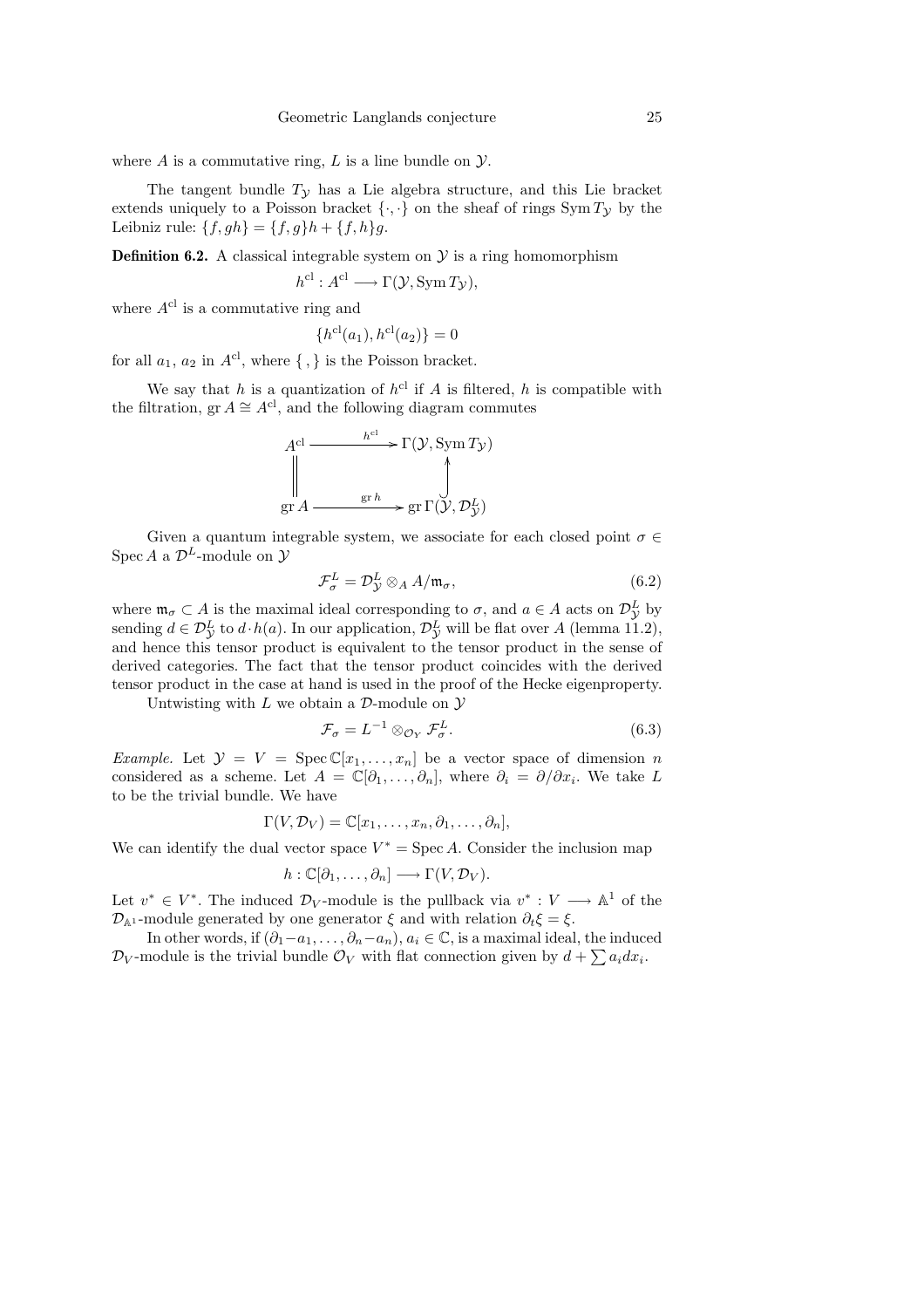*Example.* Let X be a smooth projective curve. Let  $\mathcal{Y} = J(X)$  be the Jacobian and  $L = \mathcal{O}_{J(X)}$ , the trivial line bundle on  $J(X)$ . Let  $A = \text{Sym } H^1(X, \mathcal{O}_X)$ . We have

$$
\Gamma(J(X), \mathcal{D}_{J(X)}) \cong \text{Sym } H^1(X, \mathcal{O}_X).
$$

Take  $h: A \to \Gamma(J(X), \mathcal{D}_{J(X)})$  to be the identity.

A 1-dimensional local system on X is equivalent to a pair  $(M, \nabla)$ , where M is a holomorphic line bundle and  $\nabla$  is a holomorphic connection. If  $M = \mathcal{O}_X$ , then a holomorphic connection is written as  $\nabla = d + \omega$  with  $\omega \in H^0(X, \Omega_X)$ , i.e., there is a bijection between  $H^0(X, \Omega_X)$  and local systems whose holomorphic line bundle is trivial.

By Serre duality,

$$
H^0(X, \Omega_X) \cong H^1(X, \mathcal{O}_X)^* \cong \operatorname{Spec} \operatorname{Sym} H^1(X, \mathcal{O}_X)
$$

Therefore, a local system of the form  $(\mathcal{O}_X, d + \omega)$  gives, by Serre duality, an element  $\sigma \in H^1(X, \mathcal{O}_X)^*$ , and hence a maximal ideal  $\mathfrak{m}_{\sigma}$  of A, and the previous construction produces a  $\mathcal{D}_{J(X)}$ -module  $\mathcal{F}_{\sigma}$ , which is the trivial line bundle  $\mathcal{O}_{J(X)}$ with connection  $d + \sigma$ , where  $\sigma \in H^0(J(X), T^*_{J(X)}) = H^1(X, \mathcal{O}_X)^*$ .

This example gives the geometric Langlands correspondence for  $G = \mathbb{C}^*$ , but only for those local systems on X whose holomorphic line bundle is trivial.

In our application, A will be the ring of functions  $\mathcal{O}(\mathrm{Op}_{L}(\mathbf{X}))$  of the affine scheme  $Op_{L_G}(X)$  of <sup>L</sup>G-opers, and Y = Bun<sub>G</sub>. This system will be a quantization of a classical system where  $A^{cl}$  is  $\mathcal{O}(\text{Op}^{cl}_{L_G}(X))$ , the ring of functions on the space of classical  ${}^L G$ -opers, and the map  $h^{cl}$  will be Hitchin integrable system. This construction will give the Langlands correspondence, but only for those local systems on  $X$  which admit an oper structure, i.e., we get the "oper part" of the Langlands correspondence.

## 7. Hitchin integrable system I: definition

Recall the definition of the cotangent bundle for a DG-free stack (definition 1.1). A point in the cotangent bundle  $T^*$ Bun<sub>G</sub> is a pair  $(P, \gamma)$  where P is a principal G-bundle and

$$
\gamma \in H^1(X, P \times_G \mathfrak{g})^* = H^0(X, \Omega_X \otimes P \times_G \mathfrak{g}^*)
$$
\n
$$
(7.1)
$$

Consider the GIT quotient of the adjoint action of  $G$  on  $\mathfrak{g}^*$ , that is, the spectrum of the ring of polynomial invariants on  $\mathfrak{g}^*$ :

$$
\mathfrak{g}^* \longrightarrow \mathfrak{g}^*/\operatorname{Ad}G := \operatorname{Spec}(\operatorname{Sym} \mathfrak{g})^G
$$

By a theorem of Chevalley, the ring  $(\text{Sym}\,\mathfrak{g})^G$  of invariant polynomials on the vector space  $\mathfrak{g}^*$  is free, so this quotient is an affine space. Fixing the zero to be the image of the zero vector in  $\mathfrak{g}^*$ , this becomes a vector space. Let  $p_i$ ,  $i = 1, ..., k$  be a basis for the ring of invariants. The space (7.1) maps to

$$
H^0(X, \Omega_X\otimes [P\times_G(\mathfrak{g}^*/\operatorname{Ad}G)])=H^0\big(X, \Omega_X\times_{\mathbb{G}_m}(\mathfrak{g}^*/\operatorname{Ad}G)\big)=H^0\big(X, \oplus_{i=1}^k \Omega_X^{d_i}\big)
$$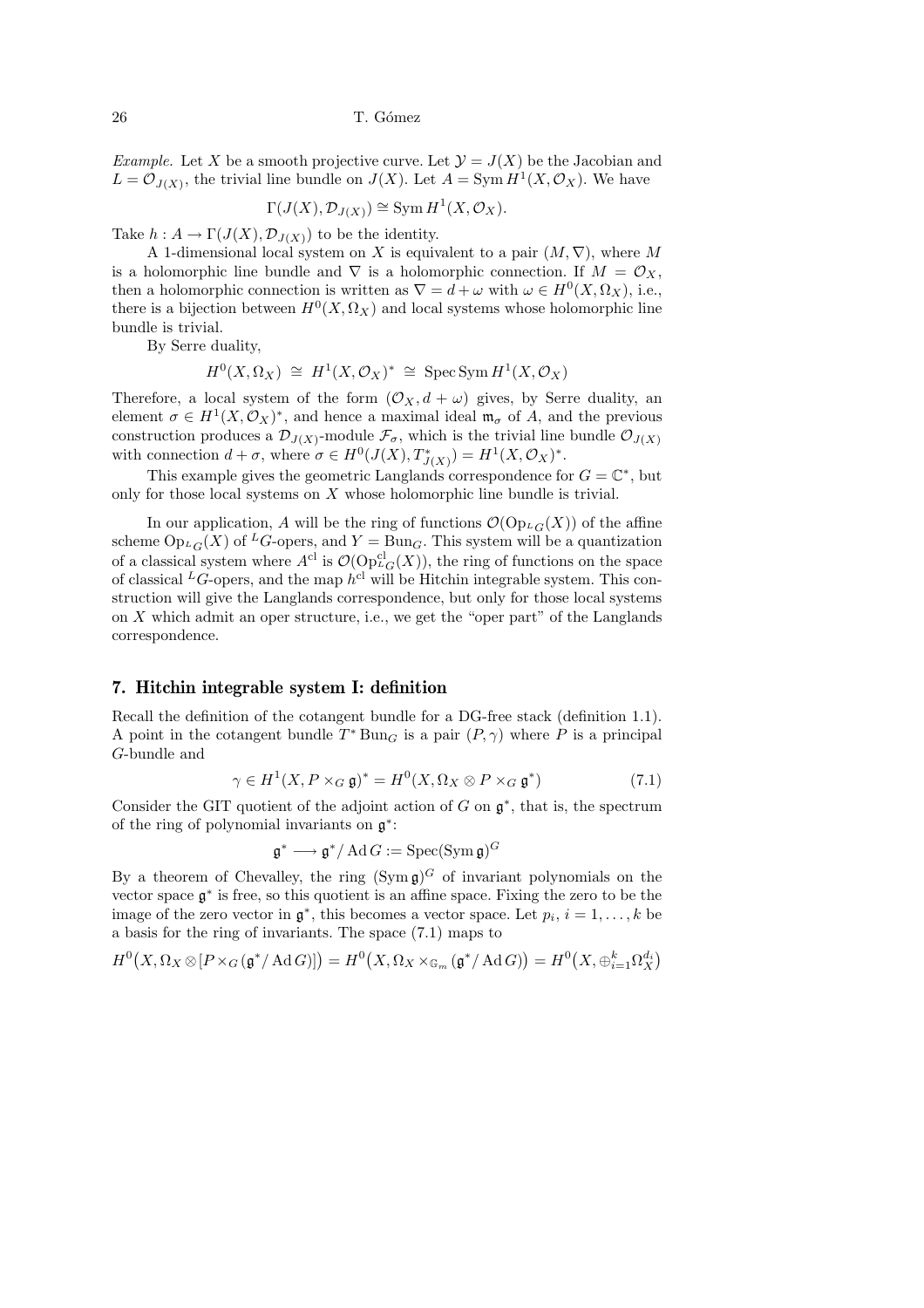where the first equality follows from the fact that  $P \times_G (\mathfrak{g}^*/\mathrm{Ad}(G))$  is the trivial vector bundle with fiber  $\mathfrak{g}^*/\mathrm{Ad}(G)$ , and  $d_i = \deg p_i$ . We denote by  $\overline{\gamma}$  the image of  $\gamma$ . The Hitchin map is defined as the morphism

$$
T^* \operatorname{Bun}_G \longrightarrow \operatorname{Hitch}_G(X) := \Gamma(X, \Omega_X \times_{\mathbb{G}_m} \mathfrak{g}^* / \operatorname{Ad} G)
$$
  

$$
(P, \gamma) \longrightarrow \overline{\gamma}
$$

Lemma 7.1. The Hitchin map is flat, and moreover it induces an isomorphism at the level of global functions

$$
\mathcal{O}(\text{Hitch}_G(X)) \stackrel{\cong}{\longrightarrow} \mathcal{O}(T^* \text{Bun}_G) \tag{7.2}
$$

*Proof.* We start by showing that the Hitchin map is flat. Since  $T^*$  Bun<sub>G</sub> is a complete intersection, it is enough to prove that the fibers are equidimensional. Both sides are cones, i.e., they have  $\mathbb{C}^*$  actions, and the map is equivariant with respect to this action, so it is enough to show that the dimension doesn't jump at the origin. The fiber over the origin is the nilpotent cone. It is a Lagrangian substack ([20]), hence its dimension is equal to the dimension of  $Bun<sub>G</sub>$ , and we conclude that the map is flat.

Now we look at the morphism at the level of global sections. It is injective because it is flat (hence dominant, because the base is irreducible), and it is surjective because the generic fiber is projective.

Lemma 7.2. There is a natural isomorphism

$$
Hitch_G(X) \cong Op_{^LG}^{cl}(X) \tag{7.3}
$$

Proof. Recall (cf. proposition 5.11) that

$$
\mathrm{Op}_{^LG}^{\mathrm{cl}}(X) \,\,\cong\,\, \Gamma(X,\Omega_X\times_{\mathbb{G}_m}{}^L V),
$$

where  ${}^L V = \text{ker}([e', \cdot]) \subset {}^L \mathfrak{g}$ , where  ${}^L \mathfrak{g}$  is Lie algebra of the Langlands dual group <sup>L</sup>G. Then we have to show that <sup>L</sup>V ≅  $\mathfrak{g}^*/\text{Ad}_G$ . Using Kostant's isomorphism (theorem 5.7) we have

$$
{}^L V \;\cong\; {}^L\mathfrak{g}_{\mathrm{nd}}^{-1} / {}^L B \;\cong\; {}^L\mathfrak{g} / \operatorname{Ad}( {}^L G) \;\cong\; {}^L\mathfrak{t} / {}^L W
$$

where  ${}^L\mathfrak{t}$  is a Cartan subalgebra of  ${}^L\mathfrak{g}$ , and  ${}^L W$  is the Weyl group. We have  ${}^L\mathfrak{t} = \mathfrak{t}^*$  $(and$   $^L W = W)$ , hence

$$
{}^L\mathfrak{t}/{}^L W \,\,\cong\,\, \mathfrak{t}^*/W \,\,\cong\,\, \mathfrak{g}^*/\mathop{\mathrm{Ad}}\nolimits G
$$

*Remark* 7.3. Note that in  $(7.3)$  we have the group G on the left hand side, but the Langlands dual group  ${}^L G$  on the right hand side.

Using  $\Gamma(T^* \text{Bun}_G, \mathcal{O}_{T^* \text{Bun}_G}) = \Gamma(\text{Bun}_G, \text{Sym} T_{\text{Bun}_G}),$  (7.2) and (7.3) gives an isomorphism

$$
h^{\text{cl}} : \mathcal{O}(\text{Op}^{\text{cl}}_{\mathcal{L}_G}(X)) \longrightarrow \Gamma(\text{Bun}_G, \text{Sym} \, T_{\text{Bun}_G}) \tag{7.4}
$$

 $\Box$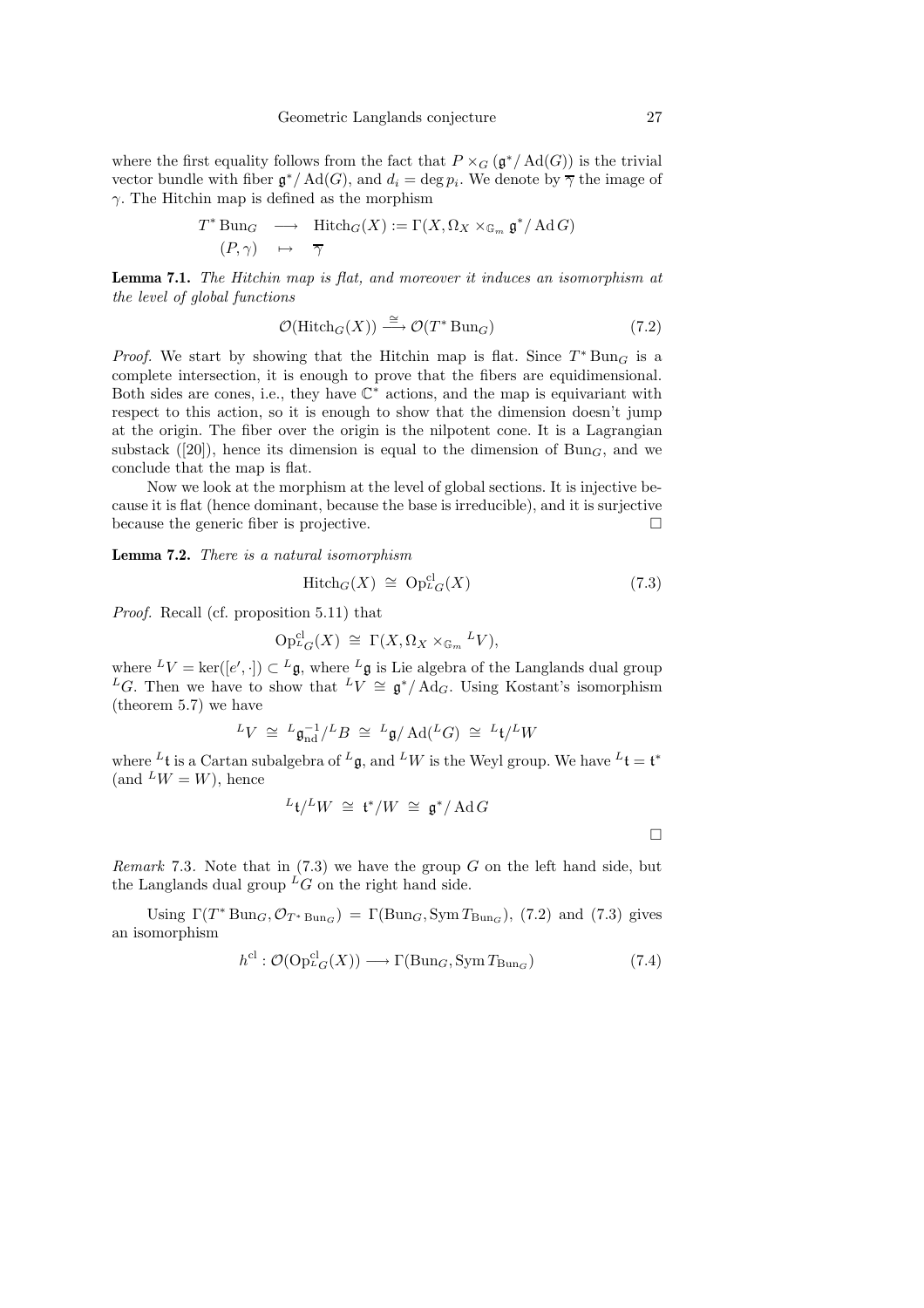with  $A^{cl} = \mathcal{O}(\text{Op}_{L_G}^{cl}(X))$ , the ring of functions on the affine space  $\text{Op}_{L_G}^{cl}(X)$ . We will show later that the image of  $h^{cl}$  consists of Poisson-commuting functions, hence  $h^{cl}$  is a classical integrable system.

# 8. Localization functor

We start by defining the "untwisted" localization functor, which takes a Harish-Chandra module acting on a scheme and produces an D-module on the quotient of that scheme. This functor is called "localization" because it is adjoint to taking global sections (see [5]). Then we define a "twisted" version, giving  $\mathcal{D}^{L}$ -modules. It is this twisted version that will be used to give the quantization of Hitchin system. As a reference for this section, see [14, Section 7.4].

**Definition 8.1.** A Harish-Chandra pair  $(L K)$  consists of a Lie algebra I and a Lie group K, together with an inclusion  $i : \mathfrak{k} = \text{Lie}(K) \hookrightarrow \mathfrak{l}$  and an action of K on l compatible with the adjoint action coming from the inclusion.

A (l, K)-module is a vector space V with a group representation  $f: K \longrightarrow$  $GL(V)$  and a Lie algebra representation  $\alpha : \mathfrak{l} \longrightarrow \mathfrak{gl}(V)$  such that the following diagram commutes



We say that a Harish-Chandra pair acts on  $Z$  if  $K$  acts on  $Z$  and there is a Lie algebra homomorphism

$$
I \longrightarrow \Gamma(Z, T_Z) \tag{8.1}
$$

extending the map  $\mathfrak{k} \longrightarrow \Gamma(Z, T_Z)$  induced by the action. Let  $\mathcal{Y} = [Z/K]$  be the quotient stack, and assume that  $\mathcal Y$  is DG-free (definition 1.2). The (untwisted) localization functor is defined as follows

$$
\begin{array}{ccc}\text{Loc} : \big((\mathfrak{l},K)\text{-mod}\big) & \longrightarrow & (\mathcal{D}\text{-mod on }\mathcal{Y})\\ & M & \longmapsto & \mathcal{D}_Z \otimes_{U(\mathfrak{l})} M\end{array}
$$

where  $U(1)$  is the universal enveloping algebra. Note that on the right we have a K-equivariant D-module on Z, hence it gives a D-module on  $\mathcal{Y}$ .

For example, consider the trivial Lie representation of  $\mathfrak k$  on  $\mathbb C$ , and let

$$
\mathbb{V} = \text{Ind}_{\mathfrak{k}}^{1}(\mathbb{C}) := U(\mathfrak{l}) \otimes_{U(\mathfrak{k})} \mathbb{C}.
$$
 (8.2)

Clearly, V is a  $(L, K)$ -module. We have Loc  $V \cong \mathcal{D}_V$ . This follows from:

 $\pi^*(\text{Loc}\,\mathbb{V}) \cong \mathcal{D}_Z \otimes_{U(1)} U(1) \otimes_{U(\mathfrak{k})} \mathbb{C} \cong \mathcal{D}_Z \otimes_{U(\mathfrak{k})} \mathbb{C} \cong \mathcal{D}_Z/(\mathcal{D}_Z \cdot \mathfrak{k}).$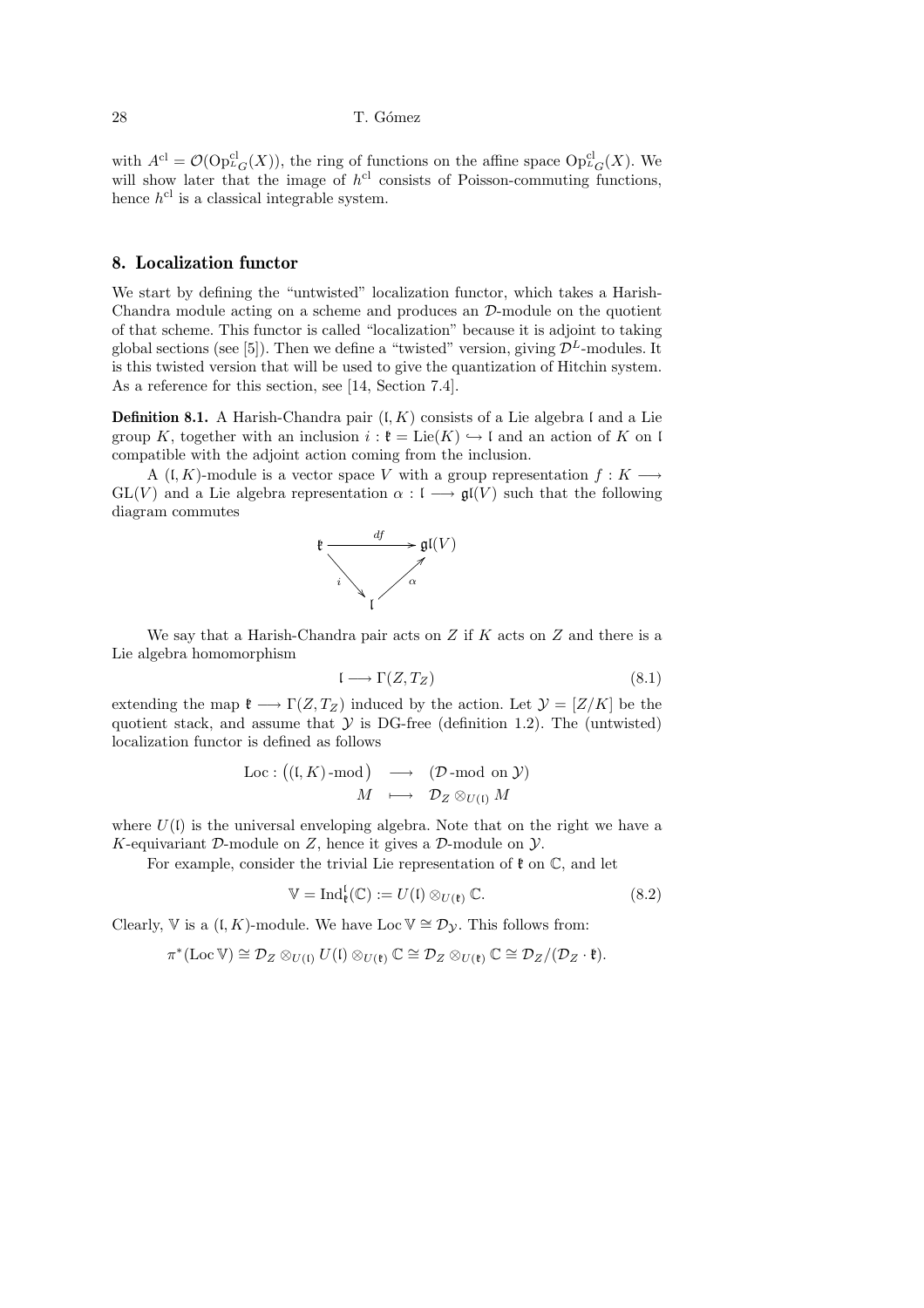Remark 8.2. For an arbitrary smooth algebraic stack  $\mathcal Y$  the localization functor is defined using the derived tensor product  $\mathcal{D}_Z \otimes^L_{U(1)} M$ , and therefore we obtain an object in the derived category of D-modules. If we take  $M = V$  (cf. (8.2)), we obtain that  $\mathcal{D}_Z \otimes_{U(1)}^L \mathbb{V}$  is precisely the complex (1.1), but, if  $\mathcal Y$  is DG-free, this complex is exact except in degree 0, so we can take  $\mathcal{D}_Z \otimes_{U(1)} \mathbb{V}$ .

Now, End $(\mathcal{D}_{\mathcal{Y}}) \cong \Gamma(\mathcal{Y}, \mathcal{D}_{\mathcal{Y}})^{\text{opp}}$ , and on the other hand, for any Harish-Chandra module V we have  $V^{\tilde{K}} = \text{Hom}(\mathbb{V}, V)$ , the K-invariant vectors of V, so there is a bijection  $\mathbb{V}^K = \text{End}(\mathbb{V})$  that is actually an anti-isomorphism of algebras. Since Loc is a functor, we obtain an algebra homomorphism

$$
\mathbb{V}^{K} = \text{End}(\mathbb{V})^{\text{opp}} \xrightarrow{\text{Loc}} \text{End}(\mathcal{D}_{\mathcal{Y}})^{\text{opp}} = \Gamma(\mathcal{Y}, \mathcal{D}_{\mathcal{Y}})
$$
(8.3)

Now we will study the graded of this morphism. We have  $gr V = Sym(I/\ell)$ , and this induces an inclusion of rings

$$
\sigma_{(\mathfrak{l},K)}:\mathrm{gr}(\mathbb{V}^K)\ \hookrightarrow\ \mathrm{Sym}(\mathfrak{l}/\mathfrak{k})^K.
$$

**Proposition 8.3.** If  $Y$  is DG-free, the following diagram is commutative

$$
\text{Sym}((1/\mathfrak{k})^K \xrightarrow{f} \Gamma(\mathcal{Y}, p_*\mathcal{O}_{T^*\mathcal{Y}})
$$
\n
$$
\sigma_{(1,K)} \uparrow \sigma_{\mathcal{Y}} \uparrow \sigma_{\mathcal{Y}} \uparrow
$$
\n
$$
\text{gr}(\mathbb{V}^K) \xrightarrow{\text{gr Loc}} \text{gr} \Gamma(\mathcal{Y}, \mathcal{D}_{\mathcal{Y}})
$$

where the morphism f is induced from the action of  $\mathfrak l$  (8.1), and  $\sigma_{\mathcal V}$  was defined in lemma 1.4.

Now we will introduce a twisted version of the localization functor. Let the Harish-Chandra pair  $(K, K)$  act on Z, and let L be a line bundle on Y. We assume that the Lie algebra  $\tilde{l}$  is a central extension of a Lie algebra l,  $\mathfrak{k} \subset \mathfrak{l}$ , and we assume that this is split on  $\mathfrak{k}$ , i.e., there is a commutative diagram



Let  $\text{Diff}^n(A, B)$  denote the sheaf of differential operators of order n between the vector bundles  $A$  and  $B$ . We say that a central extension  $\mathfrak l$  acts on  $L$  if there is a map

$$
\widetilde{\mathfrak{l}} \longrightarrow \text{Diff}^1(\pi^*L, \pi^*L), \tag{8.4}
$$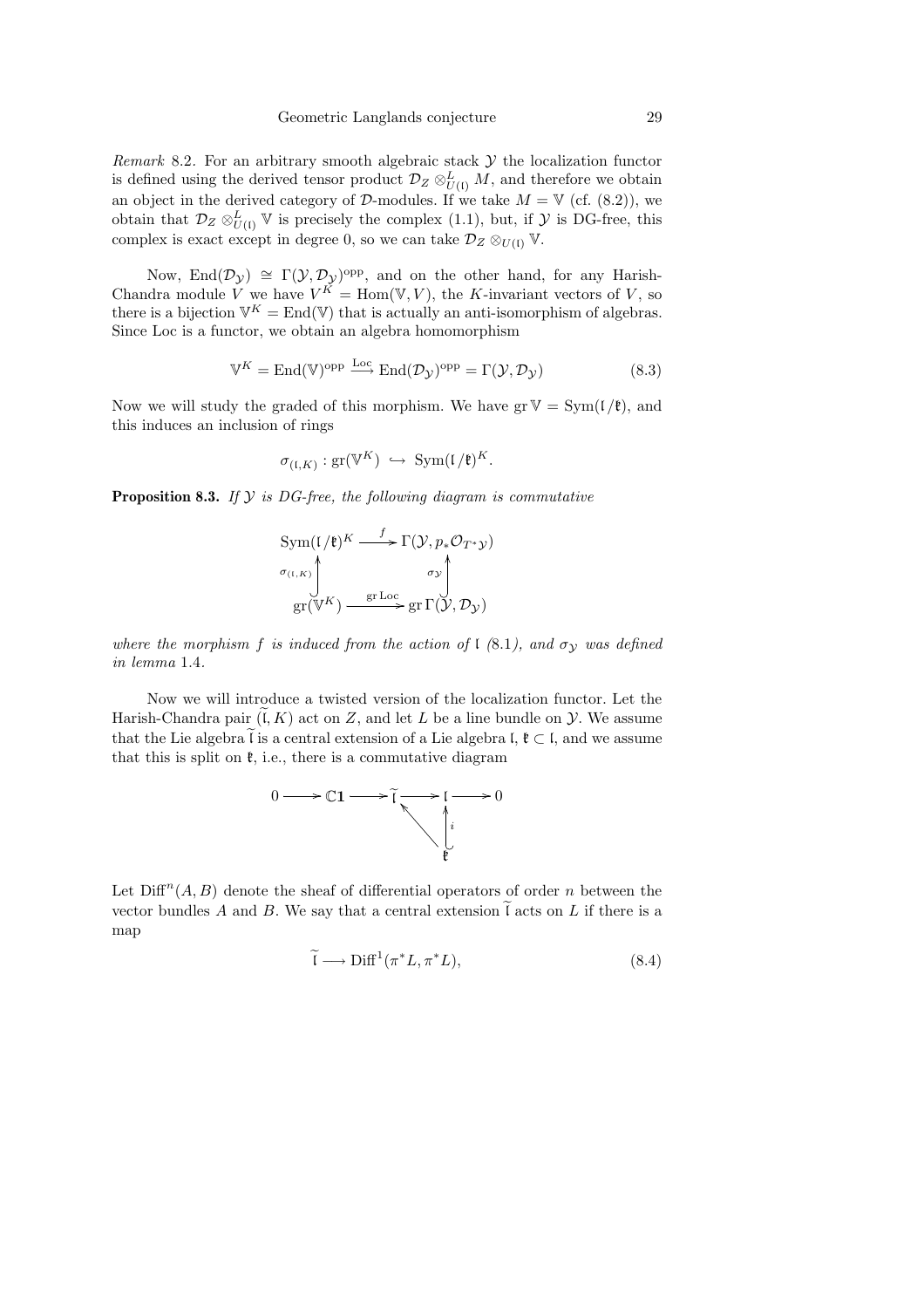#### 30 T. G´omez

where  $\pi: Z \longrightarrow [Z/K]$ , and such that the restriction of this map to the central element 1 acts by scalar multiplication, i.e., there is a commutative diagram

$$
\widetilde{C} \longrightarrow \text{Diff}^1(\pi^*L, \pi^*L)
$$
  

$$
\downarrow \qquad \qquad \downarrow
$$
  

$$
\downarrow \qquad \qquad \downarrow
$$
  

$$
\downarrow \qquad \qquad \downarrow
$$
  

$$
\downarrow \qquad \qquad \downarrow
$$
  

$$
\downarrow \qquad \qquad \downarrow
$$
  

$$
\downarrow \qquad \qquad \downarrow
$$
  

$$
\downarrow \qquad \qquad \downarrow
$$
  

$$
\downarrow \qquad \qquad \downarrow
$$
  

$$
\downarrow \qquad \qquad \downarrow
$$

where the map j sends 1 to  $1 \in \mathbb{C}$ .

Let  $(\widetilde{\mathfrak{l}},K)$ -mod' be the category of Harish-Chandra modules such that the central element 1 acts as multiplication by  $1 \in \mathbb{C}$ . We define the twisted localization functor

$$
\begin{array}{ccc} \mathrm{Loc}' : \big( (\widetilde{\mathfrak{l}}, K) \text{-mod}' \big) & \longrightarrow & \big( \mathcal{D}^L \text{-mod on } \mathcal{Y} \big) \\[2mm] M & \longmapsto & \mathcal{D}^{\pi^*L}_Z \otimes_{U(\widetilde{\mathfrak{l}})} M \end{array}
$$

For example, we can take the twisted vacuum Harish-Chandra module

$$
\mathbb{V}'=U'(\widetilde{\mathfrak{l}})\otimes_{U(\mathfrak{k})}\mathbb{C}
$$

where  $U'(\tilde{\mathfrak{l}}) = U(\tilde{\mathfrak{l}})/(1-1)$  and  $\mathfrak k$  acts on  $\mathbb C$  as the trivial Lie algebra representation (multiplication by zero). Alternatively, we can define  $\mathbb{V}'$  as

$$
\mathbb{V}'=\operatorname{Ind}_{\mathfrak{k}\oplus\mathbb{C}\mathbf{1}}^{\widetilde{\mathfrak{l}}}\mathbb{C}
$$

where 1 acts on  $\mathbb C$  as multiplication by  $1 \in \mathbb C$  and  $\mathfrak k$  acts trivially on  $\mathbb C$ . We have

$$
Loc'(\mathbb{V}') = \mathcal{D}_{\mathcal{Y}}^L.
$$
\n(8.5)

We have  $\text{End}(\mathcal{D}_{\mathcal{Y}}^L) \cong \Gamma(\mathcal{Y}, \mathcal{D}_{\mathcal{Y}}^L)^{\text{opp}}, \ \mathbb{V}^{\prime K} = \text{End}(\mathbb{V}')^{\text{opp}}, \text{ and } \text{Loc}' \text{ gives an}$ algebra homomorphism

$$
\mathbb{V}'^K = \mathrm{End}(\mathbb{V}')^{\mathrm{opp}} \xrightarrow{\mathrm{Loc'}} \mathrm{End}(\mathcal{D}^L_{\mathcal{Y}})^{\mathrm{opp}} = \Gamma(\mathcal{Y}, \mathcal{D}^L_{\mathcal{Y}})
$$

There is an inclusion

$$
\sigma_{(\tilde{\mathbf{L}},K)} : \text{gr} \, \text{End}(\mathbb{V}') \hookrightarrow \text{Sym}(\mathfrak{l}/\mathfrak{k})^K
$$

**Proposition 8.4.** If  $Y$  is DG-free, the following diagram is commutative

$$
\text{Sym}(\mathfrak{l}/\mathfrak{k})^K \xrightarrow{f} \Gamma(\mathcal{Y}, p_* \mathcal{O}_{T^* \mathcal{Y}})
$$
\n
$$
\sigma_{(\tilde{\mathfrak{l}}, K)} \uparrow \sigma_{\mathcal{Y}} \uparrow \sigma_{\mathcal{Y}}
$$
\n
$$
\text{gr}(\mathbb{V}'^K) \xrightarrow{\text{gr} \operatorname{Loc}'} \text{gr} \Gamma(\mathcal{Y}, \mathcal{D}_{\mathcal{Y}}^L)
$$

where the morphism f is induced from the action of  $\ell$  (cf. (8.1)). The morphism σ<sup>Y</sup> was defined for D-modules on Y in lemma 1.4, but it can also be defined for twisted differentials.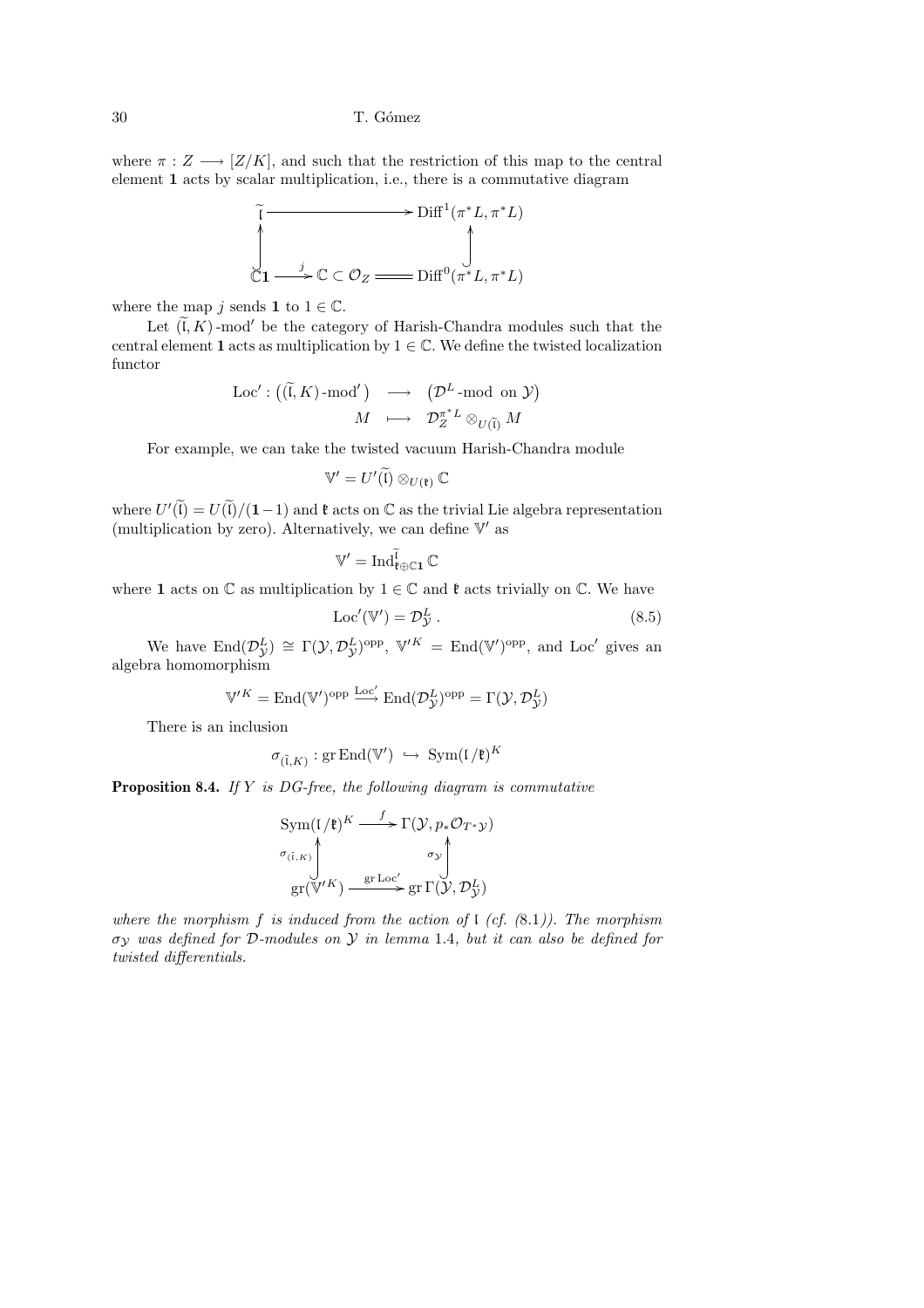## 9. Quantum integrable system h

Now we will apply the twisted localization functor to define a quantum integrable system h. In our application we will take  $Z = \text{Bun}_{G,x}$  (cf. (3.1)) and  $(I, K) =$  $(\mathfrak{g} \otimes \widehat{K}_x, G(\widehat{\mathcal{O}}_x))$ , and hence  $Y = \text{Bun}_G$  (cf. (3.2)).

Recall that a point of  $Bun_{G,x}$  corresponds to a pair  $(P, \alpha)$ , where P is a principal G-bundle on X and  $\alpha$  is a trivialization of P on the disk  $\mathbb{D}_x$  (in this picture,  $G(\widehat{\mathcal{O}}_x)$  acts by change of trivialization). The tangent at  $(P, \alpha)$  is

$$
T_{(P,\alpha)} \operatorname{Bun}_{G,x} \cong \Gamma(X-x, P \times_G \mathfrak{g}) \setminus ((P \times_G \mathfrak{g}) \otimes_{\mathcal{O}_X} \widehat{\mathcal{K}}_x) \cong \Gamma(X-x, P \times_G \mathfrak{g}) \setminus \mathfrak{g} \otimes \widehat{\mathcal{K}}_x,
$$

where  $(P \times_G \mathfrak{g}) \otimes_{\mathcal{O}_X} \mathcal{K}_x = (P \times_G \mathfrak{g})|_{\mathbb{D}_x^{\times}}$  is the associated bundle on the punctured disk, and the second isomorphism is obtained using  $\alpha$ . Then we have a map

$$
\mathfrak{g} \otimes \mathcal{K}_x \longrightarrow \Gamma(\mathrm{Bun}_{G,x}, T_{\mathrm{Bun}_{G,x}}),\tag{9.1}
$$

compatible with the action of  $\mathfrak{g} \otimes \widehat{O}_x$ , and hence the Harish-Chandra pair ( $\mathfrak{g} \otimes$  $\widehat{\mathcal{K}}_x, G(\widehat{\mathcal{O}}_x)$  acts on  $Z = \text{Bun}_{G,x}$ .

**Proposition 9.1.** Let  $q : \mathfrak{g} \otimes \mathfrak{g} \longrightarrow \mathfrak{g}$  be an invariant quadratic form, and let  $\hat{\mathfrak{g}}_q$  be the central extension

$$
0 \longrightarrow \mathbb{C} \mathbf{1} \longrightarrow \widehat{\mathfrak{g}}_q \longrightarrow \mathfrak{g} \otimes \widehat{\mathcal{K}}_x \longrightarrow 0
$$

with Lie algebra structure given by

$$
[g_1 \otimes f_1, g_2 \otimes g_2] = [g_1, g_2] \otimes f_1 f_2 + q(g_1, g_2) \text{Res}((df_1) f_2) \mathbf{1}.
$$

Take  $q = -q_0$ , where  $q_0$  is the Killing form. Then  $\hat{\mathfrak{g}}_{-q_0}$  acts on  $p^*\mathcal{L}_{\text{det}}$ , where  $p: Bun_{G,x}\longrightarrow Bun_G$  is the projection and  $\mathcal{L}_{\text{det}}$  is the determinant line bundle on  $Bun_G$ .

Let  $c \in \mathbb{C}$ . If we take  $q = -cq_0$ , then  $\hat{g}_{-cq_0}$  acts on  $\mathcal{L}_{det}^c$  provided that this line bundle exists (for an arbitrary  $c \in \mathbb{C}$ ,  $\mathcal{L}_{\text{det}}^c \in \text{Pic}(\text{Bun}_G) \otimes_{\mathbb{Z}} \mathbb{C}$ ). We will be interested in  $q = -\frac{1}{2}q_0$ , the so-called critical level. In the case  $c = 1/2$  the line bundle exists because  $\mathcal{L}_{\text{det}}$  admits a square root, using the Pfaffian construction (see section 6).

**Corollary 9.2.** Let L be the square root of the determinant bundle  $\mathcal{L}_{\text{det}}$  on Bun<sub>G</sub>, *i.e.*  $L^{\otimes 2} = \mathcal{L}_{\text{det}}$  (it is unique if G is simply connected). The central extension for the critical level  $\hat{\mathfrak{g}}_{\text{crit}} := \hat{\mathfrak{g}}_{-\frac{1}{2}q_0}$  acts on L.

Define the vacuum Harish-Chandra module for  $\hat{\mathfrak{g}}_q$ 

$$
\mathbb{V}_q = \operatorname{Ind}_{\mathfrak{g}\otimes\widehat{\mathcal{O}}_x\oplus\mathbb{C}\mathbf{1}}^{\widehat{\mathfrak{g}}_q} \mathbb{C}. \tag{9.2}
$$

It is a filtered module. The endomorphism algebra  $\text{End}(\mathbb{V}_q)$  of the vacuum is called the chiral center. The following proposition shows that it is non-trivial if we take the critical level.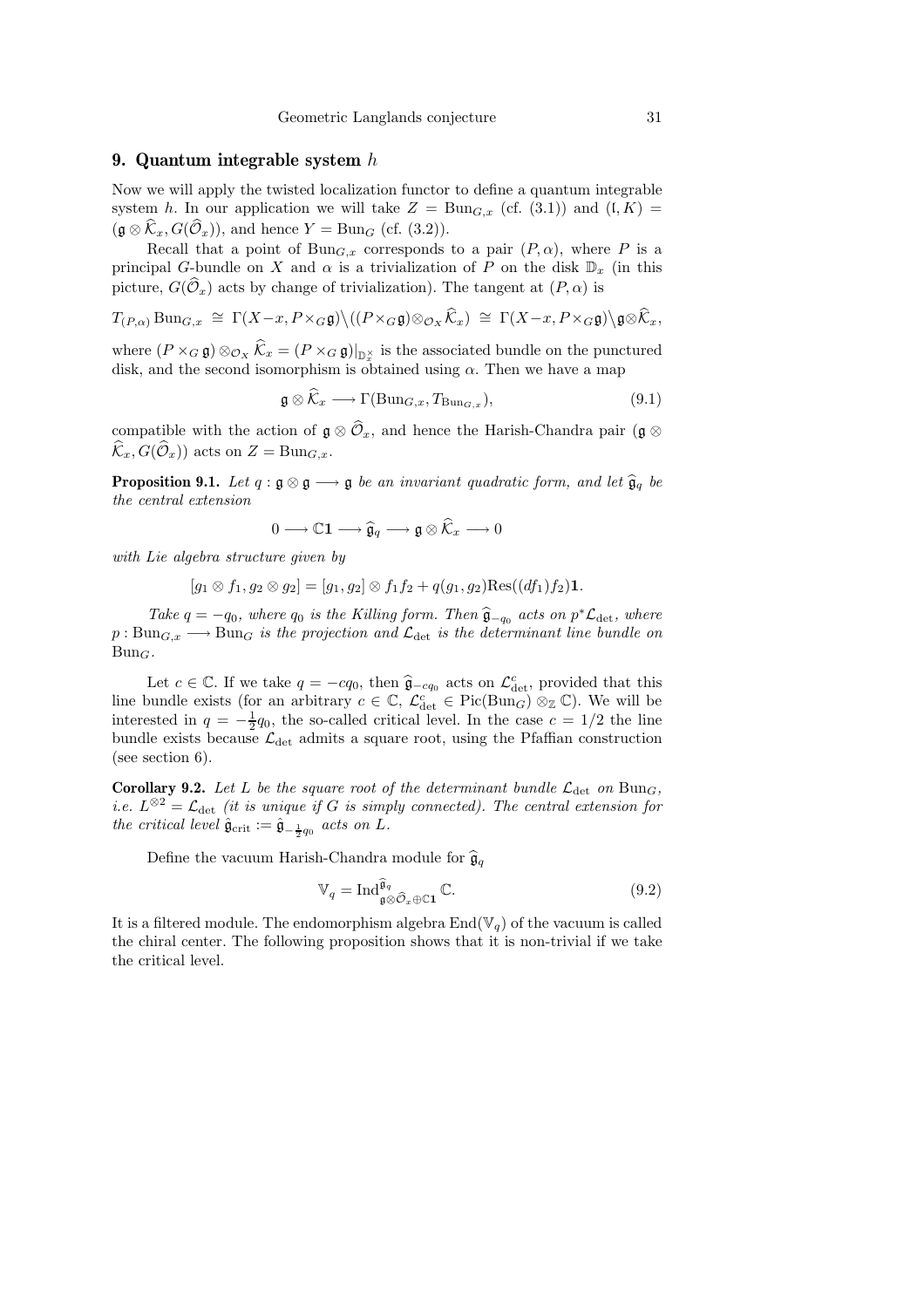**Theorem 9.3 (Feigin-Frenkel).** If  $q \neq -\frac{1}{2}q_0$ , then

End  $\mathbb{V}_q = \mathbb{C}$ 

For the critical level  $q=-\frac{1}{2}q_0$ , then the inclusion  $\sigma_{(\tilde{\mathfrak{g}}_{\text{crit}},G(\widehat{\mathcal{O}}_x))}$  is an isomorphism

$$
\sigma_{(\tilde{\mathfrak{g}}_{\text{crit}}, G(\hat{\mathcal{O}}_x))} : \text{gr End }\mathbb{V}_{\text{crit}} \xrightarrow{\cong} \text{Sym}(\mathfrak{g} \otimes \hat{\mathcal{K}}_x/\mathfrak{g} \otimes \hat{\mathcal{O}}_x)^{G(\hat{\mathcal{O}}_x)} \tag{9.3}
$$

The twisted localization functor gives a functor

Loc' :  $((\widehat{\mathfrak{g}}_{\mathrm{crit}}, G(\widehat{\mathcal{O}}_x))\text{-mod}^{\prime}) \longrightarrow (\mathcal{D}^L\text{-mod on } \text{Bun}_G),$ 

and hence a morphism

$$
\mathbb{V}_{\text{crit}}^{G(\widehat{\mathcal{O}}_x)} = \text{End}(\mathbb{V}_{\text{crit}}) \longrightarrow \Gamma(\text{Bun}_G, \mathcal{D}_{\text{Bun}_G}^L). \tag{9.4}
$$

This morphism is the main ingredient in the construction of the quantization of the Hitchin integrable system.

Recall that when  $x \in X$  varies, the modules  $\mathbb{V}_q$  give a  $\mathcal{D}$ -module on X. More precisely, consider the Kac-Moody Lie $^*$  algebra  $\mathfrak{g} \otimes \mathcal{D}_X \oplus \Omega_X$  and define

$$
\mathcal{B}(\mathfrak{g},q):=\mathcal{U}(\mathfrak{g}\otimes\mathcal{D}_X\oplus\Omega_X)/(u(\Omega_X)-\Omega_X),
$$

where  $\mathcal{U}(\mathfrak{g}\otimes \mathcal{D}_X\oplus \Omega_X)$  is the chiral enveloping algebra, and

$$
u:\Omega_X\longrightarrow \mathcal{U}(\mathfrak{g}\otimes \mathcal{D}_X\oplus \Omega_X)
$$

is the unit (cf. (2.2)). Note that this is a filtered chiral algebra. The fiber over  $x \in X$  is canonically isomorphic to the vacuum module

$$
\mathcal{B}(\mathfrak{g},q)_x \cong \mathbb{V}_q.
$$

Define the center of the chiral algebra  $\mathcal{B}(\mathfrak{g}, q)$ 

$$
\mathfrak{Z}=\mathcal{Z}(\mathcal{B}(\mathfrak{g},q))=\big\{b\in\mathcal{B}(\mathfrak{g},q):[b\boxtimes b']=0\quad\forall\ b'\in\mathcal{B}(\mathfrak{g},q)\big\},
$$

where [ ] is the Lie<sup>∗</sup> algebra bracket. It is a filtered chiral algebra. Since it is defined as a center, it is a commutative chiral algebra, i.e., there is a morphism  $3\otimes 3 \longrightarrow 3$  giving the corresponding D-module the structure of a D-algebra. Then we can consider the algebra of coinvariants  $H_{\nabla}(X, \mathfrak{Z})$ .

Let the fiber on  $x \in X$  be denoted by

$$
\mathfrak{Z}_x=\mathfrak{Z}\otimes\mathcal{O}_X/\mathfrak{m}_x.
$$

It has an induced filtration. There is a canonical surjection

$$
\mathfrak{Z}_x \to H_{\nabla}(X, \mathfrak{Z}). \tag{9.5}
$$

Using this surjection and the filtration in  $\mathfrak{Z}_x$ , the algebra of coinvariants  $H_{\nabla}(X, \mathfrak{Z})$ becomes a filtered algebra.

Theorem 9.4 (Feigin-Frenkel, first iteration). There is an isomorphism of filtered algebras

$$
H_{\nabla}(X, \mathfrak{Z}) \cong \mathcal{O}(\mathrm{Op}_{L_G}(X))
$$

between the coinvariants and the ring of functions on the affine space of  ${}^L G$ -opers.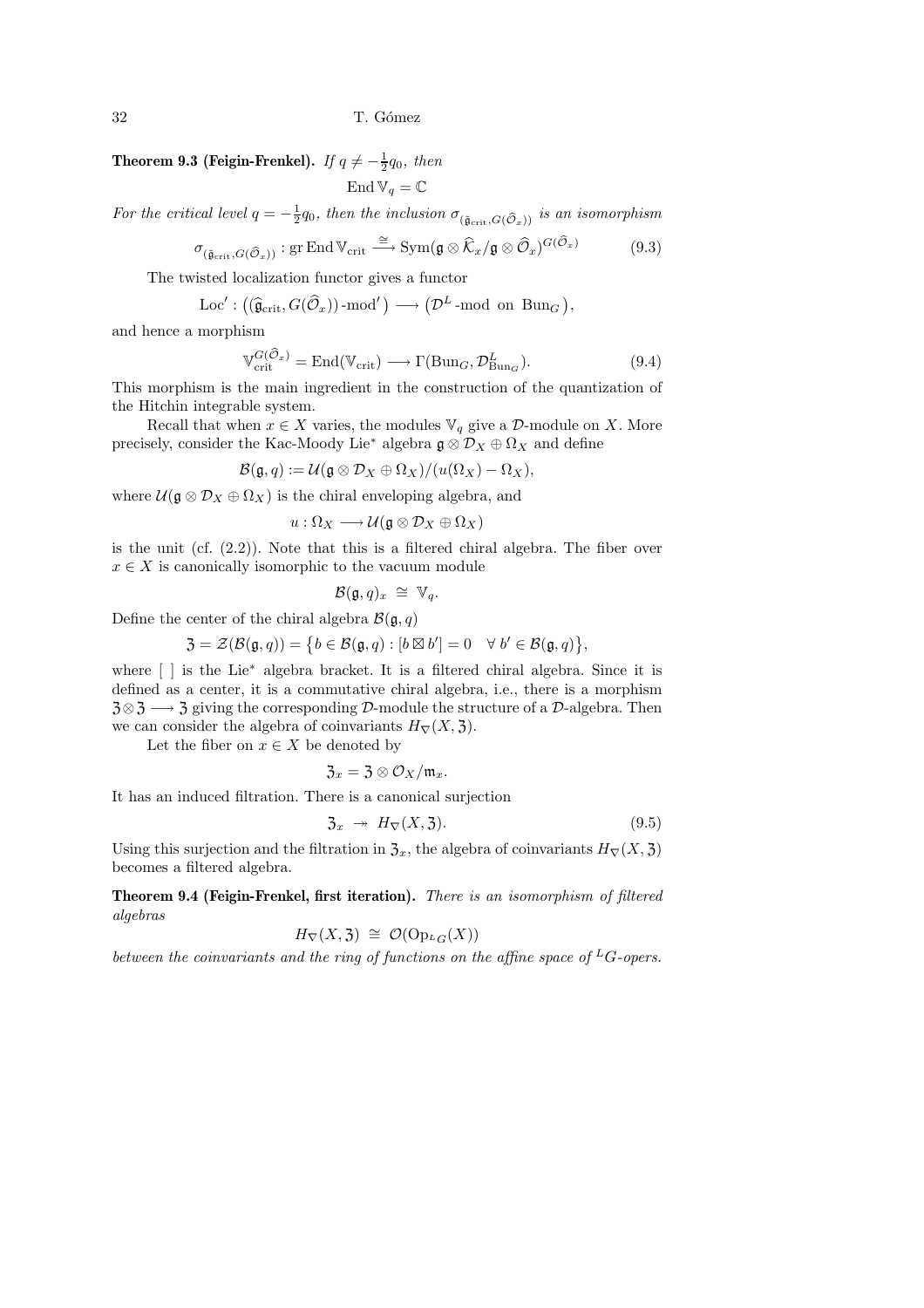**Proposition 9.5.** There is an isomorphism  $\mathfrak{Z}_x \cong \mathbb{V}_q^{G(\widehat{\mathcal{O}}_x)}$ , and we have a commutative diagram



Furthermore, the ring structure on  $\mathbb{V}_q^{G(\widehat{\mathcal{O}}_x)} \cong \mathrm{End}(\mathbb{V}_q)$  coincides with the algebra structure on  $\mathfrak{Z}_x$ . In particular, End $(\mathbb{V}_q)$  is commutative.

Using the isomorphism of proposition 9.5 and the morphism (9.4), we have a morphism

$$
h_x: \mathfrak{Z}_x \longrightarrow \Gamma(\text{Bun}_G, \mathcal{D}_{\text{Bun}_G}^L). \tag{9.6}
$$

Using Feigin-Frenkel's isomorphism (theorem 9.4) and the surjection (9.5), we have a morphism

$$
f: \mathfrak{Z}_x \longrightarrow \mathcal{O}(\mathrm{Op}_{L}_G(X)).
$$

The following theorem defines the quantum integrable system  $h$ .

**Theorem 9.6.** The morphism  $h_x$  factors through f



Sketch of proof. As  $x \in X$  vary, the morphism  $h_x$  in (9.6) define a morphism of  $\mathcal{O}_X$ -algebras

$$
\mathfrak{Z} \longrightarrow \Gamma(\mathrm{Bun}_G, \mathcal{D}^L_{\mathrm{Bun}_G}) \otimes \mathcal{O}_X.
$$

It can be shown that this is in fact a morphism of  $\mathcal{D}_X$ -algebras [6, 2.8], and then the left adjoint property of  $H_{\nabla}(X, \cdot)$  gives a morphism of algebras

$$
H_{\nabla}(X, \mathfrak{Z}) \longrightarrow \Gamma(\text{Bun}_G, \mathcal{D}_{\text{Bun}_G}^L).
$$

Using the Feigin-Frenkel isomorphism (theorem 9.4) this map defines  $h$ , and one checks that  $h \circ f = h_x$ .

In section 11 we will show that this morphism  $h$  is a quantization of the Hitchin integrable system.

## 10. Hitchin integrable system II: D-algebras

In this section we give an alternative description of Hitchin integrable system, using chiral algebras. This will be used to quantize this system.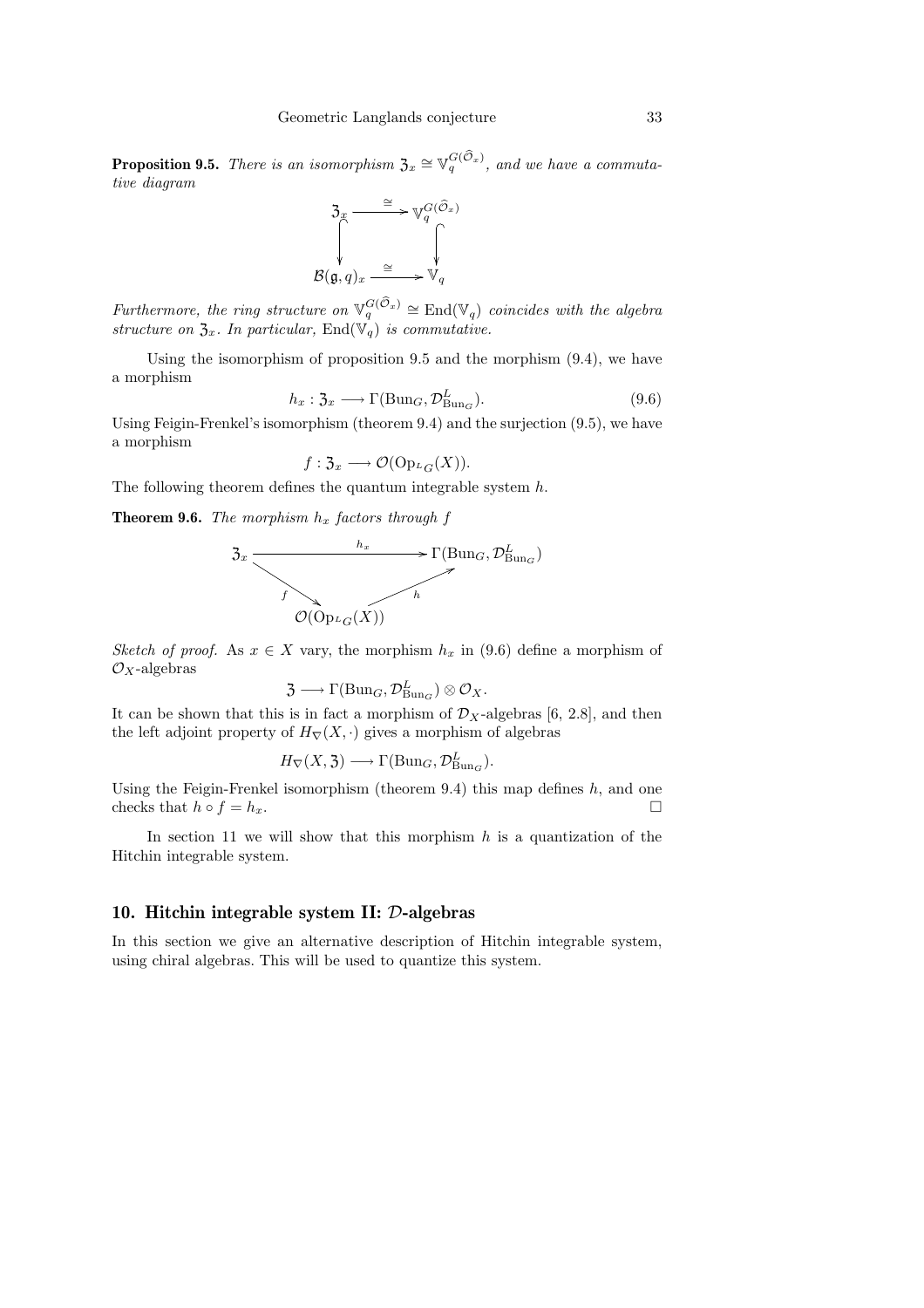34 T. G´omez

Think of the cotangent bundle  $\Omega_X$  as a principal  $\mathbb{G}_m$ -bundle on X. Recall (from section 7) that  $\mathfrak{g}^*/\mathrm{Ad}G$  is a vector space. Consider the associated vector bundle defined as  $\Omega_X \times_{\mathbb{G}_m} (\mathfrak{g}^*/\mathrm{Ad} G)$ , and define the sheaf of algebras

> $C := \text{Sym} \left[ \Omega_X \times_{\mathbb{G}_m} (\mathfrak{g}/\operatorname{Ad} G) \right]$  $(10.1)$

i.e.,  $Spec C \longrightarrow X$  is the total space of the vector bundle.

#### Definition 10.1. Let

$$
\mathfrak{Z}^{\mathrm{cl}} := J(C),
$$

the jet construction of  $C$  (cf.  $(2.1)$ ). Let

$$
\mathfrak{Z}_x^{\mathrm{cl}}:=\mathfrak{Z}^{\mathrm{cl}}\otimes_{\mathcal{O}_X}\mathcal{O}_X/\mathfrak{m}_x,
$$

the fiber of at x.

Lemma 10.2. We have

$$
\mathcal{O}(\mathrm{Hitch}_G^{\mathrm{cl}}(X)) \cong H_{\nabla}(X, \mathfrak{Z}^{\mathrm{cl}}),
$$

the algebra of coinvariants.

Proof. We will check the lemma for  $\mathbb{C}\text{-valued points}$  (the general case is analogous). Recalling the definition of  $\text{Hitch}(X)$ , this isomorphism follows from an easy calculation, using the definitions of the jet construction and the algebra of coinvariants as left adjoint functors

$$
\begin{aligned} \text{Hitch}(X) &:= \Gamma(X, \Omega_X \times_{\mathbb{G}_m} \mathfrak{g}^* / \operatorname{Ad} G) = \text{Hom}_{\mathcal{O}_X \text{-alg}}(C, \mathcal{O}_X) = \\ \text{Hom}_{\mathcal{D}_X \text{-alg}}(J(C), \mathcal{O}_X) &= \text{Hom}_{\mathbb{C} \text{-alg}}(H_{\nabla}(X, \mathfrak{Z}^{\text{cl}}), \mathbb{C}) = \operatorname{Spec} H_{\nabla}(X, \mathfrak{Z}^{\text{cl}}), \end{aligned}
$$

where C is the sheaf of algebras defined in (10.1).

Recall that the Harish-Chandra pair  $(\mathfrak{g} \otimes \widehat{K}_x, G(\widehat{O}_x))$  acts on  $Z = \text{Bun}_{G,x}$ , and  $[Z/G(\widehat{O}_x)] = \text{Bun}_G$ . In particular, there is a map  $\mathfrak{g} \otimes \widehat{K}_x \longrightarrow \Gamma(Z, T_Z)$  (cf. 9.1), and this map induces the following morphism

$$
\operatorname{Sym}(\mathfrak{g}\otimes\widehat{K}_x/\mathfrak{g}\otimes\widehat{\mathcal{O}}_x)^{G(\widehat{\mathcal{O}}_x)}\longrightarrow \Gamma(\operatorname{Bun}_G,\operatorname{Sym}T_{\operatorname{Bun}_G}).\tag{10.2}
$$

.

Lemma 10.3. There is an isomorphism

$$
\mathfrak{Z}_x^{\text{cl}}\;\cong\;\text{Sym}(\mathfrak{g}\otimes \widehat{\mathcal{K}}_x/\mathfrak{g}\otimes \widehat{\mathcal{O}}_x)^{G(\widehat{\mathcal{O}}_x)}
$$

This isomorphism together with morphism (10.2) give a morphism

$$
h_x^{\text{cl}}: \mathfrak{Z}_x^{\text{cl}} \longrightarrow \Gamma(\text{Bun}_G, \text{Sym} \, T_{\text{Bun}_G}).
$$

Lemma 10.4. The following diagram is commutative

$$
3_x^{\text{cl}} \xrightarrow{\phantom{a}h_x^{\text{cl}}} \Gamma(\text{Bun}_G, p_*\mathcal{O}_{T^*\text{Bun}_G})
$$
  

$$
\overbrace{\phantom{a^{\text{cl}}}\mathcal{O}(\text{Op}^{\text{cl}}_{L_G}(X))}^{h_x^{\text{cl}}} \longrightarrow \Gamma(\text{Bun}_G, p_*\mathcal{O}_{T^*\text{Bun}_G})
$$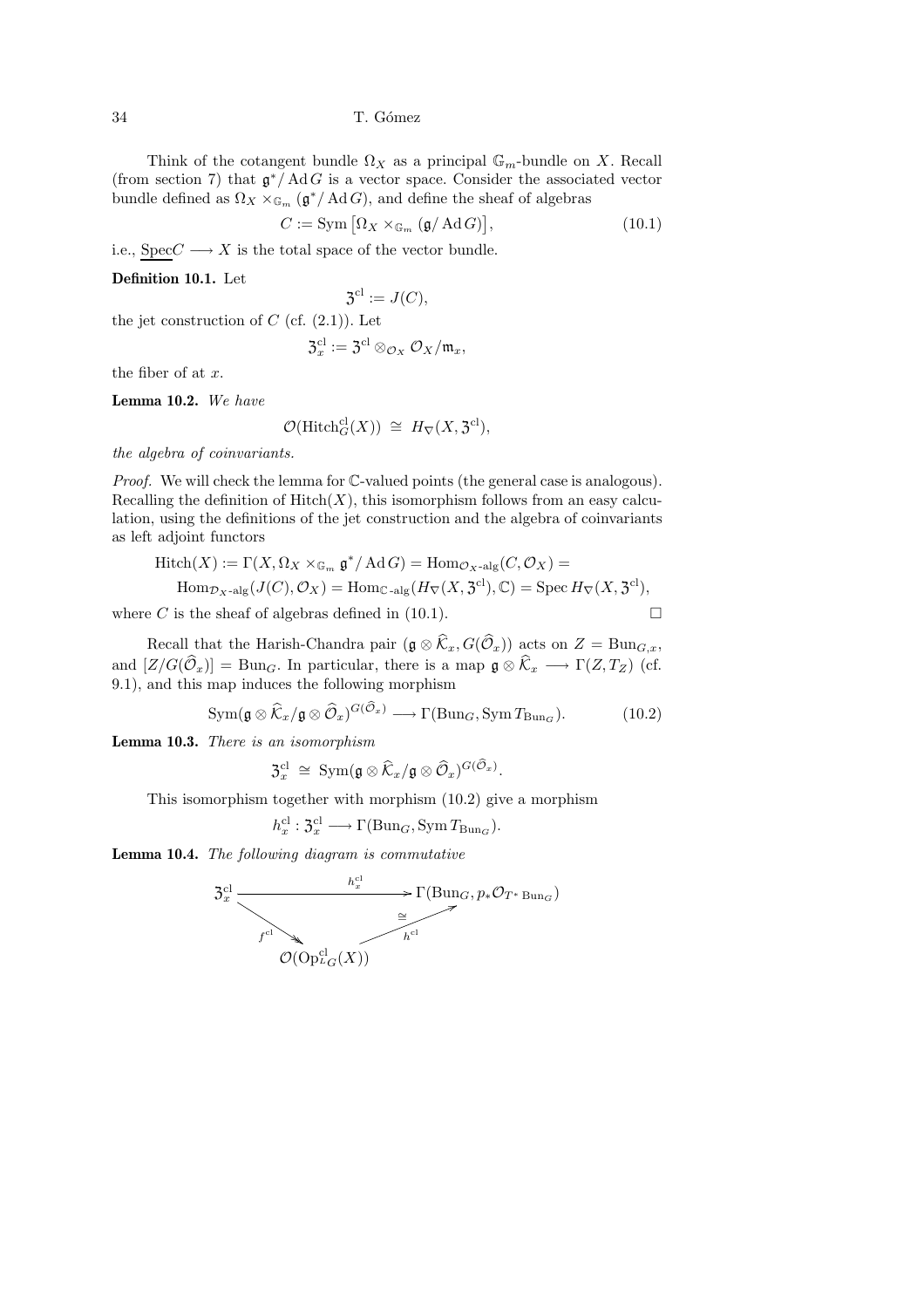where  $f^{\text{cl}}$  comes from the canonical surjection  $\mathfrak{Z}_x^{\text{cl}} \to H_{\nabla}(X, \mathfrak{Z}^{\text{cl}})$ , lemma 10.2 and isomorphism  $(7.3)$ , and  $h^{cl}$  is the isomorphism  $(7.4)$ .

## 11. Quantization condition

In this section we will show that the quantum integrable system  $h$  is a quantization of the Hitchin integrable system.

For any filtered chiral algebra, in particular for  $\mathfrak{Z}$ , there is a commutative diagram

$$
\text{gr } H_{\nabla}(X, \mathfrak{Z}) \Longleftarrow \text{gr } \mathfrak{Z}_x \tag{11.1}
$$
\n
$$
H_{\nabla}(X, \text{gr } \mathfrak{Z}) \tag{11.2}
$$

Putting together proposition 9.5, proposition 9.3 and lemma 10.3, we have an isomorphism gr $\mathfrak{Z}_x \cong \mathfrak{Z}_x^{\text{cl}}$ . This globalizes to give an isomorphism

$$
\text{gr } \mathfrak{Z} \cong \mathfrak{Z}^{\text{cl}}.\tag{11.2}
$$

Proposition 11.1. There is a commutative diagram



Proof. The left triangle is commutative by (11.1) and (11.2). The top triangle is commutative by theorem 9.6. The right triangle is commutative by proposition 8.4 and proposition 9.5, and the bottom triangle is commutative by lemma 10.4. It follows that the outer square is also commutative.  $\Box$ 

Since  $h^{cl}$  is an isomorphism, it follows from the commutativity of  $(11.3)$  that the other three maps  $\alpha$ ,  $\sigma_{BunG}$  and gr h are also isomorphisms. Hence, using the Feigin-Frenkel isomorphism (theorem 9.4) and the isomorphism of lemma 10.2, the diagram (11.3) becomes

$$
\operatorname{gr} \mathcal{O}(\operatorname{Op}_{^L G}(X)) \longrightarrow \operatorname{gr}^h \longrightarrow \operatorname{gr} \Gamma(\operatorname{Bun}_G, \mathcal{D}_{\operatorname{Bun}_G}^L)
$$
  
\n
$$
\alpha \begin{vmatrix} \vdots & \vdots \\ \vdots & \vdots \\ \vdots & \vdots \\ \mathcal{O}(\operatorname{Op}_{^L G}^{cl}(X)) \longrightarrow \end{vmatrix} \cong \begin{vmatrix} \sigma_{\operatorname{Bun}_G} \\ \vdots \\ \vdots \\ \sigma_{\operatorname{Bun}_G} \end{vmatrix}
$$
  
\n
$$
\mathcal{O}(\operatorname{Op}_{^L G}^{cl}(X)) \longrightarrow \operatorname{F}(\operatorname{Bun}_G, \operatorname{Sym} T_{\operatorname{Bun}_G})
$$

In other words, h is the quantization of the Hitchin system  $h^{cl}$ .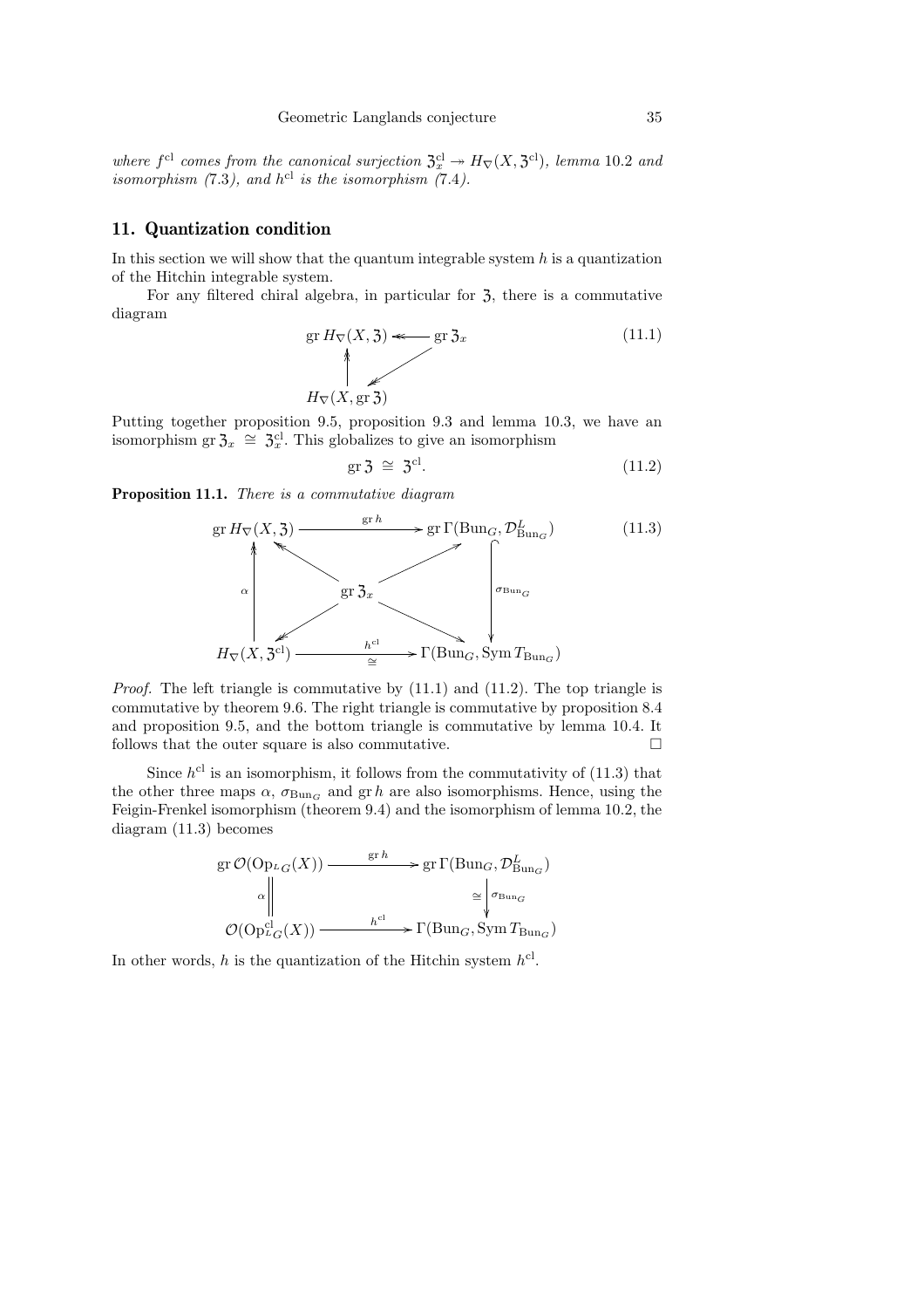#### 36 T. G´omez

**Lemma 11.2.** Let  $\pi : Z \longrightarrow \text{Bun}_G$  be an affine cover. Then  $\Gamma(Z, \pi^* \mathcal{D}_{\text{Bun}_G})$  is a  $flat \ \mathcal{O}(\mathrm{Op}_{L_G}(X))$ -module.

Proof. Both objects are filtered (in a way compatible with the module structure). We have

$$
gr\,\Gamma(Z,\pi^*\mathcal{D}_{\text{Bun}_G}) = \Gamma(Z,\pi^*\,\text{Sym}\,T_{\text{Bun}_G})
$$
  
\n
$$
gr\,\mathcal{O}(\text{Op}_{{}^L G}(X)) \stackrel{\alpha}{\cong} \mathcal{O}(\text{Op}_{{}^L G}^{\text{cl}}(X))
$$

Lemma 7.1 implies that  $\Gamma(Z, \pi^* \text{Sym} T_{\text{Bun}_G})$  is a flat  $\mathcal{O}(\text{Op}^{\text{cl}}_{\text{LG}}(X))$ -module, hence gr  $\Gamma(Z, \pi^* \mathcal{D}_{Bun_G})$  is a flat gr  $\mathcal{O}(\mathrm{Op}_{L}(\mathbb{C}(\mathbb{C})))$ -module, and the result follows.

## 12. Proof of Hecke eigenproperty

Recall that if a local system  $\sigma$  admits an oper structure, this oper structure is unique, so we can also denote the oper by  $\sigma$ .

**Theorem 12.1 (Beilinson-Drinfeld).** Let  $\sigma$  be an irreducible <sup>L</sup>G-local system on X that admits an oper structure. Let  $\mathcal{F}_{\sigma}$  be the D-module on Bun<sub>G</sub> obtained from the Hitchin quantum system (theorem 9.6) as in (6.3). Then  $\mathcal{F}_{\sigma}$  is a Hecke eigensheaf with eigenvalue  $\sigma$ .

Recall (subsection 4.3) that the Hecke eigenproperty says that for all representations V of  ${}^L G$  there is an isomorphism

$$
\phi_V: H(\mathcal{S}_V, \mathcal{F}_\sigma) \stackrel{\cong}{\longrightarrow} V_\sigma \boxtimes \mathcal{F}_\sigma \in \mathcal{D}(X \times \text{Bun}_G)
$$

with certain compatibility conditions, where  $V_{\sigma}$  is the induced local system on X and  $S_V \in \text{Sph}_G$  is the sheaf associated by theorem 4.3.

If we restrict to a point  $x$ , we obtain an isomorphism

$$
{}_x\phi_V: {}_xH(\mathcal{S}_V, \mathcal{F}_\sigma) \xrightarrow{\cong} {}_xV_\sigma \otimes \mathcal{F}_\sigma \in \mathcal{D}(\text{Bun}_G)
$$
\n(12.1)

In this section we will only explain how to prove this local version.

Before we continue, we need to introduce some notions from  $\mathcal{D}_X$ -schemes. An affine  $\mathcal{D}_X$ -scheme is a pair

$$
(\pi: Z \to X, \psi: \mathcal{O}_Z \to \mathcal{O}_Z \otimes \pi^* \Omega_X)
$$

where Z is an affine X-scheme,  $\psi$  is  $\mathcal{O}_X$ -linear, and there is a  $\mathcal{D}_X$ -algebra A (cf. section 2) such that

$$
Z = \text{Spec}(\mathcal{A})
$$

(here we only use the  $\mathcal{O}_X$ -algebra structure of A) and  $\psi$  is induced by the  $\mathcal{D}_X$ algebra structure  $\mathcal{A} \to \mathcal{A} \otimes \Omega_X$ .

An arbitrary  $\mathcal{D}_X$ -scheme is a pair  $(Z, \psi)$  such that Z can be covered by affine X-schemes  $U_i$  and  $(U_i, \psi|_{U_i})$  is an affine  $\mathcal{D}_X$ -scheme.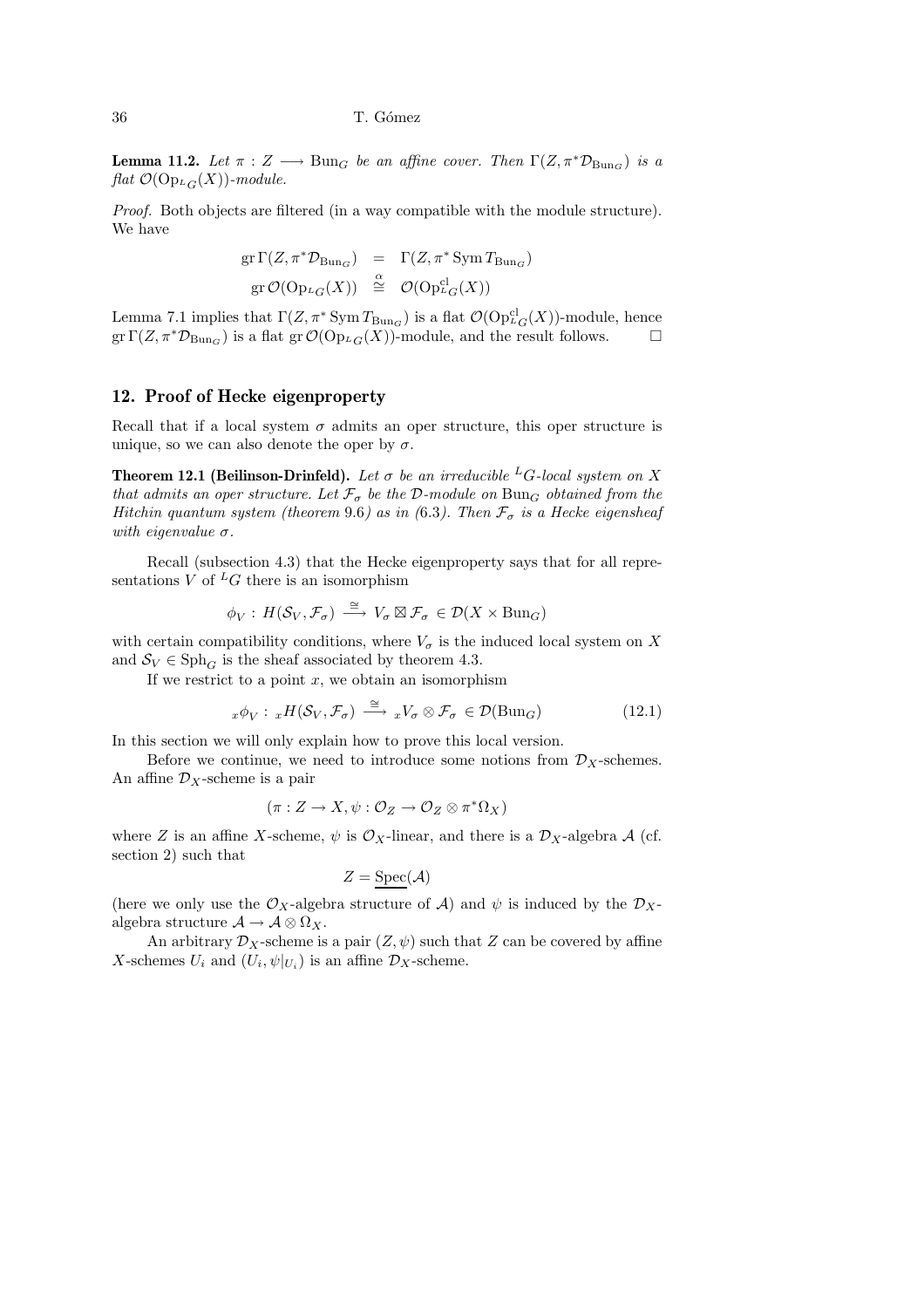Now we will define the  $\mathcal{D}_X$ -scheme  $\mathfrak{Op}_L$ . We do this by describing the functor that it represents

$$
(D_X - Sch) \longrightarrow (Sets)
$$
  

$$
(Z \xrightarrow{\pi} X) \longmapsto \{^L G - \text{Opers on } Z \text{ relative to } X \}
$$

where an oper on Z relative to X is a <sup>L</sup>G-bundle on Z, a reduction to a Borel subgroup of  ${}^L G$  and a connection along X satisfying the usual oper condition. A connection along  $X$  is a map

$$
\mathcal{O}_Z \longrightarrow {}^L\mathfrak{g} \otimes \pi^*\Omega_X
$$

that satisfies the Leibniz rule with respect to the map

$$
\mathcal{O}_Z \longrightarrow \mathcal{O}_Z \otimes \pi^* \Omega_X
$$

coming from the  $\mathcal{D}_X$ -scheme structure of Z. In particular,  $\mathfrak{O} \mathfrak{p}_{L}(\mathcal{X}) = \mathrm{Op}_{L}(\mathcal{X})$ , the scheme of usual opers. Note that  $\mathfrak{Op}$  is affine over X. We denote  $\mathcal{O}(\mathfrak{Op})$  the corresponding  $\mathcal{D}_X$ -algebra.

**Theorem 12.2 (Feigin-Frenkel, second iteration).** There is an isomorphism of  $\mathcal{D}_X$ algebras

$$
\mathfrak{Z} \,\cong\, \mathcal{O}(\mathfrak{Op}).
$$

Note that the 'first iteration' (theorem 9.4) follows from this. Indeed, we have

$$
\mathrm{Hom}_{\mathrm{alg}}(H_{\nabla}(X, \mathcal{O}(\mathfrak{Op})), \mathbb{C}) \; = \; \mathrm{Hom}_{\mathcal{D}_X \text{-alg}}(\mathcal{O}(\mathfrak{Op}), \mathcal{O}_X) \; = \; \mathfrak{Op}(X),
$$

hence  $H_{\nabla}(X, \mathfrak{Op}) = \mathcal{O}(\mathfrak{Op}(X))$ , and hence theorem 12.2 implies theorem 9.4.

The  $\mathcal{D}_X$ -scheme  $\mathcal{D}$  $\mathfrak{p} \longrightarrow X$  has a universal <sup>L</sup>G-bundle, hence giving a representation  $V \in \text{Rep}(^L G)$  we obtain a vector bundle V on  $\mathfrak{Op}$ . Using theorem 12.2, the fiber of  $\mathfrak{Op}$  over  $x \in X$  is

$$
{}_x\mathfrak{Op} = \mathrm{Spec}(\mathfrak{Z}_x) = \mathrm{Op}_{{}^LG}(\mathbb{D}_x)
$$

and the restriction  ${}_{x}\mathcal{V}$  of  $\mathcal{V}$  to  ${}_{x}\mathfrak{O} \mathfrak{p}$  is a  $\mathfrak{Z}_{x}$ -module.

Recall that  $\mathcal{F}_{\sigma}$  is defined as a twist of  $\mathcal{F}_{\sigma}^{L}$  (cf. 6.3), and  $\mathcal{F}_{\sigma}^{L}$  is defined as a quotient of  $\mathcal{D}_{\text{Bun}_G}^L$  (cf. 6.2). Therefore it is enough to construct an isomorphism

$$
{}_x\phi_V: {}_xH(\mathcal{S}_V, \mathcal{D}_{\text{Bun}_G}^L) \stackrel{\cong}{\longrightarrow} {}_x\mathcal{V}\otimes_{\mathfrak{Z}_x}\mathcal{D}_{\text{Bun}_G}^L
$$
\n(12.2)

Lemma 12.3. We have

$$
Loc'(\Gamma(G(\widehat{K})/G(\widehat{O}), S_V)) \cong S_V * \mathcal{D}_{Bun_G}
$$

Let  $\mathbb{V} = \mathbb{V}_{-\frac{1}{2}q_0}$  be the vacuum Harish-Chandra module for the critical level  $(cf. 9.2)$ .

#### Theorem 12.4 (Feigin-Frenkel, third iteration).

1. We have a noncanonical isomorphism of Harish-Chandra modules for some  $\boldsymbol{n}$ 

$$
\Gamma(G(\widehat{\mathcal{K}})/G(\widehat{\mathcal{O}}),\mathcal{S}_V^L) \cong \mathbb{V}^{\oplus n}
$$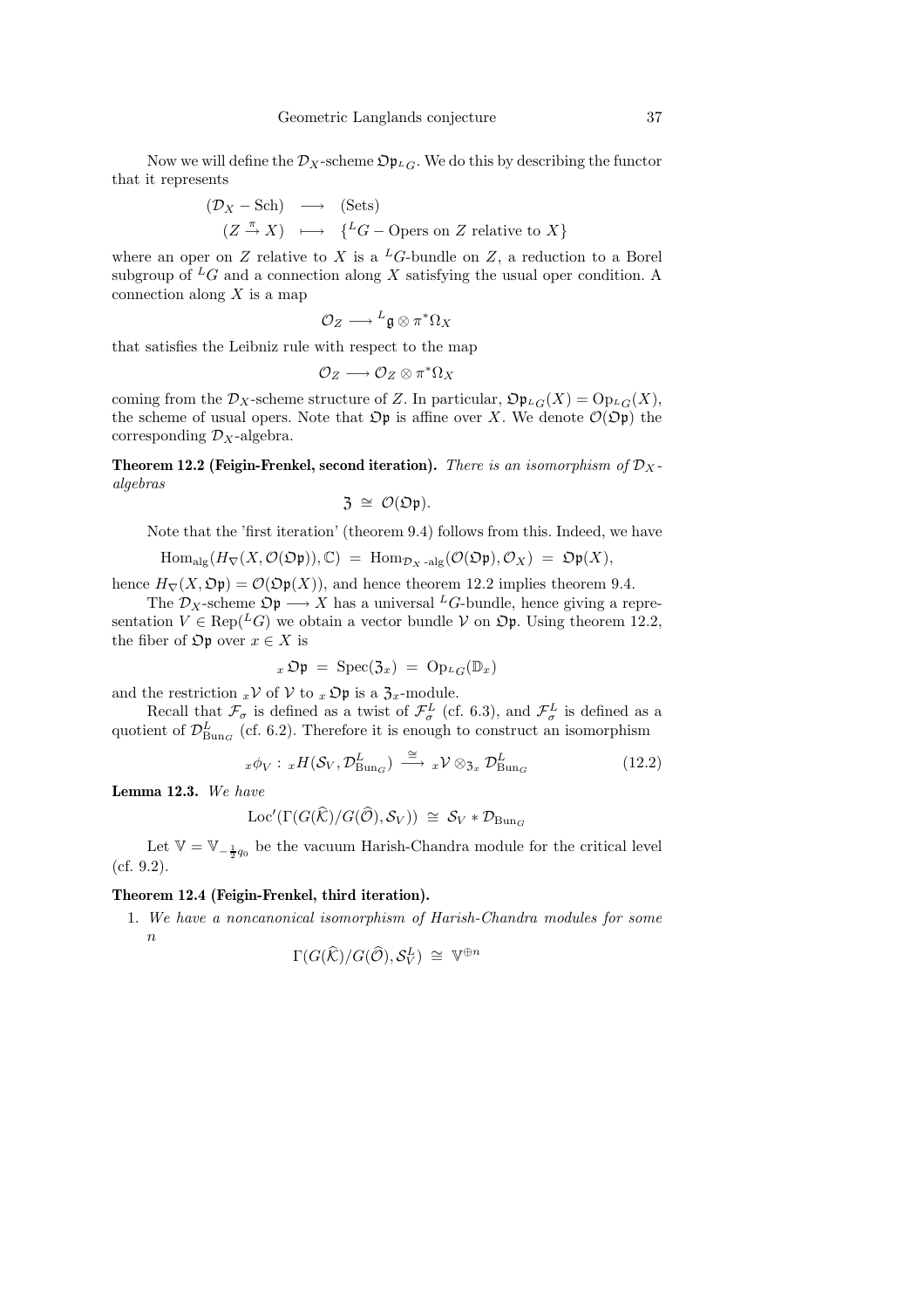38 T. G´omez

2. We have a canonical isomorphism of modules

$$
\mathrm{Hom}_{\widetilde{\mathfrak{g}}_{\mathrm{crit}}}\left(\mathbb{V},\Gamma(G(\widehat{\mathcal{K}})/G(\widehat{\mathcal{O}}),\mathcal{S}_V^L)\right)\;\cong\;{_{x}\mathcal{V}}
$$

In item 2, the left hand side is an  $End(\mathbb{V})$ -module, and the right hand side is a  $\mathfrak{Z}_x$ -module. The statement means that the module structures coincide, under the identification of these two rings given in proposition 9.5.

Then, using item 1, we obtain a canonical isomorphism

$$
\Gamma(G(\widehat{\mathcal{K}})/G(\widehat{\mathcal{O}}),\mathcal{S}_V) \cong \text{Hom}(\mathbb{V}, \Gamma(G(\widehat{\mathcal{K}})/G(\widehat{\mathcal{O}}),\mathcal{S}_V)) \otimes_{\text{End}(\mathbb{V})} \mathbb{V} \tag{12.3}
$$

Using item 2, this is isomorphic to

$$
x\mathcal{V}\otimes_{\mathrm{End}(\mathbb{V})}\mathbb{V} = x\mathcal{V}\otimes_{\mathfrak{Z}_x}\mathbb{V}.
$$
 (12.4)

Hence

$$
{}_{x}H(S_{V}, \mathcal{D}_{\text{Bun}_G}^{L}) = S_{V} * \mathcal{D}_{\text{Bun}_G}^{L} = \text{Loc}'(\Gamma(G(\widehat{K})/G(\widehat{O}), S_{V}^{L})) = \\ = \text{Loc}'( {}_{x}V \otimes_{\mathfrak{Z}_{x}} V) = {}_{x}V \otimes_{\mathfrak{Z}_{x}} \mathcal{D}_{\text{Bun}_G}^{L}
$$

where the first equality is by definition, the second equality is lemma 12.3, the third follows from applying the functor Loc to  $(12.3)$  and  $(12.4)$ , and the fourth follows from  $(8.5)$ . Then we have proved  $(12.2)$ , and hence also  $(12.1)$ .

## References

- [1] S. Arkhipov and D. Gaitsgory, *Differential operators on the loop group via chiral algebras.* Int. Math. Res. Not. 2002, no. 4, 165–210.
- [2] A. Beauville and Y. Laszlo, *Un lemme de descente*, C. R. Acad. Sci. Paris Sér. I Math. 320 (1995), no. 3, 335–340.
- [3] K. Behrend, *Differential Graded Schemes II: The 2-category of Differential Graded Schemes,* Preprint arXiv:math/0212226
- [4] A. Beilinson, J. Bernstein and P. Deligne, *Faisceaux pervers*, Astérisque 100 (1982).
- [5] A. Beilinson, and J. Bernstein, *A proof of Jantzen conjectures.* I. M. Gelfand Seminar, 1–50, Adv. Soviet Math., 16, Part 1, Amer. Math. Soc., Providence, RI, 1993.
- [6] A. Beilinson and V. Drinfeld, *Quantization of Hitchin's integrable system and Hecke eigensheaves,* Preprint. Available at http://www.math.uchicago.edu/˜ mitya/langlands.html
- [7] A. Beilinson and V. Drinfeld, *Chiral algebras,* American Mathematical Society Colloquium Publications, 51. AMS, Providence, RI, 2004. vi+375 pp.
- [8] A. A. Belavin, A. M. Polyakov and A. B. Zamolodchikov, *Infinite conformal symmetry in two-dimensional quantum field theory.* Nuclear Phys. B 241 (1984), no. 2, 333–380.
- [9] R. E. Borcherds, *Vertex algebras, Kac-Moody algebras, and the Monster.* Proc. Nat. Acad. Sci. U.S.A. 83 (1986), no. 10, 3068–3071.
- [10] A. Borel, P.-P. Grivel, B. Kaup, A. Haefliger, B. Malgrange and F. Ehlers, Algebraic D-modules. Perspectives in Mathematics, 2. Academic Press, Inc., Boston, MA, 1987. xii+355 pp.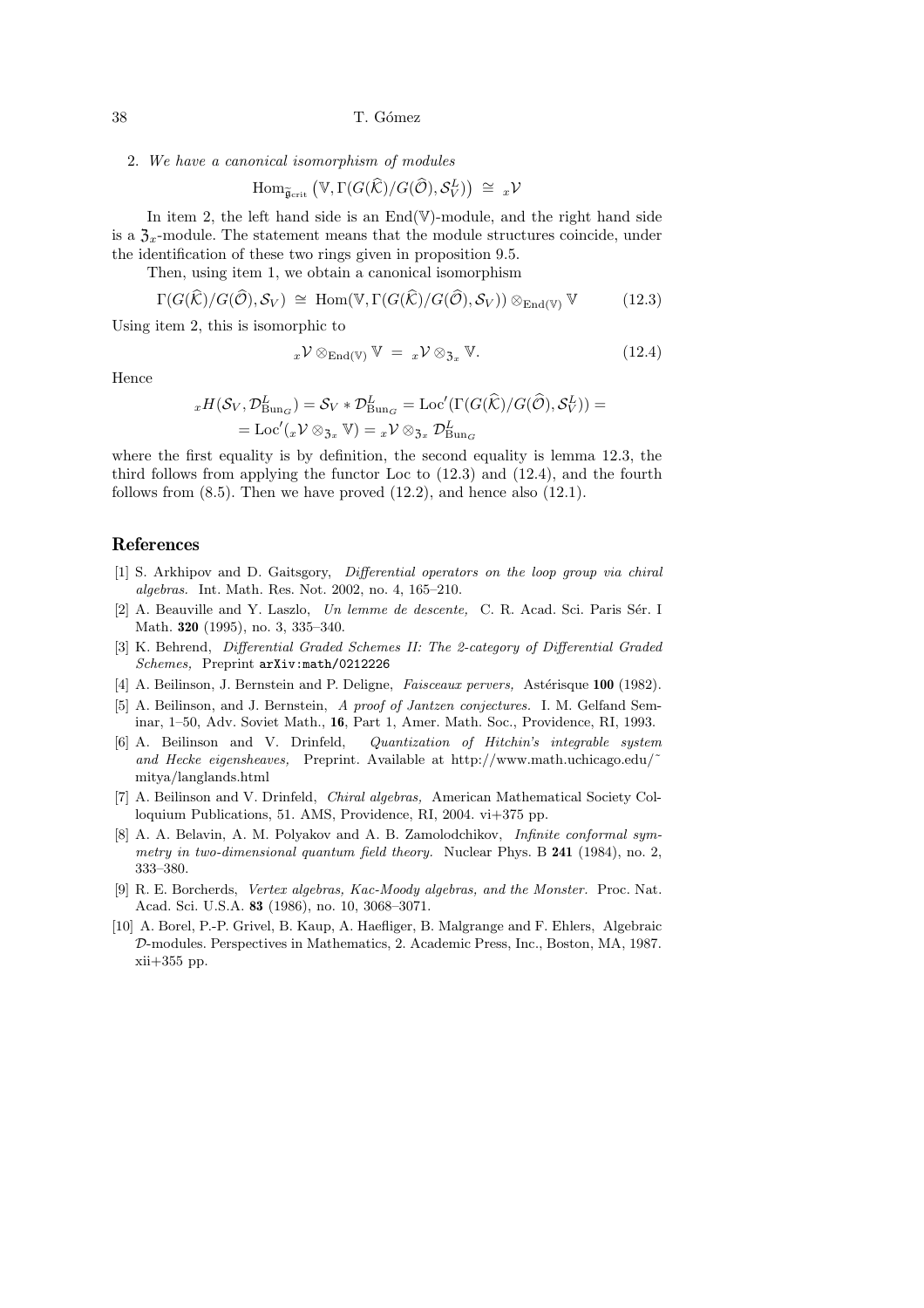- [11] R. Donagi and T. Pantev, *Langlands duality for Hitchin systems,* arXiv:math/0604617
- [12] V. Drinfeld, *Two-dimensional* l*-adic representations of the fundamental group of a curve over a finite field and automorphic forms on* GL(2)*.* Amer. J. Math. 105 (1983), no. 1, 85–114.
- [13] V. G. Drinfeld and C. Simpson, B*-structures on* G*-bundles and local triviality.* Math. Res. Lett. 2 (1995), no. 6, 823–829.
- [14] E. Frenkel, Lectures on the Langlands program and conformal field theory. Frontiers in number theory, physics, and geometry. II, 387–533, Springer, Berlin, 2007. arXiv:hep-th/0512172
- [15] E. Frenkel, D. Gaitsgory and K. Vilonen, *On the geometric Langlands conjecture.* J. Amer. Math. Soc. 15 (2002), no. 2, 367–417
- [16] E. Frenkel and D. Ben-Zvi, *Vertex algebras and algebraic curves.* Second edition. Mathematical Surveys and Monographs, 88. American Mathematical Society, Providence, RI, 2004. xiv+400 pp.
- [17] D. Gaitsgory, Notes on 2D conformal field theory and string theory. *Quantum fields and strings: a course for mathematicians,* Vol. 1, 2 (Princeton, NJ, 1996/1997), 1017–1089, Amer. Math. Soc., Providence, RI, 1999. arXiv:math/9811061v2
- [18] D. Gaitsgory, *On a vanishing conjecture appearing in the geometric Langlands correspondence.* Ann. of Math. (2) 160 (2004), no. 2, 617–682.
- [19] V. Ginzburg, *Perverse sheaves on a Loop group and Langlands' duality,* arXiv:alg-geom/9511007
- [20] V. Ginzburg, *The global nilpotent variety is Lagrangian.* Duke Math. J. 109 (2001), no. 3, 511–519.
- [21] N. Hitchin, Langlands duality and  $G_2$  spectral curves. Q. J. Math. 58 (2007), no. 3, 319–344. arXiv:math/0611524
- [22] L. Ilusie, Complexe cotangent et déformations. I. Lecture Notes in Mathematics, Vol. 239. Springer-Verlag, Berlin-New York, 1971. xv+355 pp.
- [23] L. Ilusie, Complexe cotangent et déformations. II. Lecture Notes in Mathematics, Vol. 283. Springer-Verlag, Berlin-New York, 1972. vii+304 pp.
- [24] A. Kapustin and E. Witten, *Electric-magnetic duality and the geometric Langlands program.* Commun. Number Theory Phys. 1 (2007), no. 1, 1–236. arXiv:hep-th/0604151
- [25] L. Lafforgue, *Chtoucas de Drinfeld et correspondance de Langlands.* Invent. Math. 147 (2002), no. 1, 1–241.
- [26] G. Laumon, *Correspondance de Langlands géométrique pour les corps de fonctions*, Duke Math J. 54 (1987) 309–359.
- [27] G. Laumon, L. Moret-Bailly, Champs algbriques. Ergebnisse der Mathematik und ihrer Grenzgebiete. 3. Folge. A Series of Modern Surveys in Mathematics, 39. Springer-Verlag, Berlin, 2000. xii+208 pp.
- [28] Y. Laszlo, M. Olsson, *The six operations for sheaves on Artin stacks. I. Finite coefficients.* Publ. Math. Inst. Hautes Études Sci. 107 (2008), 109–168.
- [29] Y. Laszlo, M. Olsson, *The six operations for sheaves on Artin stacks. II. Adic coefficients.* Publ. Math. Inst. Hautes Études Sci. 107 (2008), 169–210.